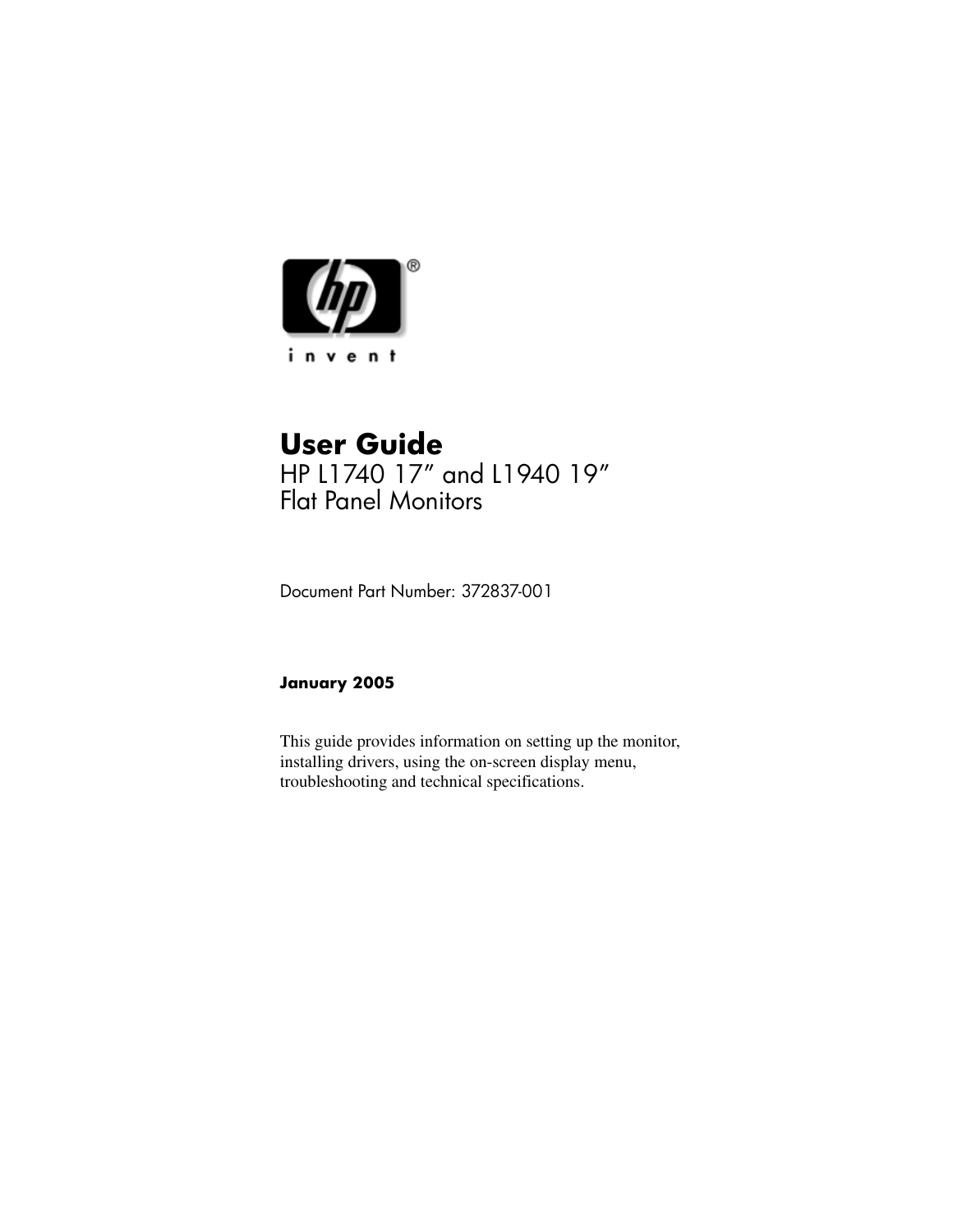© Copyright 2005 Hewlett-Packard Development Company, L.P. The information contained herein is subject to change without notice.

Microsoft, MS-DOS, Windows, and Windows NT are trademarks of Microsoft Corporation in the U.S. and other countries.

Intel, Pentium, Intel Inside, and Celeron are trademarks of Intel Corporation in the U.S. and other countries.

Adobe, Acrobat, and Acrobat Reader are trademarks or registered trademarks of Adobe Systems Incorporated.

The only warranties for HP products and services are set forth in the express warranty statements accompanying such products and services. Nothing herein should be construed as constituting an additional warranty. HP shall not be liable for technical or editorial errors or omissions contained herein.

This document contains proprietary information that is protected by copyright. No part of this document may be photocopied, reproduced, or translated to another language without the prior written consent of Hewlett-Packard Company.



**WARNING:** Text set off in this manner indicates that failure to follow directions could result in bodily harm or loss of life.

**CAUTION:** Text set off in this manner indicates that failure to follow directions could result in damage to equipment or loss of information.

#### **User Guide**

HP L1740 17" and L1940 19" Flat Panel Monitors

First Edition (January 2005) Document Part Number: 372837-001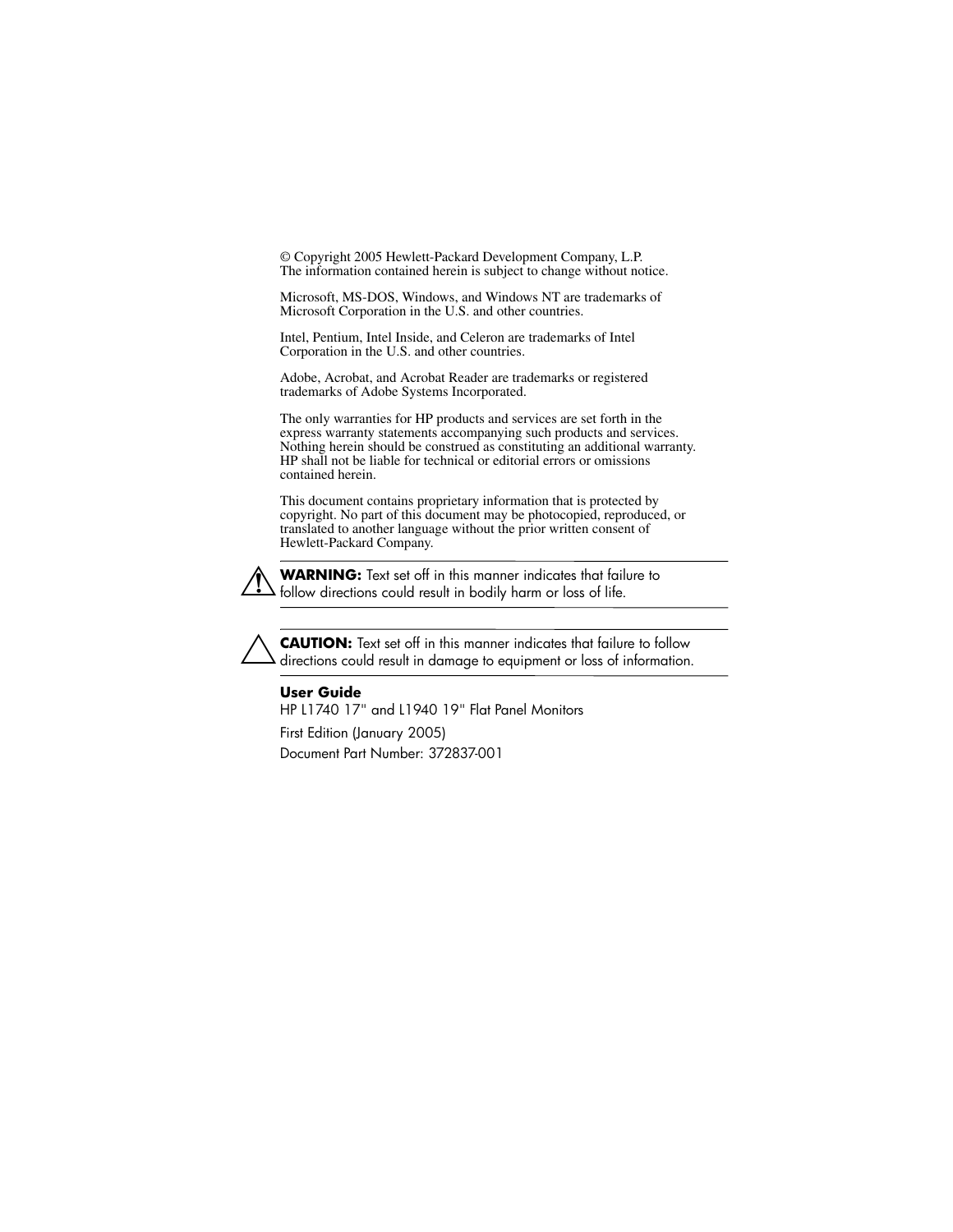# **Contents**

#### **[1](#page-5-0) [Product Features](#page-5-1)**

#### **[2](#page-7-0) [Safety and Maintenance Guidelines](#page-7-1)**

#### **[3](#page-10-0) [Setting Up the Monitor](#page-10-1)**

| Selecting the Signal Connectors and Cables 3–3 |  |
|------------------------------------------------|--|
|                                                |  |
|                                                |  |
|                                                |  |
|                                                |  |

#### **[4](#page-23-0) [Operating the Monitor](#page-23-1)**

| The Image Color Matching File $\dots \dots \dots \dots \dots$ 4-2 |  |
|-------------------------------------------------------------------|--|
| Installing the .INF and .ICM Files 4–2                            |  |
|                                                                   |  |
| Downloading from the Worldwide Web 4–3                            |  |
|                                                                   |  |
|                                                                   |  |
|                                                                   |  |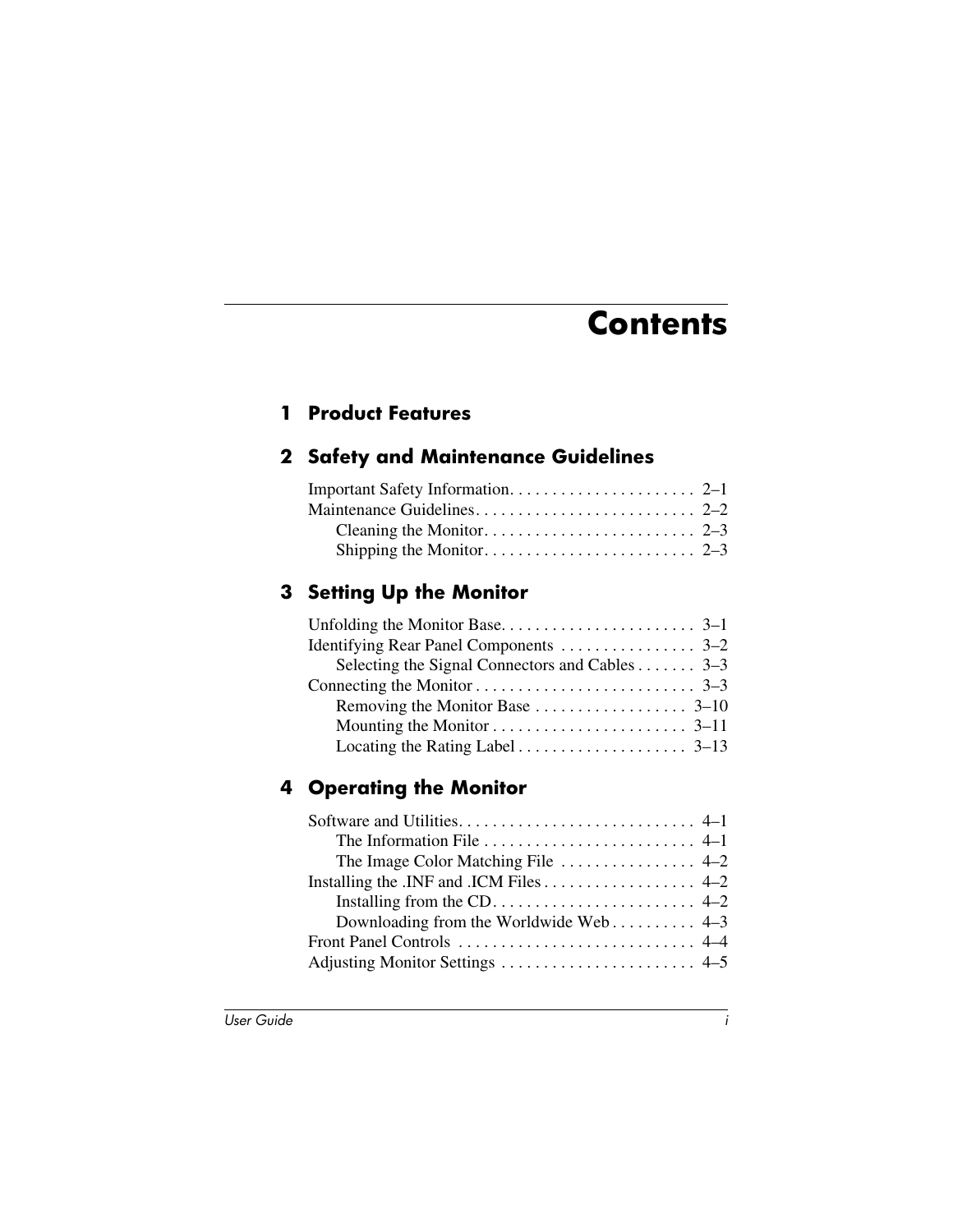| Identifying Monitor Conditions 4–10                |
|----------------------------------------------------|
|                                                    |
|                                                    |
|                                                    |
| Installing the sRGB ICM File for Microsoft Windows |
|                                                    |

#### **[A](#page-36-0) [Troubleshooting](#page-36-1)**

#### **[B](#page-39-0) [Technical Specifications](#page-39-1)**

| Recognizing Preset Display Resolutions B-4 |  |
|--------------------------------------------|--|
|                                            |  |
|                                            |  |

#### **[C](#page-45-0) [Agency Regulatory Notices](#page-45-1)**

| Declaration of Conformity for Products Marked with FCC |  |
|--------------------------------------------------------|--|
|                                                        |  |
|                                                        |  |
|                                                        |  |
|                                                        |  |
|                                                        |  |
|                                                        |  |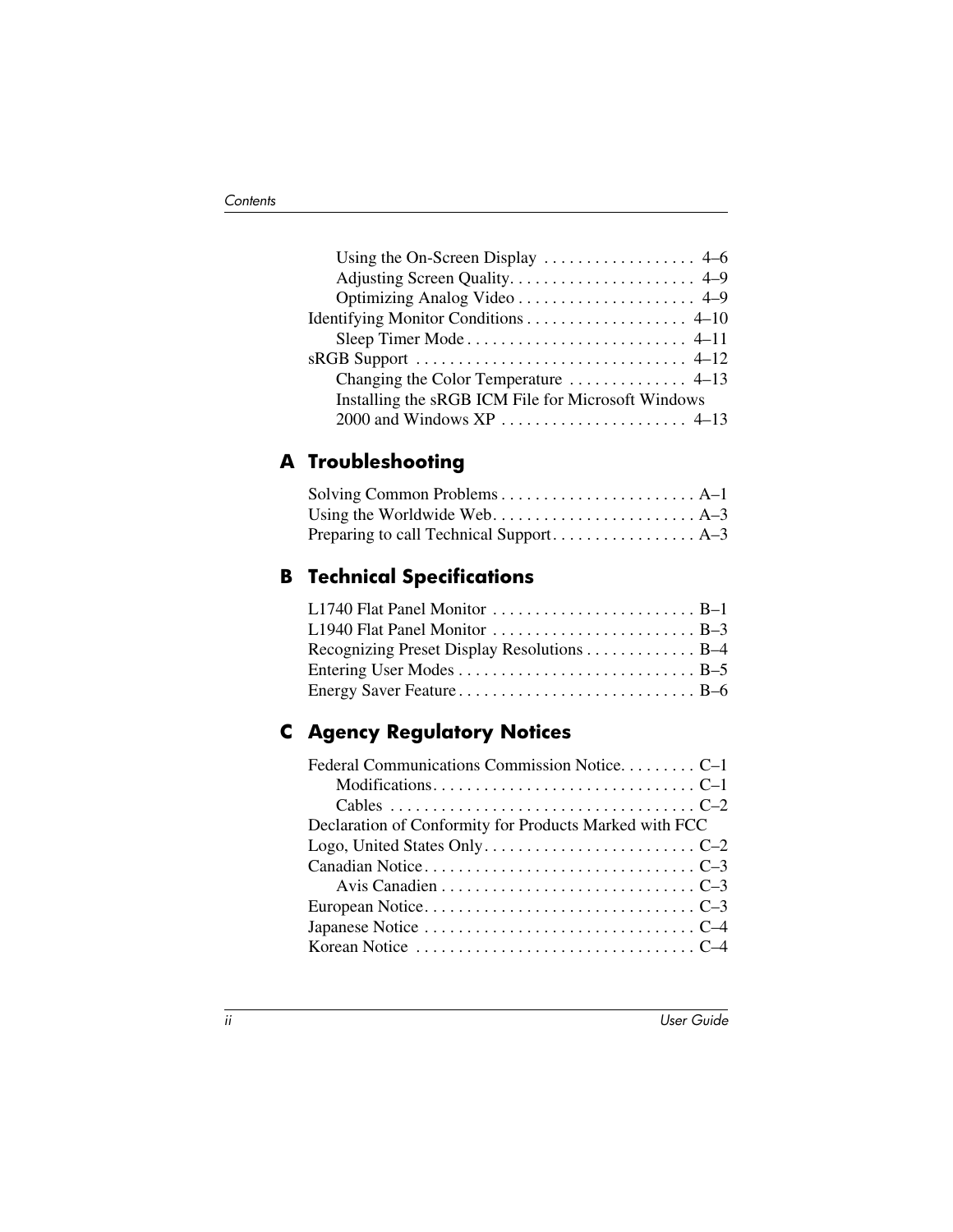#### **[D](#page-50-0) [LCD Monitor Quality](#page-50-1)  [and Pixel Policy](#page-50-1)**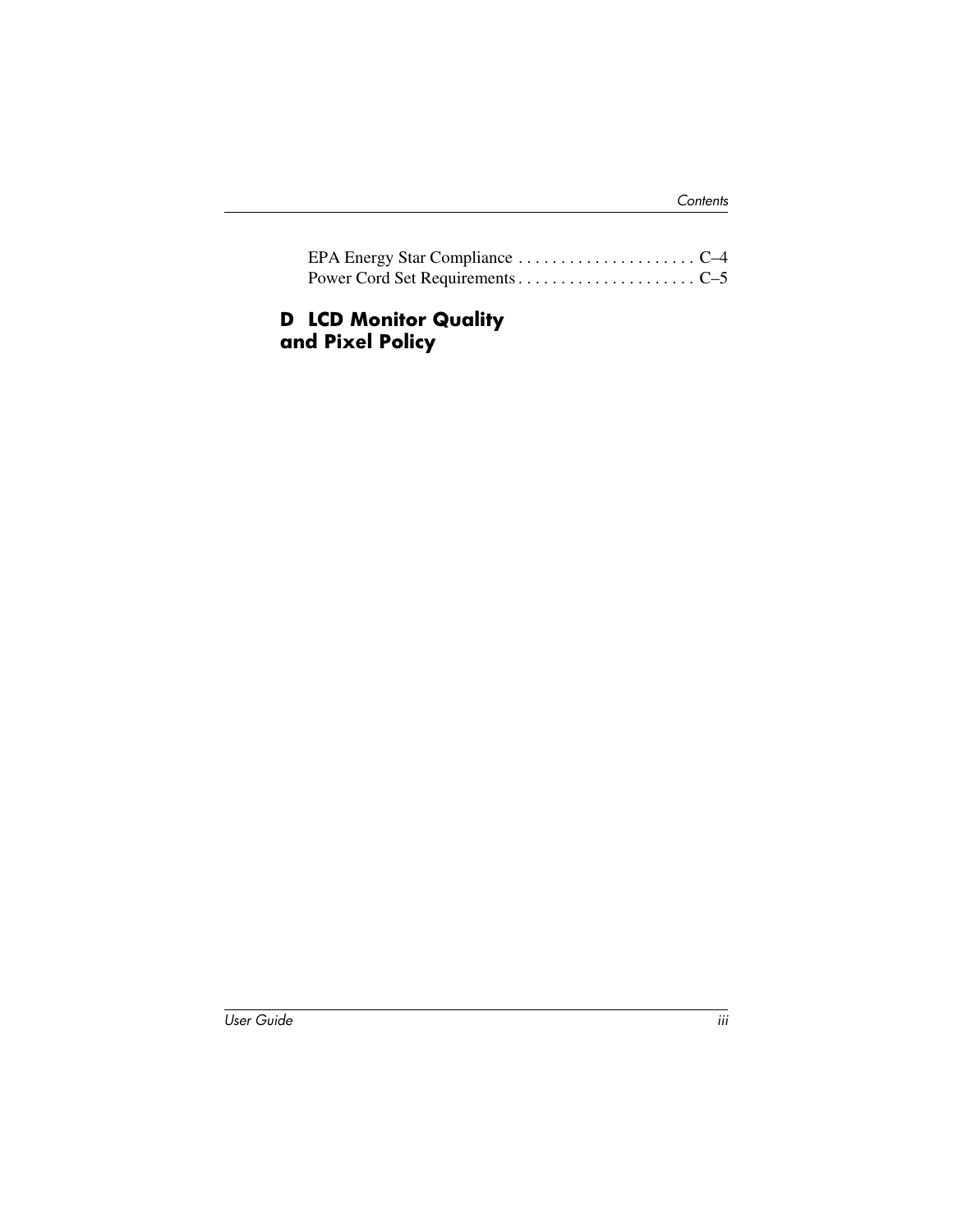**1**

# **Product Features**

<span id="page-5-1"></span><span id="page-5-0"></span>The Flat Panel Display has an active matrix, thin-film transistor (TFT), liquid crystal display (LCD). The monitor features include:

- HP L1740 model, 17-inch (43.2 cm) viewable area display, with narrow bezels
- HP L1940 model, 19-inch (48.3 cm) viewable area display, with narrow bezels.
- $\blacksquare$  1280  $\times$  1024 native resolution, plus full-screen support for lower resolutions.
- Wide viewing angle to allow viewing from a sitting or standing position, or moving side-to-side.
- Tilt, swivel, and height adjustment capabilities.
- Easily removable base for flexible mounting solutions.
- Multiple video inputs supported:
	- ❏ VGA Analog
	- ❏ DVI signal input (available on select models)
- VGA analog signal cable included.
- USB 2.0 hub with one upstream (connects to the computer) and two downstream (connects to USB devices) ports.
- USB cable included to connect the monitor's USB ports to the USB connector on the computer.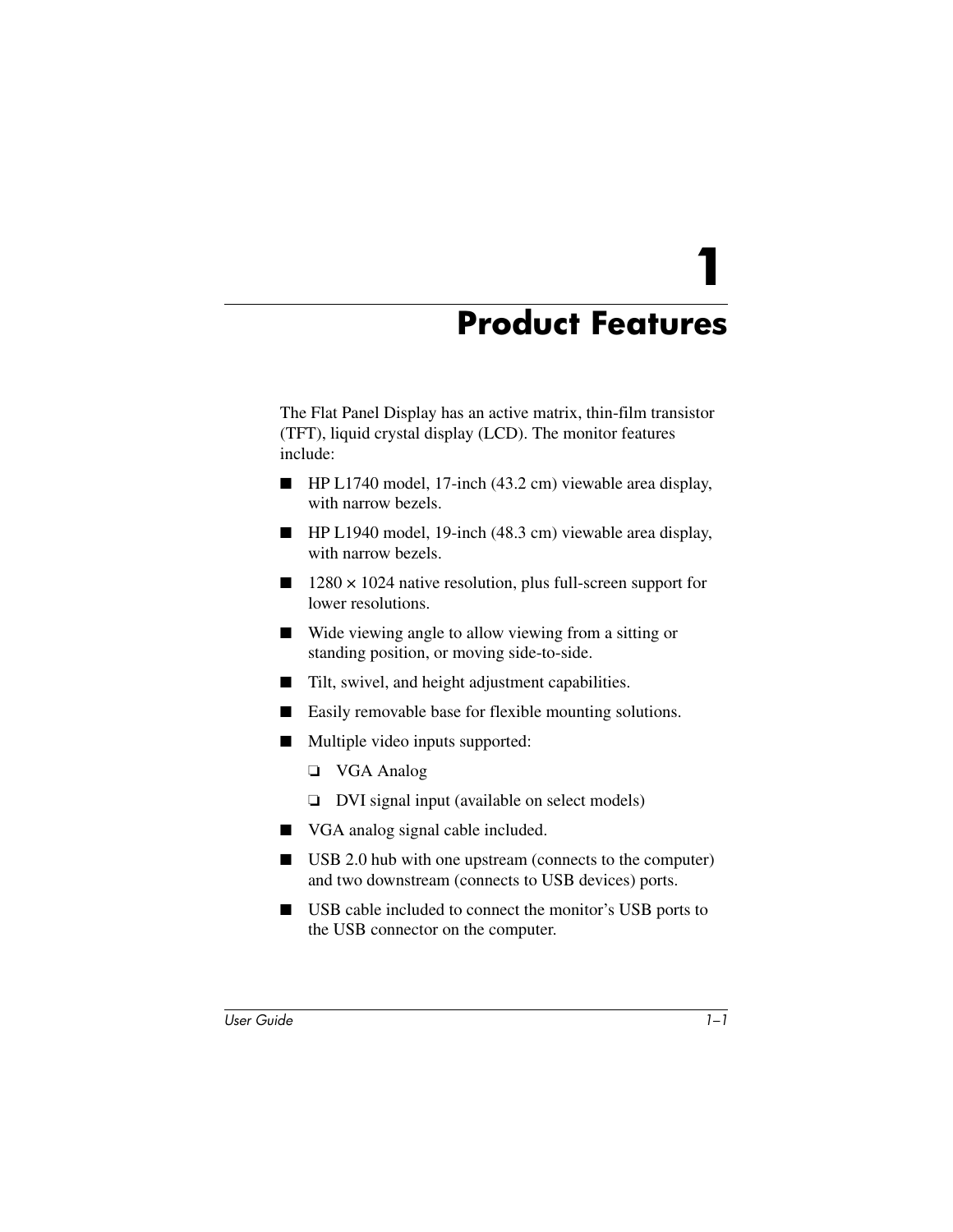- Mounting feature on bottom of monitor to accept an optional Speaker Bar accessory kit.
- Plug and play capability if supported by your system.
- On-Screen Display (OSD) adjustments in English, Dutch, French, Italian, Simplified Chinese, German, and Spanish for ease of set-up and screen optimization.
- Software and documentation CD includes an information file (INF), Image Color Matching file (ICM), and product documentation.
- Energy Saver feature for Energy Star compliance.
- AssetControl
- Compliant with the following regulated specifications:
	- ❏ EPA ENERGY STAR
	- ❏ European Union CE Directives
	- ❏ Swedish MPR II 1990
	- ❏ Swedish TCO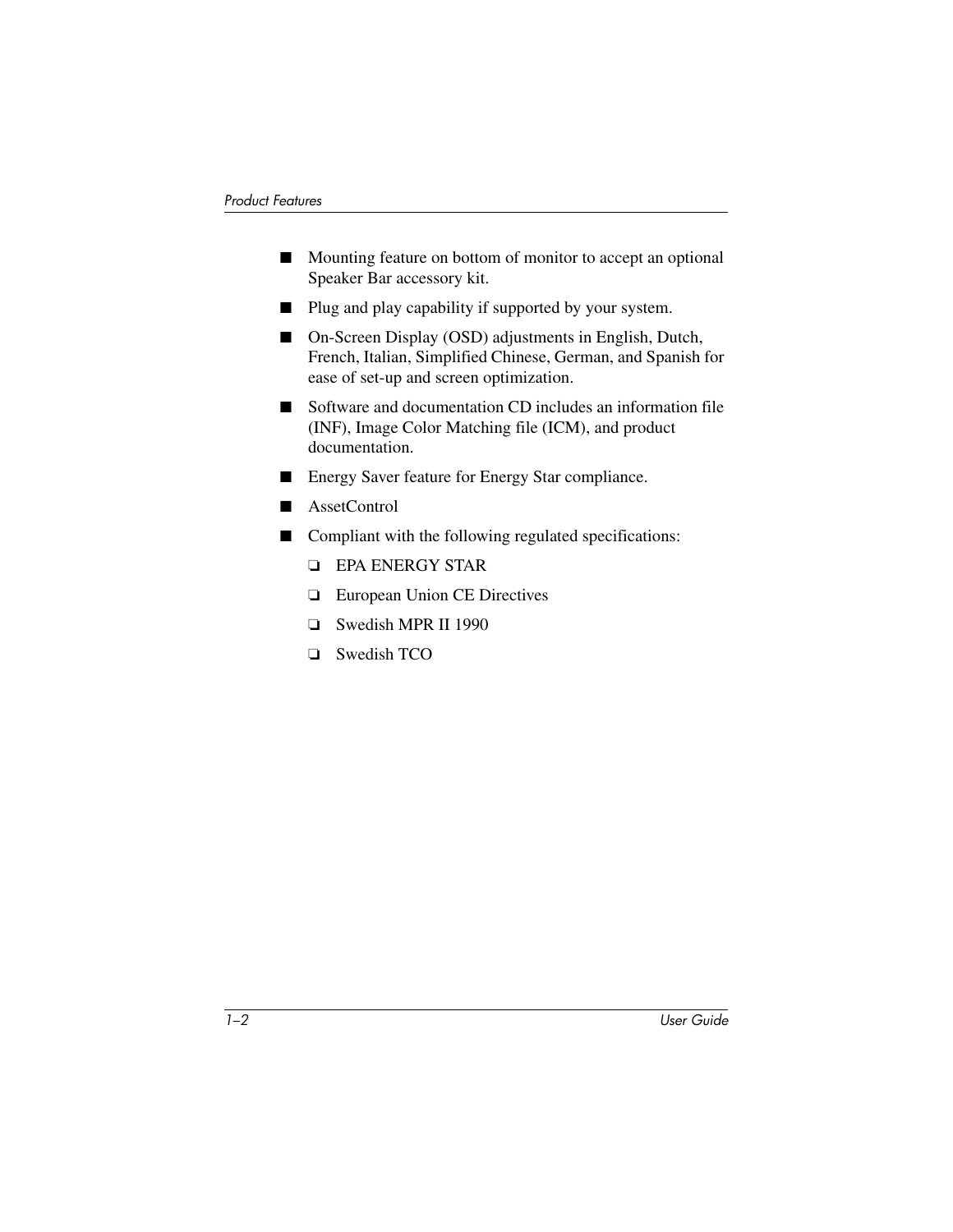**2**

# <span id="page-7-1"></span><span id="page-7-0"></span>**Safety and Maintenance Guidelines**

## <span id="page-7-2"></span>**Important Safety Information**

A power cord is included with your monitor. If another cord is used, use only a power source and connection appropriate for this monitor. For information on the correct power cord set to use with your monitor, refer to the "Power Cord Set Requirements" section in Appendix C.

**WARNING:** To reduce the risk of electric shock or damage to your equipment, do not disable the power cord grounding feature. This equipment is designed to be connected to a grounded (earthed) power outlet that is easily accessible to the operator. The grounding plug is an important safety feature.



**WARNING:** For your safety, be sure that the power outlet you plug the power cord into is easily accessible and located as close to the equipment as possible. When you need to disconnect the power to the equipment, unplug the power cord from the power outlet by grasping the plug firmly. Never pull on the cord.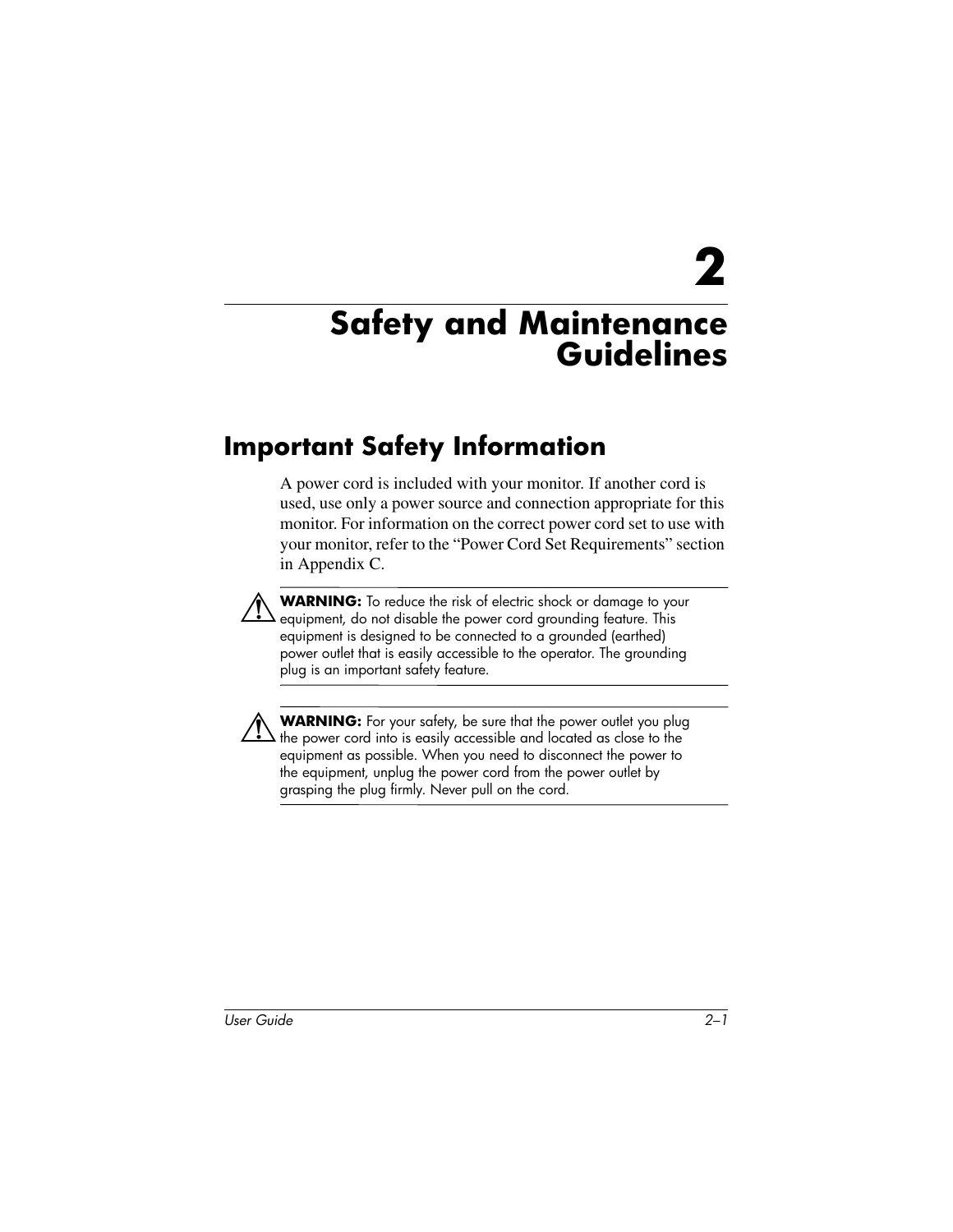**CAUTION:** For the protection of your monitor, as well as your computer, connect all power cords for your computer and its peripheral devices (such as a monitor, printer, scanner) to some form of surge protection device such as a power strip or Uninterruptible Power Supply (UPS). Not all power strips provide surge protection; the power strips must be specifically labeled as having this ability. Use a power strip whose manufacturer offers a Damage Replacement Policy so you can replace your equipment if surge protection fails.

## <span id="page-8-0"></span>**Maintenance Guidelines**

To enhance the performance and extend the life of your monitor:

- Do not open your monitor cabinet or attempt to service this product yourself. Adjust only those controls that are covered in the operating instructions. If your monitor is not operating properly or has been dropped or damaged, contact your HP authorized dealer, reseller, or service provider.
- Use only a power source and connection appropriate for this monitor, as indicated on the label/back plate of the monitor.
- Be sure the total ampere rating of the products connected to the outlet does not exceed the current rating of the electrical outlet, and the total ampere rating of the products connected to the cord does not exceed the rating of the cord. Look on the power label to determine the ampere rating (AMPS or A) for each device.
- Install your monitor near an outlet that you can easily reach. Disconnect the monitor by grasping the plug firmly and pulling it from the outlet. Never disconnect the monitor by pulling the cord.
- Turn your monitor off when not in use. You can substantially increase the life expectancy of your monitor by using a screen saver program and turning off the monitor when not in use.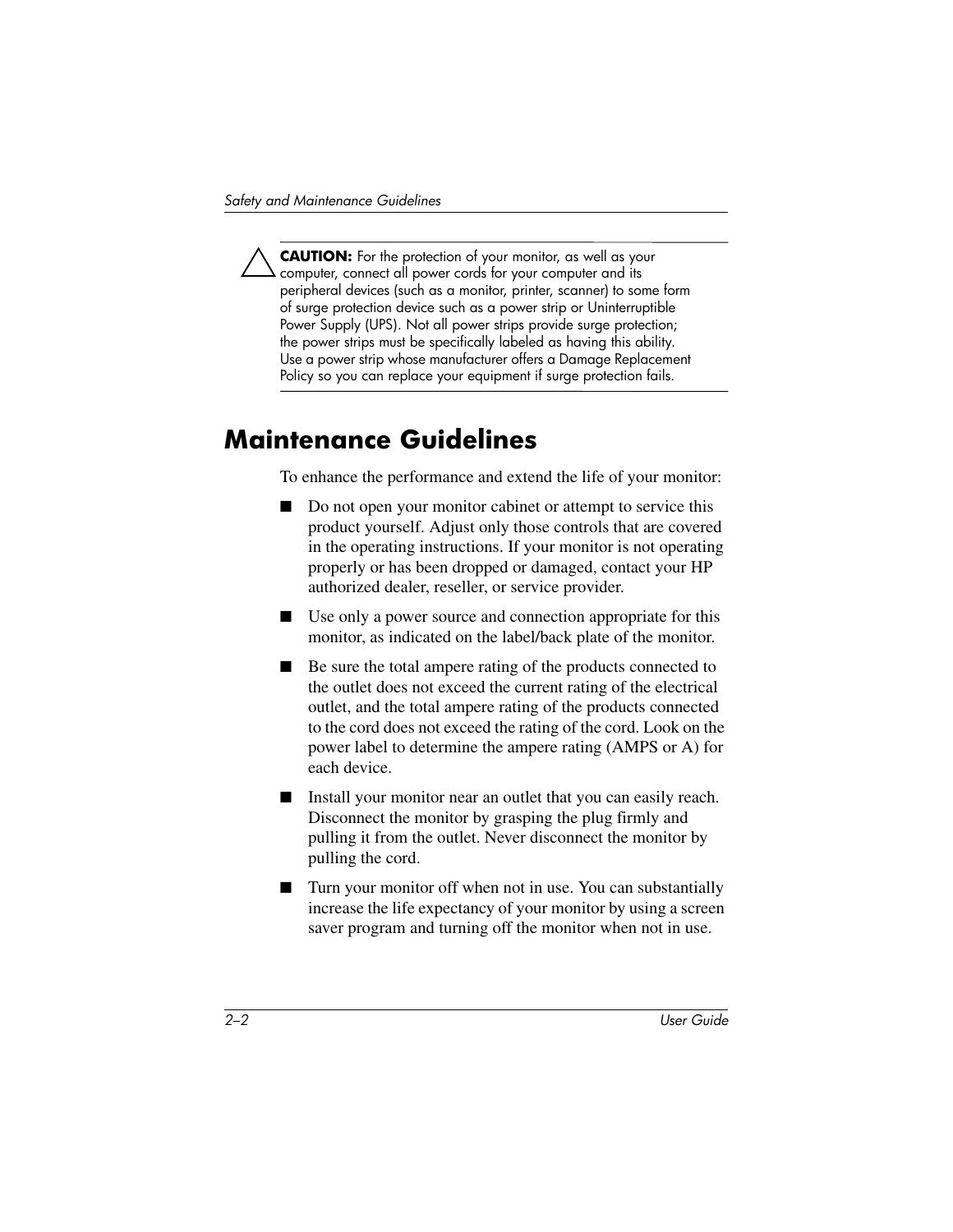- Slots and openings in the cabinet are provided for ventilation. These openings must not be blocked or covered. Never push objects of any kind into cabinet slots or other openings.
- Do not drop your monitor or place it on an unstable surface.
- Do not allow anything to rest on the power cord. Do not walk on the cord.
- Keep your monitor in a well-ventilated area, away from excessive light, heat or moisture.
- When removing the monitor base, you must lay the monitor face down on a soft area to prevent it from getting scratched, defaced, or broken.

#### <span id="page-9-0"></span>**Cleaning the Monitor**

- 1. Unplug the monitor from the wall outlet.
- 2. Turn off the monitor and the computer.
- 3. Clean the monitor plastics with a clean cloth dampened with water.
- 4. Clean the monitor screen with an antistatic screen cleaner.

**CAUTION:** Do not use benzene, thinner, ammonia, or any other volatile substances to clean your monitor or the screen. These chemicals may damage the cabinet finish as well as the screen.

#### <span id="page-9-1"></span>**Shipping the Monitor**

Keep the original packing box in a storage area. You may need it later if you move or ship your monitor.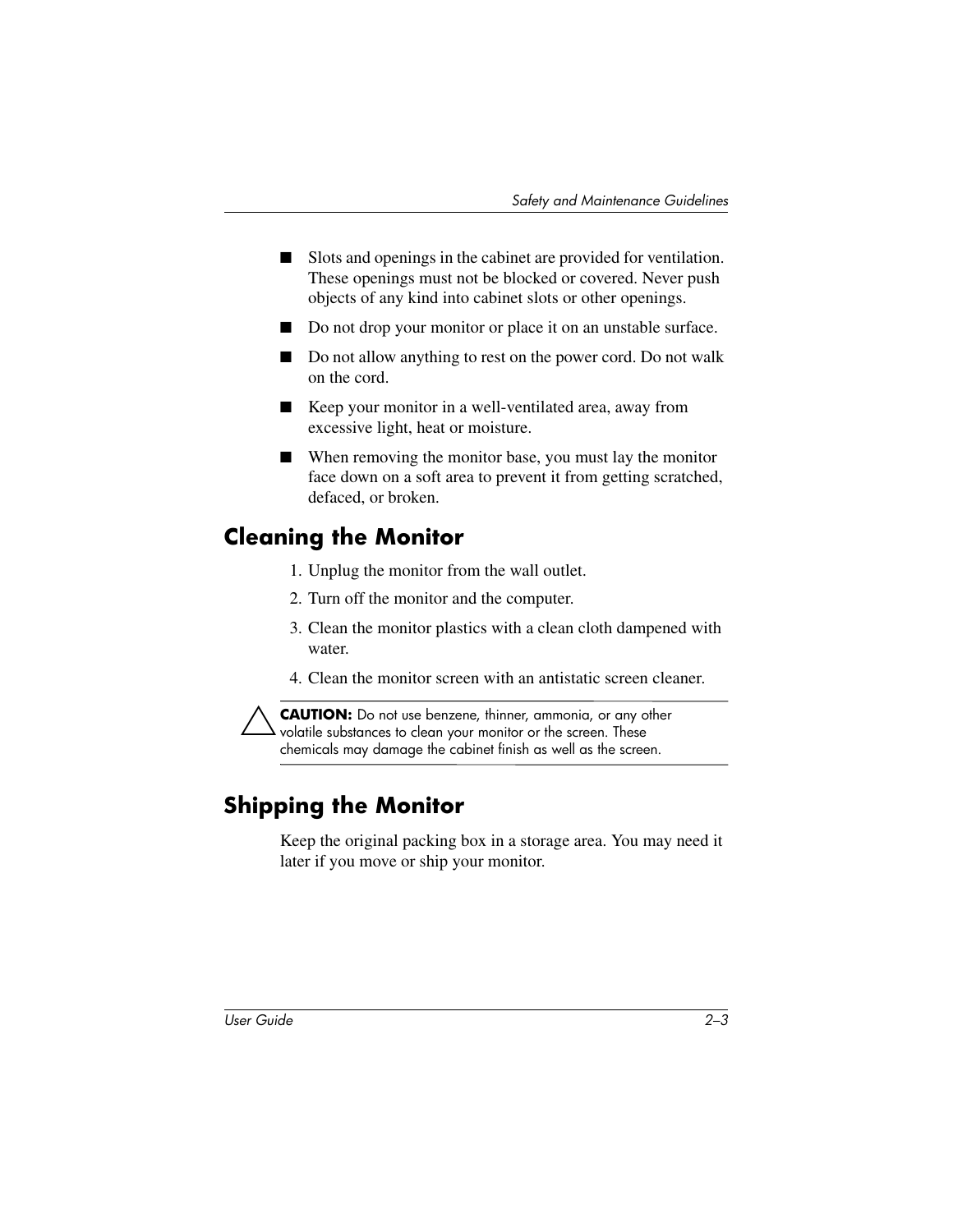**3**

# <span id="page-10-0"></span>**Setting Up the Monitor**

<span id="page-10-1"></span>To set up the monitor, ensure that the power is turned off to the monitor, computer system, and other attached devices, then follow the steps below.

### <span id="page-10-2"></span>**Unfolding the Monitor Base**

The monitor is shipped with the base attached in a folded flat position. To begin using the monitor, you must unfold the base and place the monitor in an upright position.



*Unfolding the Base*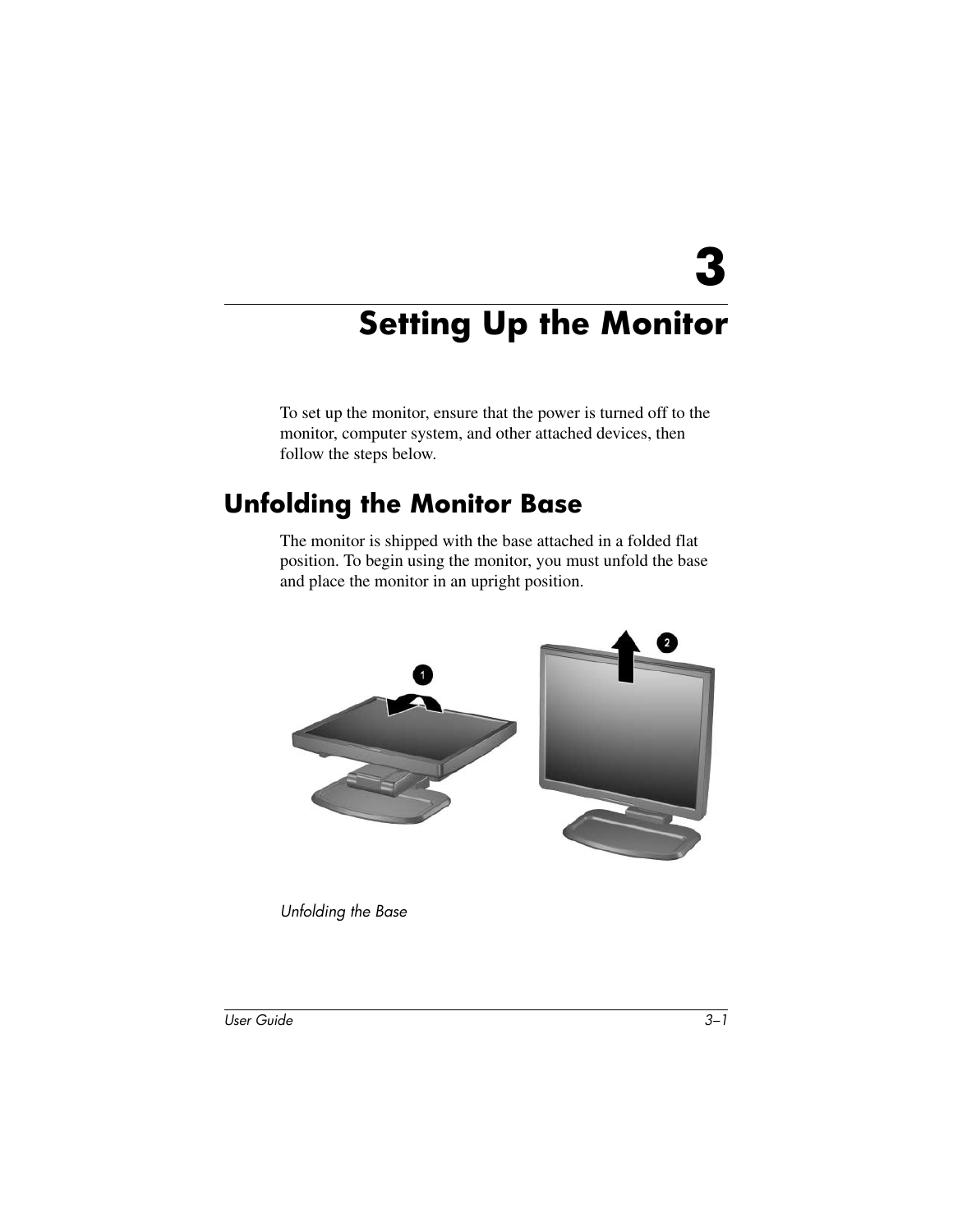# <span id="page-11-0"></span>**Identifying Rear Panel Components**



*Rear Panel Components*

|   | <b>No. Component</b>                             | <b>Function</b>                                                      |
|---|--------------------------------------------------|----------------------------------------------------------------------|
| 0 | AC power<br>connector                            | Connects the AC power cord to the monitor.                           |
| ❷ | USB downstream<br>connectors                     | Connects optional USB devices to the monitor.                        |
| ❸ | USB upstream<br>connector                        | Connects the USB cable to the host (computer or<br>another USB hub). |
| ❹ | DVI connector<br>(available on select<br>models) | Connects the DVI-D signal cable to the monitor.                      |
| 6 | VGA connector                                    | Connects the VGA cable to the monitor.                               |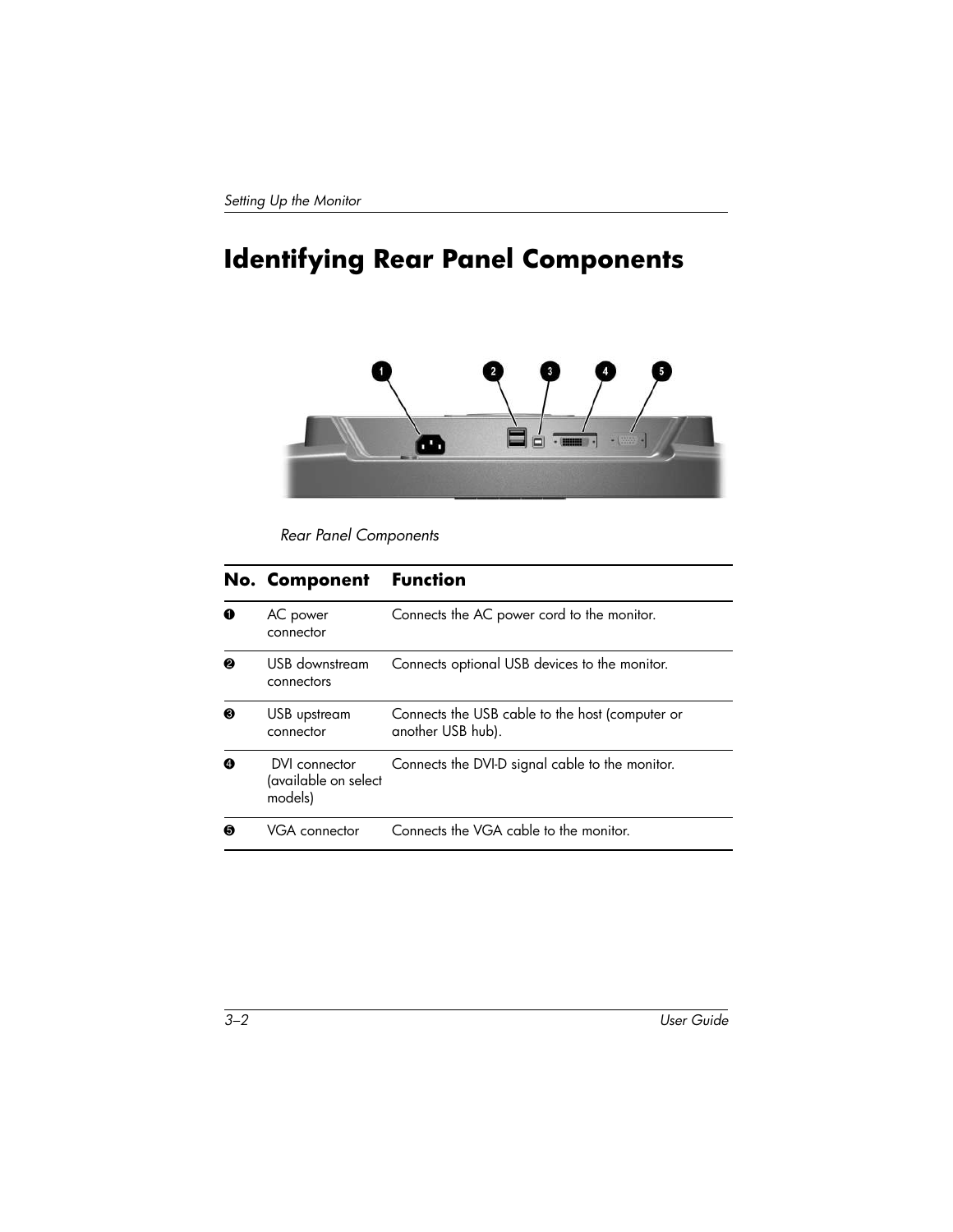### <span id="page-12-0"></span>**Selecting the Signal Connectors and Cables**

There are two signal input connectors:

- VGA connector
- DVI-D connector (available on select models)

The monitor will automatically determine which inputs have valid video signals. The inputs can be selected through the On-Screen Display (OSD) feature or by pressing the + button (to enable VGA signal input) or the – button (to enable DVI signal input) on the monitor front bezel.

# <span id="page-12-1"></span>**Connecting the Monitor**

WARNING: To reduce the risk of electric shock or damage to your equipment: Do not disable the power cord grounding plug. The grounding plug is an important safety feature.

Plug the power cord into a grounded (earthed) electrical outlet that is easily accessible at all times.

Disconnect power from the monitor by unplugging the power cord from the electrical outlet.

Do not place anything on power cords or cables. Arrange them so that no one may accidentally step on or trip over them. Do not pull on a cord or cable. When unplugging from the electrical outlet, grasp the cord by the plug.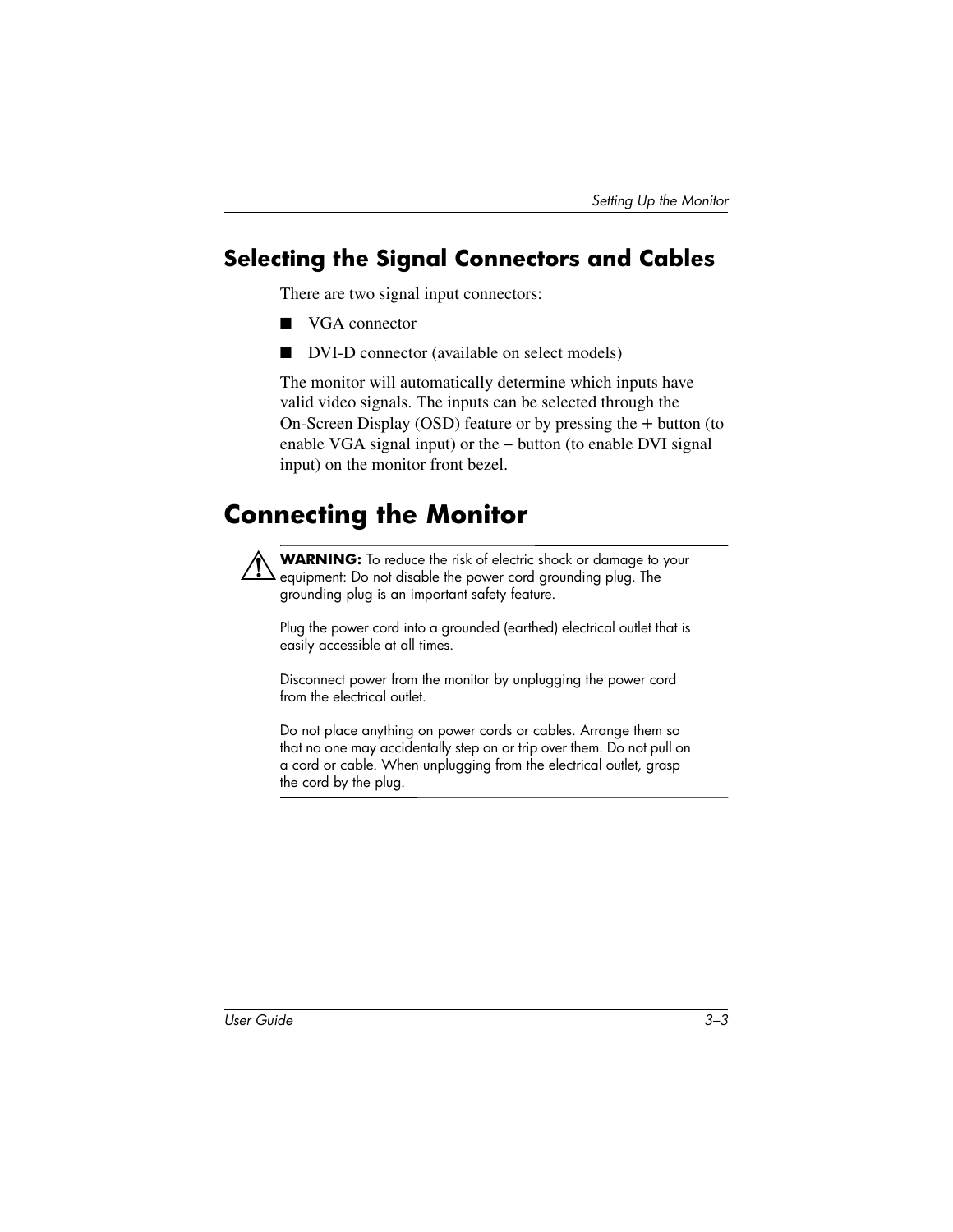- 1. Place the monitor in a convenient, well-ventilated location near your computer.
- 2. Pivot the monitor to the portrait position. Connect one end of the power cable to the power connector on the monitor  $\bullet$ , and the other end to an electrical wall outlet  $\bullet$ .



*Connecting the Power Cable*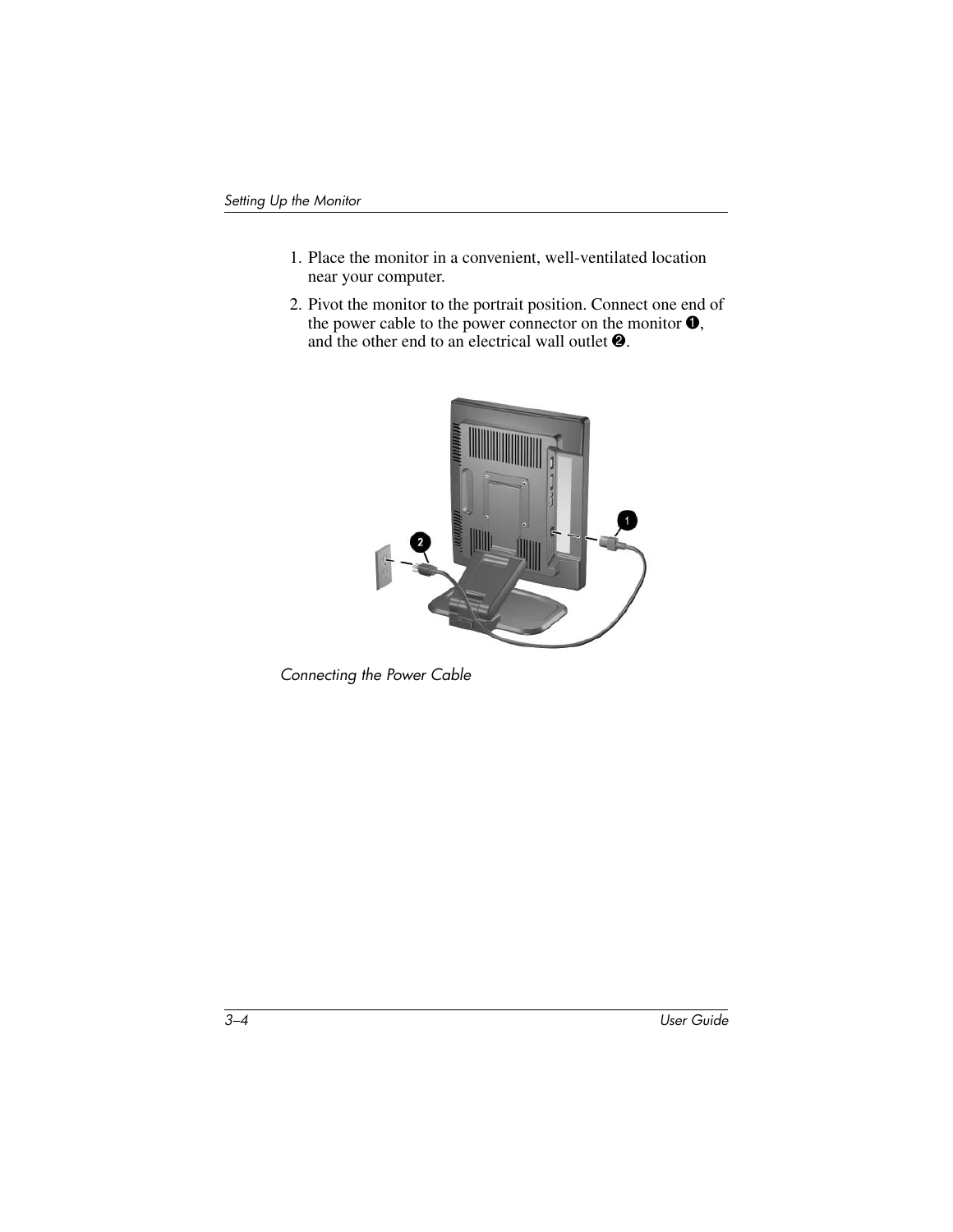3. For analog operation, connect one end of the VGA signal cable to the VGA connector on the monitor  $\bullet$ , and the other end to the VGA connector on the computer  $\odot$ .



*Connecting the VGA Signal Cable*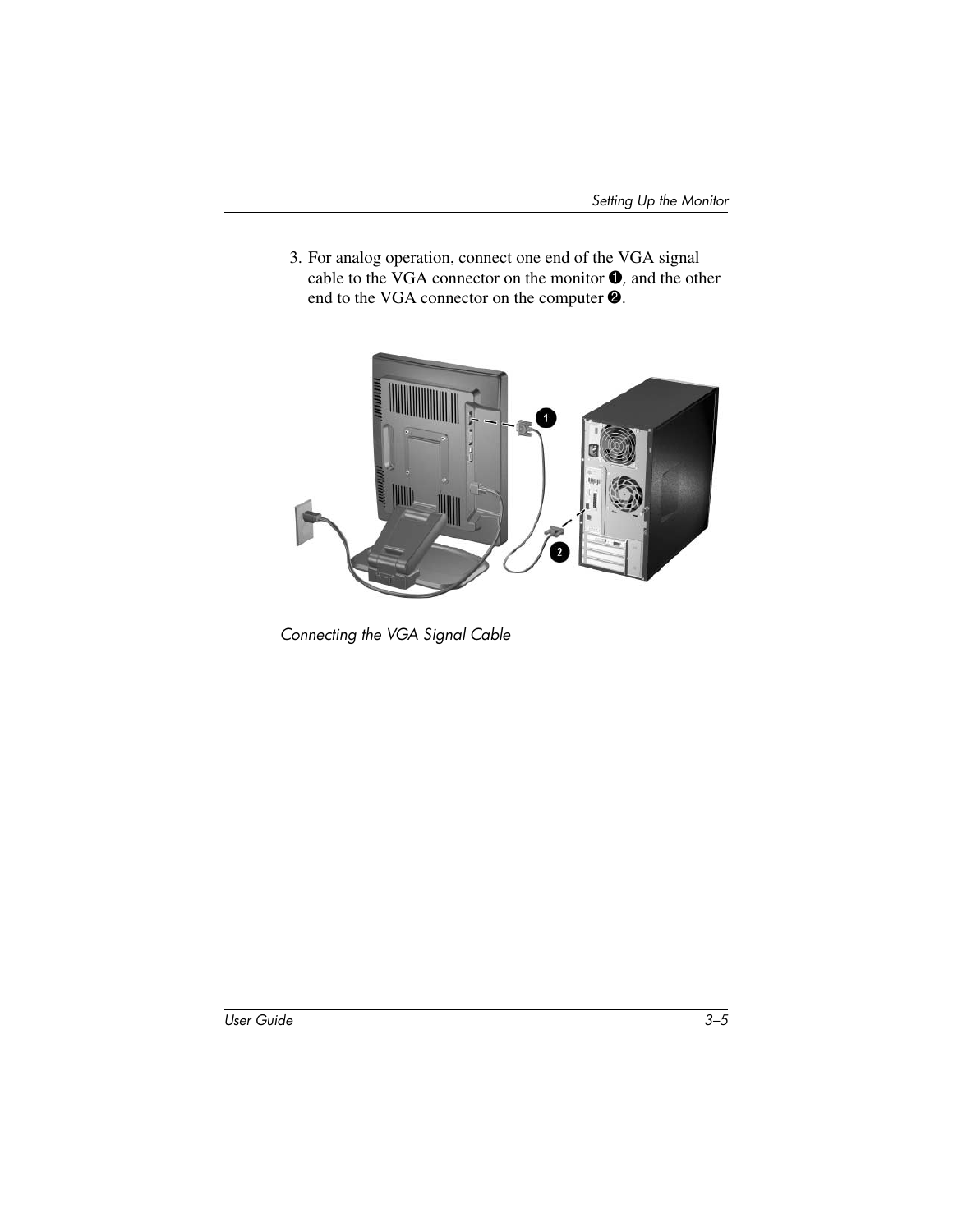4. Connect the USB cable to the USB upstream connector on the monitor  $\bullet$  and to a convenient USB connector on the computer  $\bullet$ .



*Connecting the USB Cable*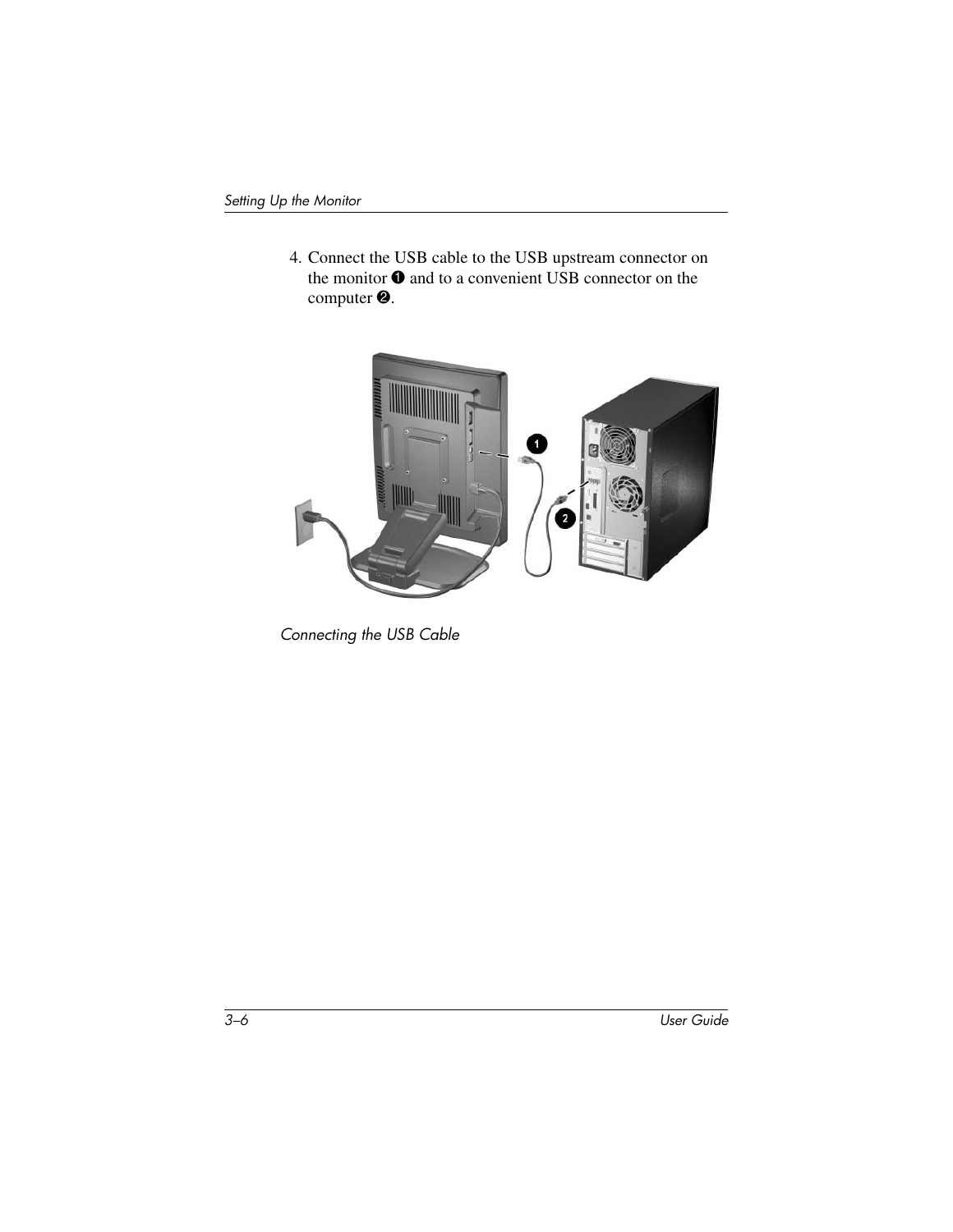5. Adjust the monitor as needed for your comfort using the monitor's tilt, swivel, and height adjustment capabilities.



*Adjusting the Tilt*



*Adjusting the Swivel*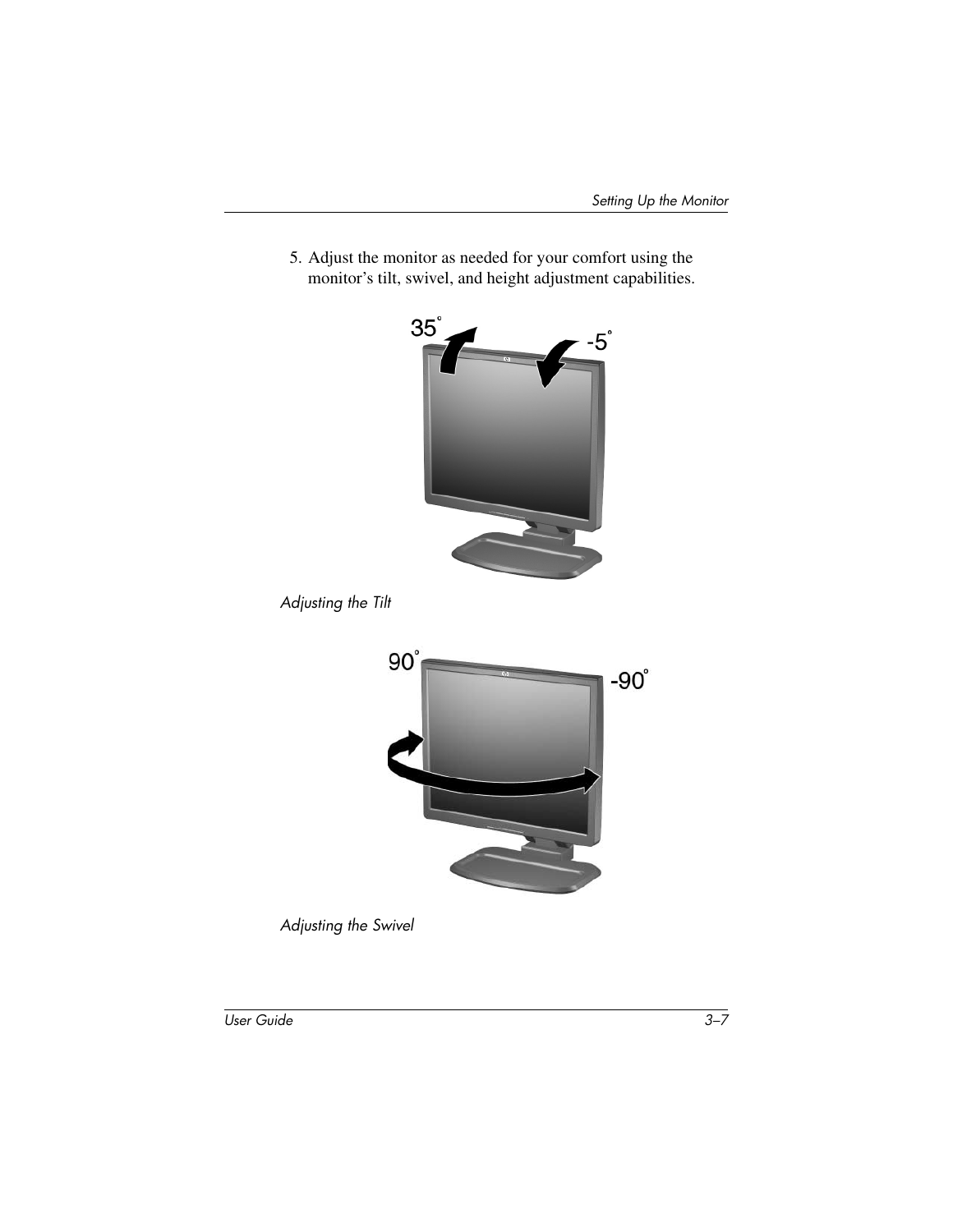

*Adjusting the Height*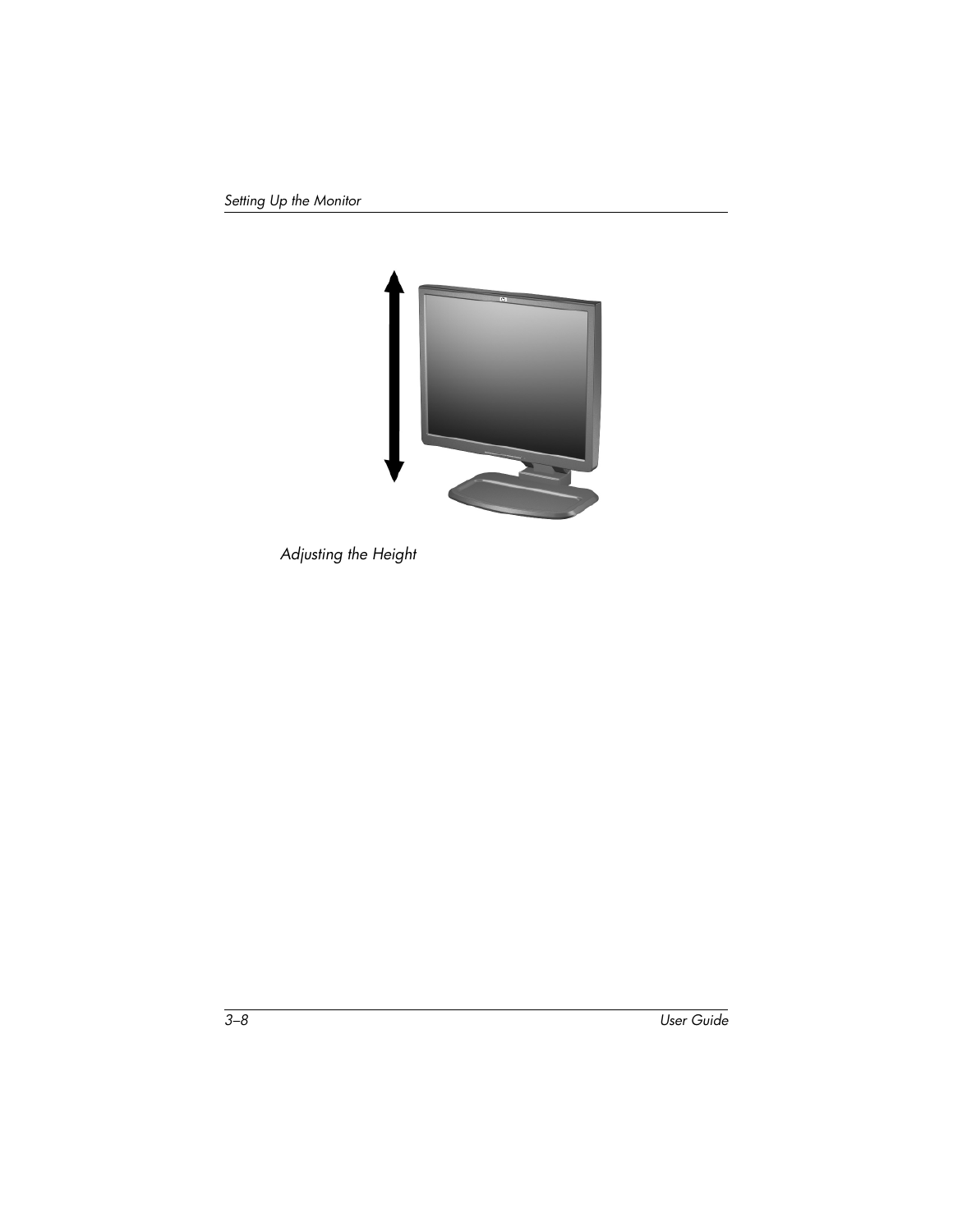

*Pivoting the Monitor*

Ä**CAUTION:** Burn-in image damage may occur on monitors that display the same static image on screen for a prolonged period of time. To avoid burn-in image damage on your monitor screen, you should always activate a screen saver application or turn off the monitor when it is not in use for a prolonged period of time.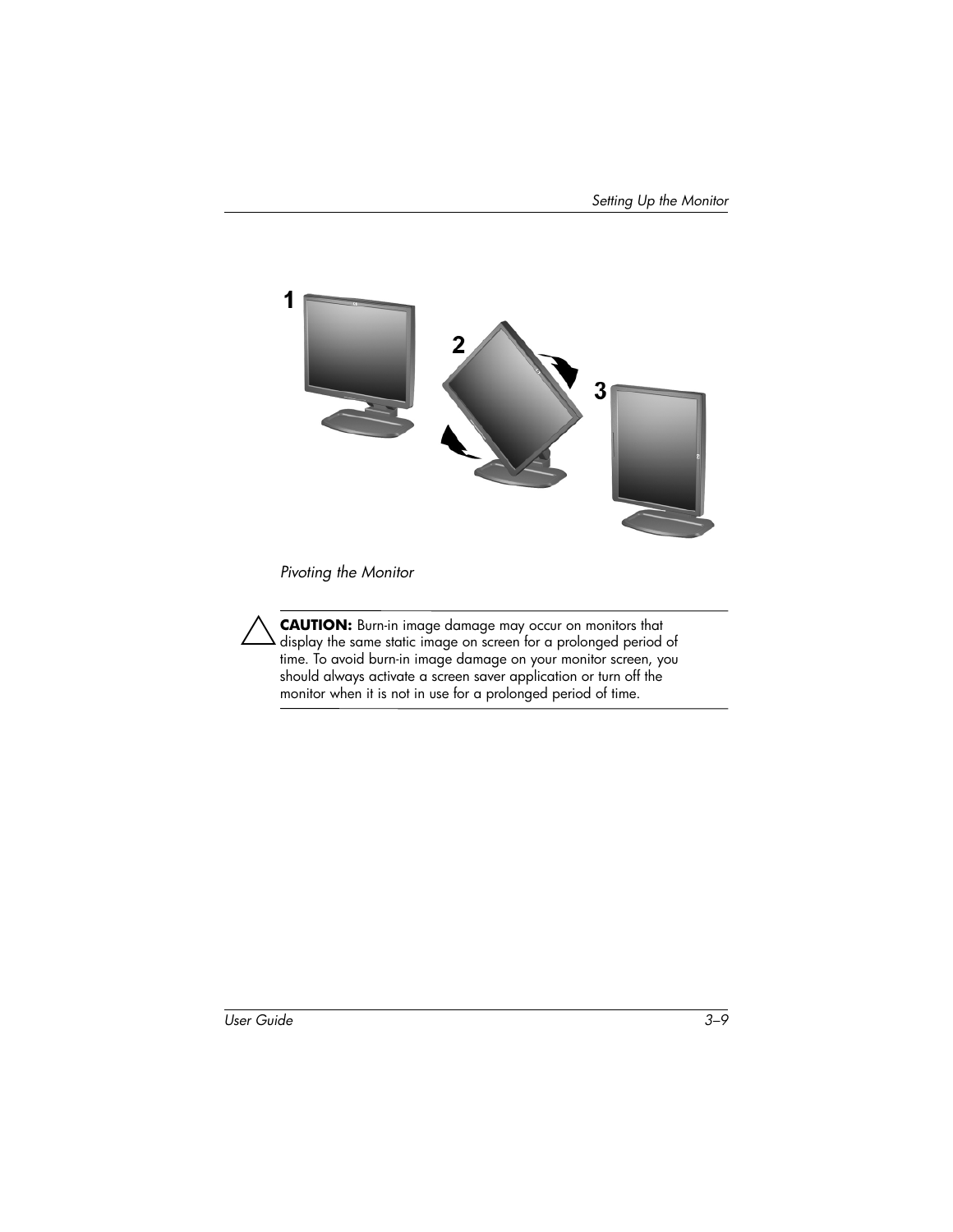#### <span id="page-19-0"></span>**Removing the Monitor Base**

The monitor base can be removed to mount the monitor on a wall, a swing arm or other mounting fixture. Read the caution and warning statements below before beginning the procedure.



**CAUTION:** Before beginning to disassemble the monitor, be sure the monitor is turned off and the power and signal cables are both disconnected.

Lay the front bezel down on a soft area to prevent it from getting scratched, defaced, or broken



Å**WARNING:** Do not remove the base from the monitor while the monitor is in the upright position. Before removing the monitor from the base, ensure that the monitor is lying flat, front bezel down, and that the base is set to the maximum base extension. Attempting to remove the monitor from the base while upright in the minimum base extension may result in injury to the user.

1. Disconnect and remove the signal and power cables from the back of the monitor.

**CAUTION:** Ensure that the bottom of the monitor base is positioned over a table or desktop before removing the base from the monitor.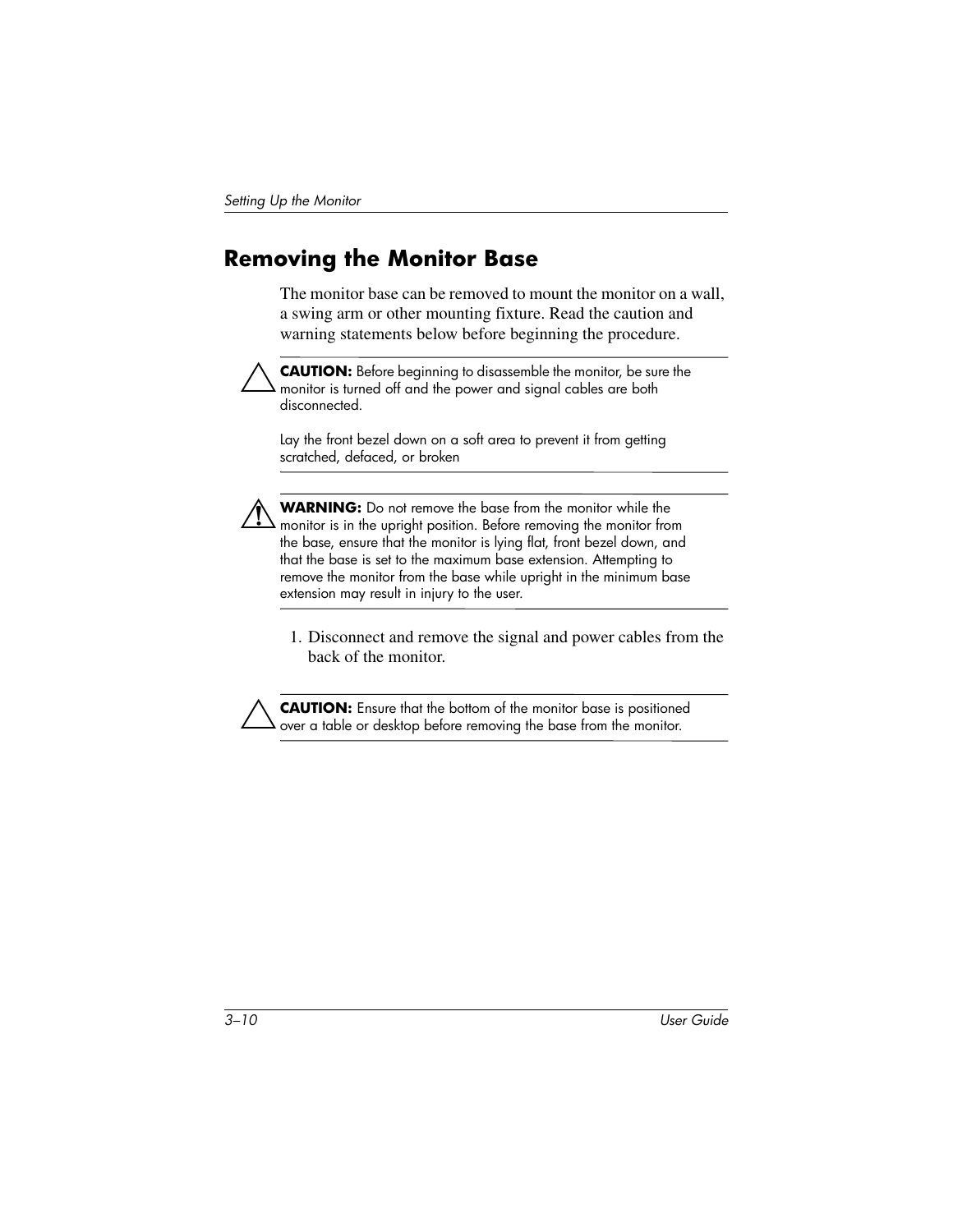- 2. Remove the four screws  $\bullet$  from the monitor base.
- 3. Remove the monitor base  $\bullet$  from the monitor.



*Removing the Monitor Base*

#### <span id="page-20-0"></span>**Mounting the Monitor**

1. Remove the monitor base. Refer to "Removing the Monitor Base" steps in the previous section.

**Example 1** For stand mounting purposes, when the base is removed, four standard method is removed. threaded mounting holes are exposed on the display panel. These mounting holes are spaced 100 mm apart and are compliant with the Video Electronics Standards Association (VESA) standard for mounting flat panel displays.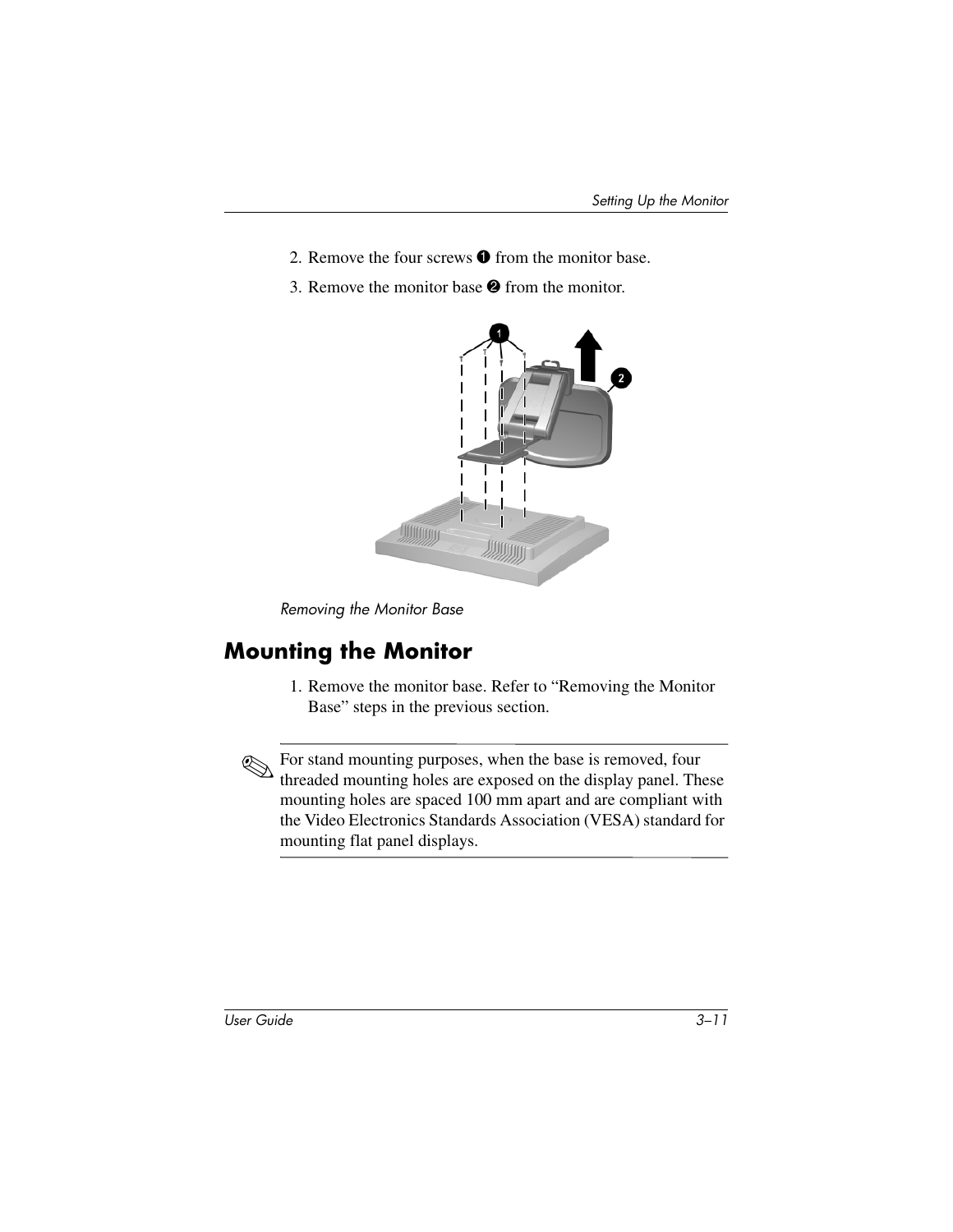2. Using the screws  $\bullet$  previously removed from the monitor base, mount the display  $\bullet$  to a swing arm or other mounting fixture. Consult the documentation included with the mounting fixture for additional instructions.



*Mounting the Monitor*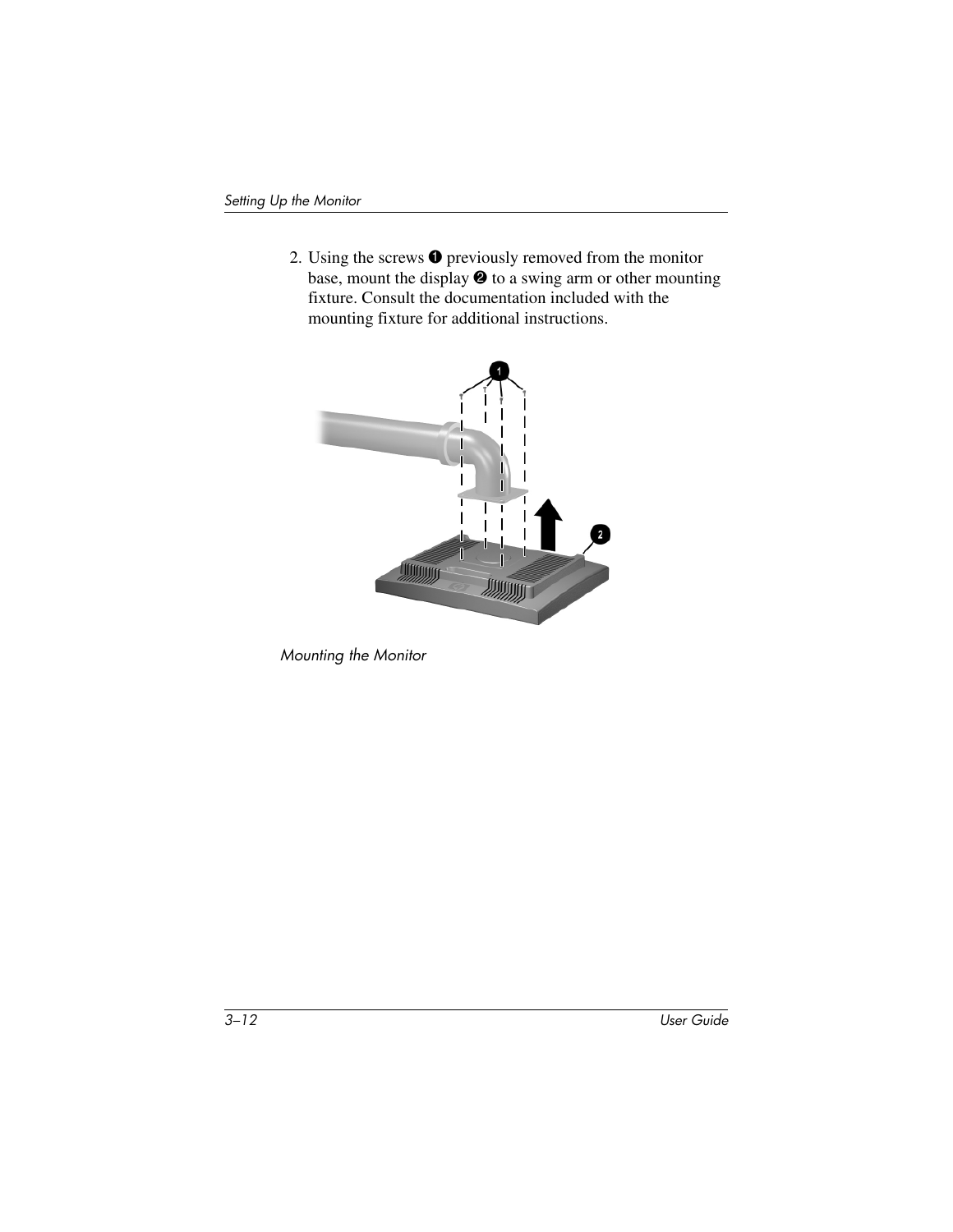### <span id="page-22-0"></span>**Locating the Rating Label**

The rating label  $\bullet$  is located along the bottom of the rear panel of the monitor.



*Locating the Rating Label*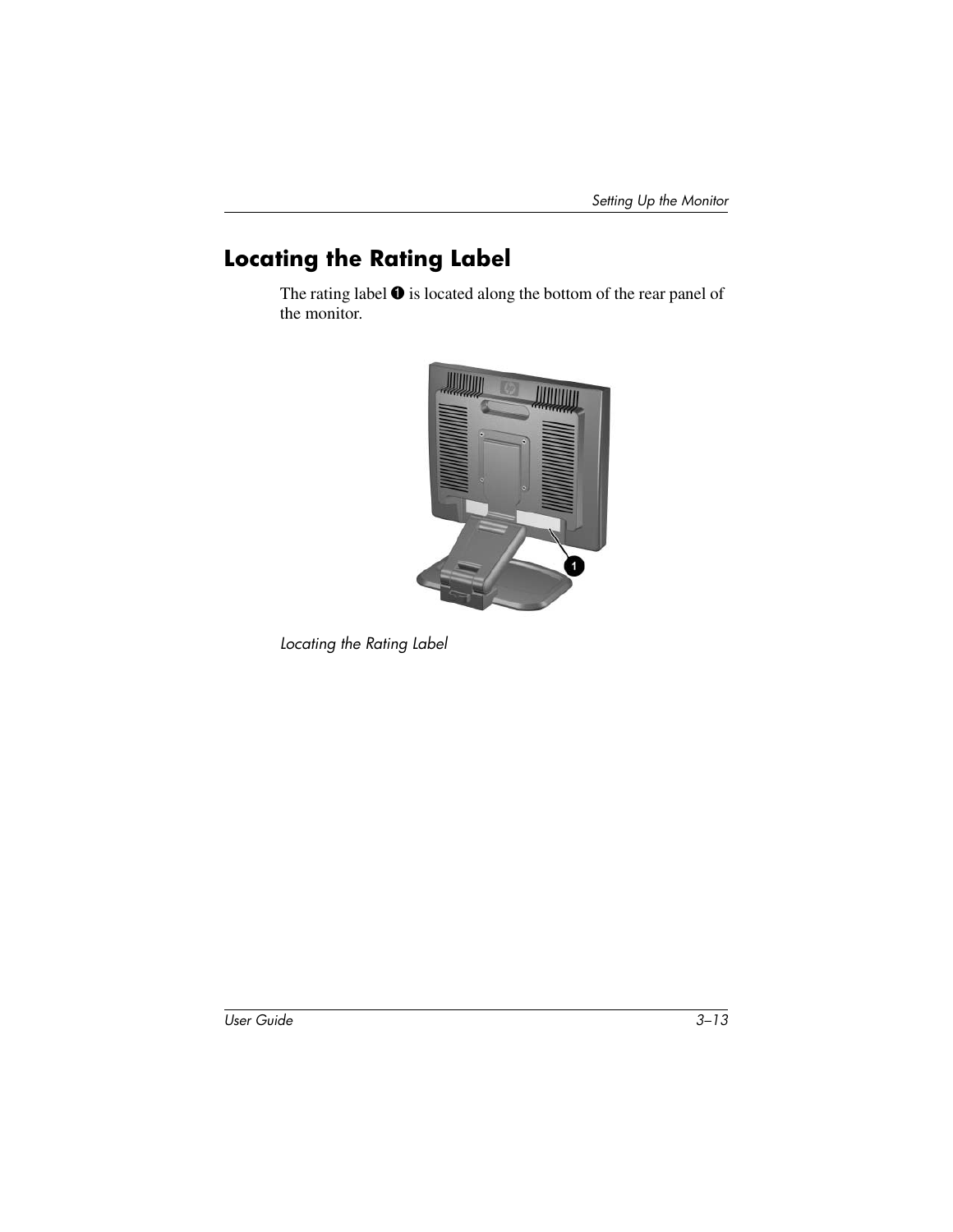**4**

# <span id="page-23-0"></span>**Operating the Monitor**

# <span id="page-23-2"></span><span id="page-23-1"></span>**Software and Utilities**

The monitor includes a CD that contains two files you can install on your computer:

- an .INF (Information) file
- an .ICM (Image Color Matching) file

Adobe Acrobat Reader is supplied on this CD and can be installed from the menu.

If the monitor does not include a CD, the .INF and .ICM files can be downloaded from the HP monitors support Web site. See "Downloading from the Worldwide Web" in this chapter.

#### <span id="page-23-3"></span>**The Information File**

The .INF file enables the computer to communicate with the monitor and use all the monitor features. The .INF file defines monitor resources used by Microsoft Windows operating systems to ensure monitor compatibility with the computer's graphics adapter.

This monitor is Windows Plug and Play compatible and the monitor will work correctly without installing the .INF file. Monitor Plug and Play compatibility requires that the computer's graphic card is VESA DDC2 compliant and that the monitor connects directly to the graphics card. Plug and Play does not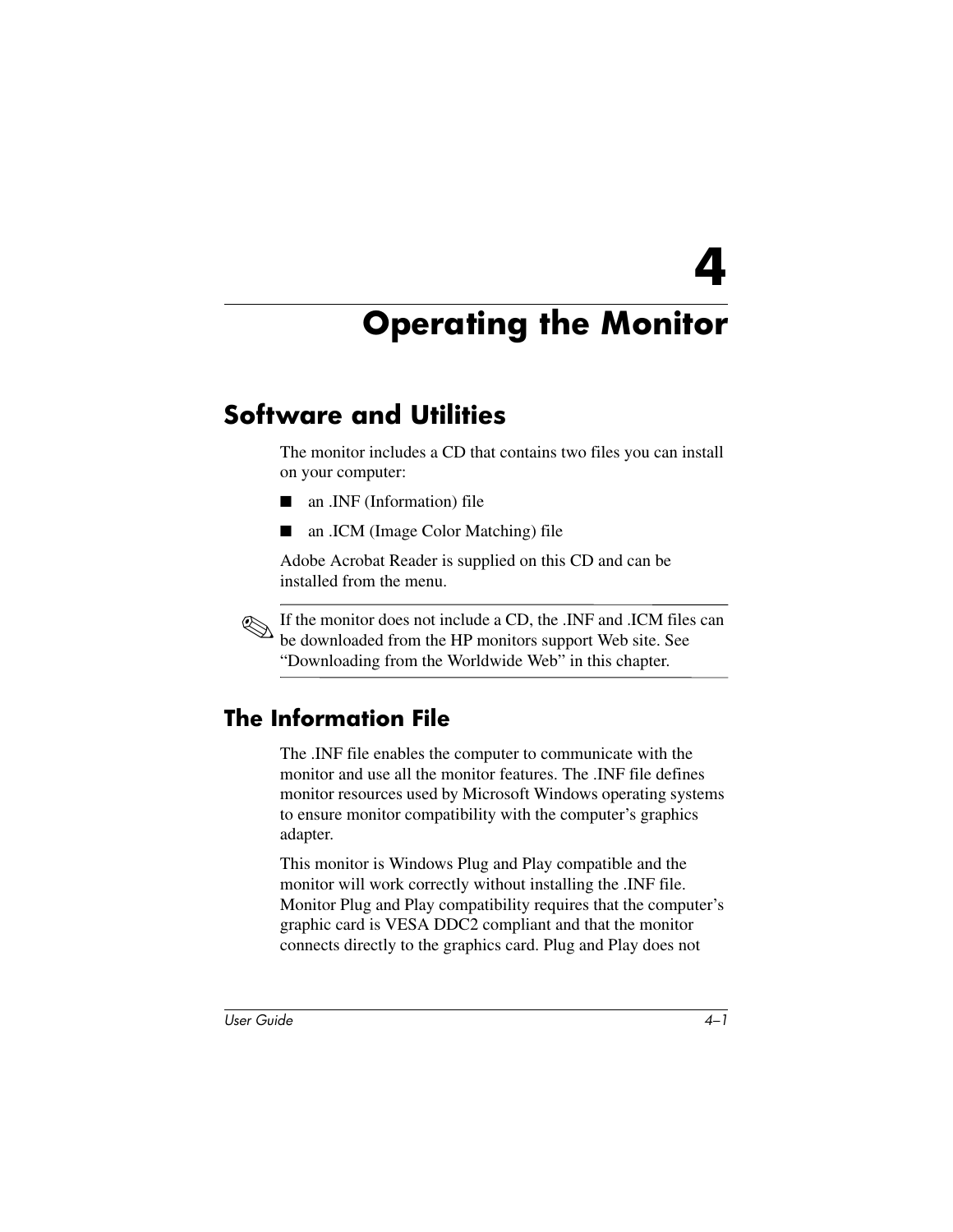work through separate BNC type connectors or through distribution buffers/boxes. You may need to install the .INF file if these conditions are not met.

#### <span id="page-24-0"></span>**The Image Color Matching File**

The .ICM file provides accurate color representation. The .ICM files are data files that are used in conjunction with graphics programs to provide consistent color matching from monitor screen to printer, or from scanner to monitor screen. The .ICM file contains a monitor color system profile. This file is activated from within graphics programs that support this feature.



The ICM color profile is written in accordance with the International Color Consortium (ICC) Profile Format specification.

## <span id="page-24-1"></span>**Installing the .INF and .ICM Files**

After you determine that you need to update, you can install the .INF and .ICM files from the CD or download them.

#### <span id="page-24-2"></span>**Installing from the CD**

To install the .INF and .ICM files on the computer from the CD:

- 1. Insert the CD in the computer CD-ROM drive. The CD menu displays.
- 2. View the "INF and ICM Readme" file.
- 3. Select "Install INF and ICM Files."
- 4. Follow the on-screen instructions.
- 5. After the INF software has been installed, restart Windows.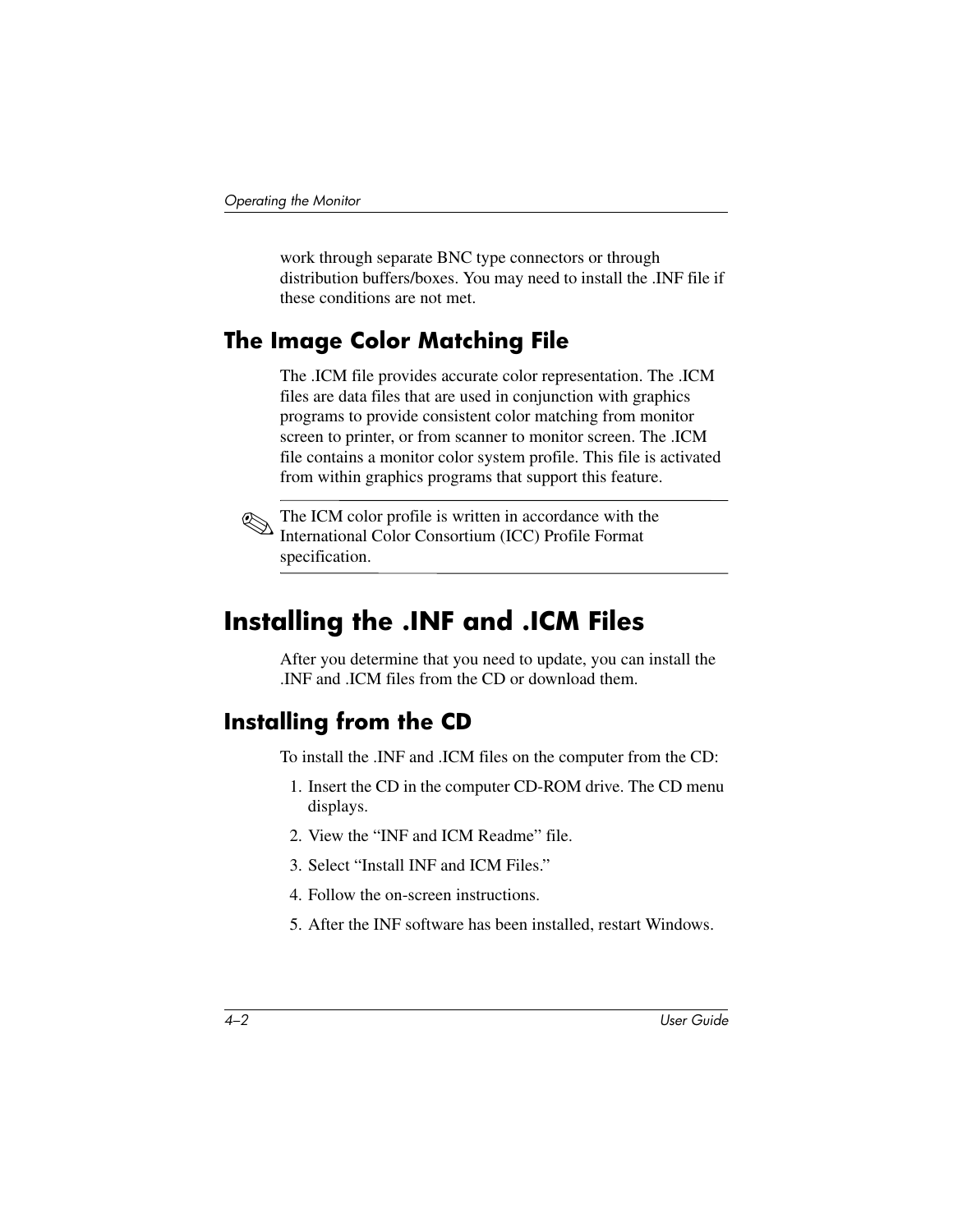6. Ensure that the proper resolution and refresh rates appear in the Windows Display control panel.

You may need to install the digitally signed monitor .INF and .ICM files manually from the CD in the event of an installation error. Refer to the INF and ICM Readme file on the CD.

#### <span id="page-25-0"></span>**Downloading from the Worldwide Web**

To download the latest version of .INF and .ICM files from the HP monitors support Web site:

- 1. Refer to <http://www.hp.com/support> and select your country region.
- 2. Follow the links for your monitor to the support page and download page.
- 3. Ensure your system meets the requirements.
- 4. Download the software by following the instructions.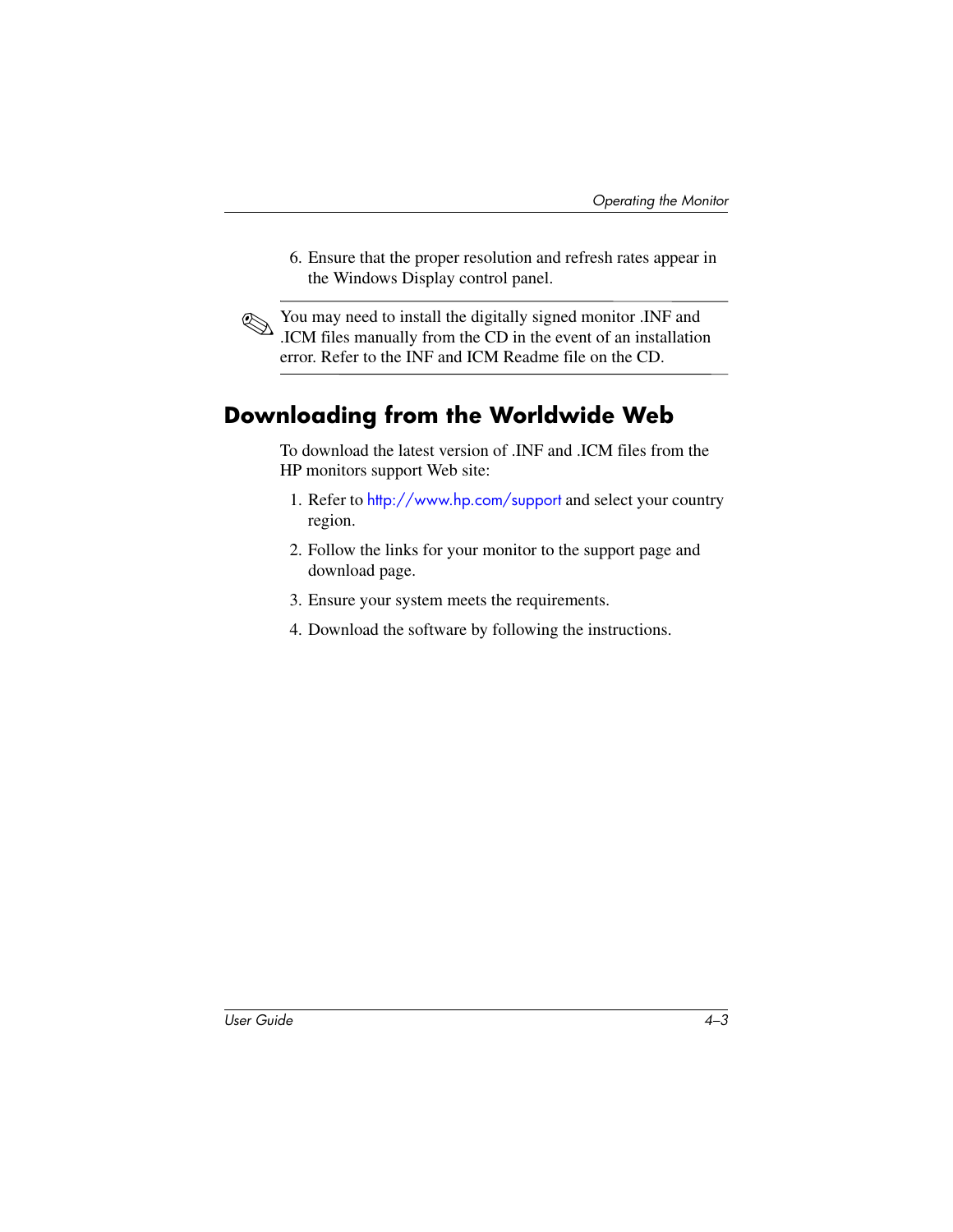# <span id="page-26-0"></span>**Front Panel Controls**



*Front Panel Controls*

|           | No. Control | <b>Function</b>                                                                                                                                                                                         |
|-----------|-------------|---------------------------------------------------------------------------------------------------------------------------------------------------------------------------------------------------------|
| $\bullet$ | Auto Adjust | Activates the auto adjustment feature for optimum<br>image.                                                                                                                                             |
| ❷         | Menu        | Opens the On-Screen Display (OSD) menu.                                                                                                                                                                 |
| ❸         | $-$ (Minus) | • If OSD is on, press to navigate backward through<br>the OSD menu features and decrease adjustment<br>levels.<br>• If OSD is off, press to enable the DVI signal input<br>(available on select models) |
| ø         | $+$ (Plus)  | • If OSD is on, press to navigate forward through the<br>OSD menu features and increase adjustment levels.<br>• If OSD is off, press to enable the VGA signal input.                                    |
| ❺         | Power       | Turns the monitor on or off.                                                                                                                                                                            |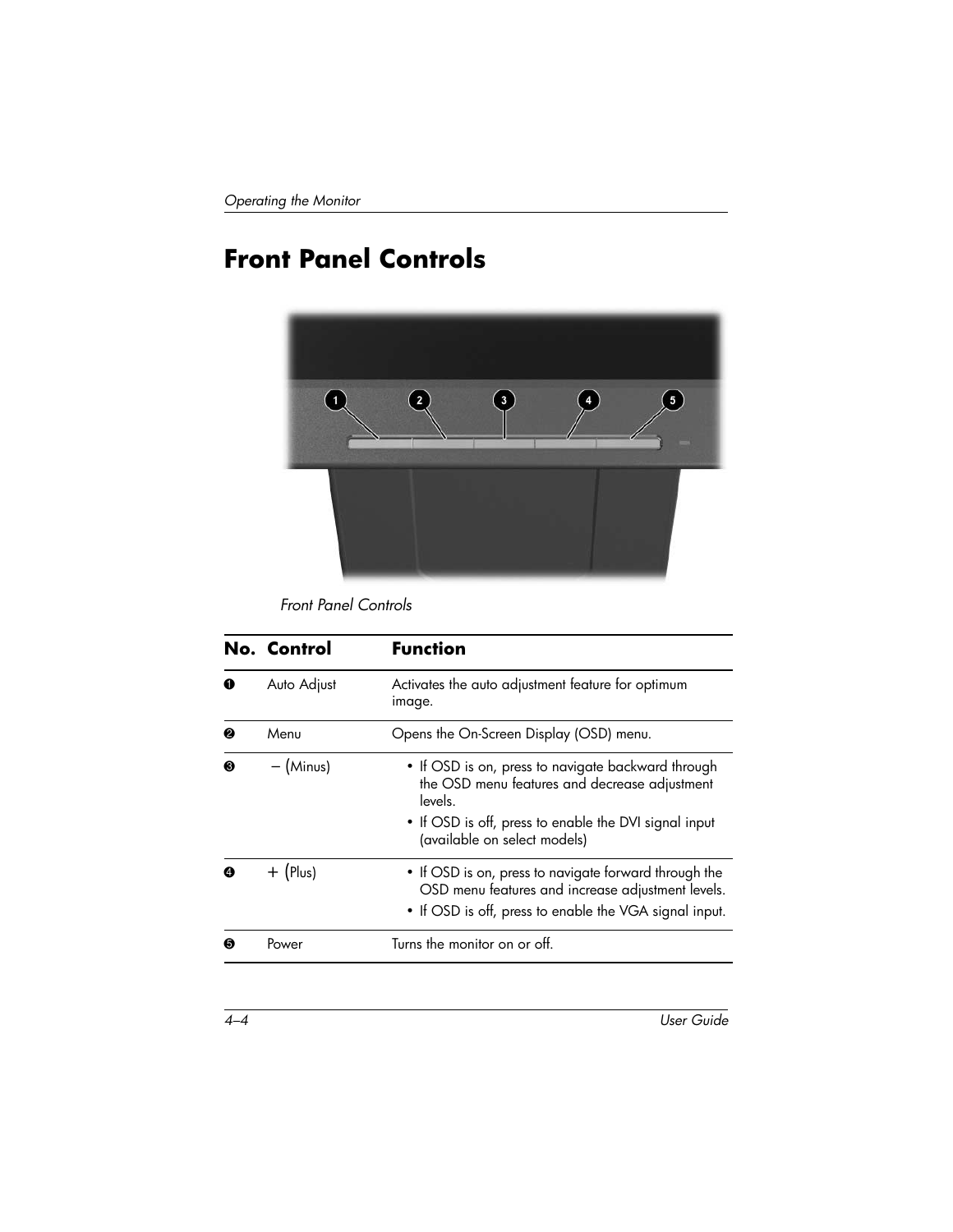# <span id="page-27-0"></span>**Adjusting Monitor Settings**

Use the On-Screen Display (OSD) to adjust the screen image based on your viewing preferences. To access the OSD, do the following:

- 1. If the monitor is not already on, press the Power switch to turn on the monitor.
- 2. Press the Menu button on the monitor's front panel to launch the OSD Main Menu.



- 3. To navigate through the OSD Menu, press the + (Plus) button on the monitor's front panel to scroll up, or the  $-$  (Minus) button to scroll in reverse.
- 4. To select an item from the OSD Menu, use the + or buttons to scroll to and highlight your selection, then press the Menu button to select that function.
- 5. Adjust the item using the  $+$  or  $-$  buttons on the front panel to adjust the scale.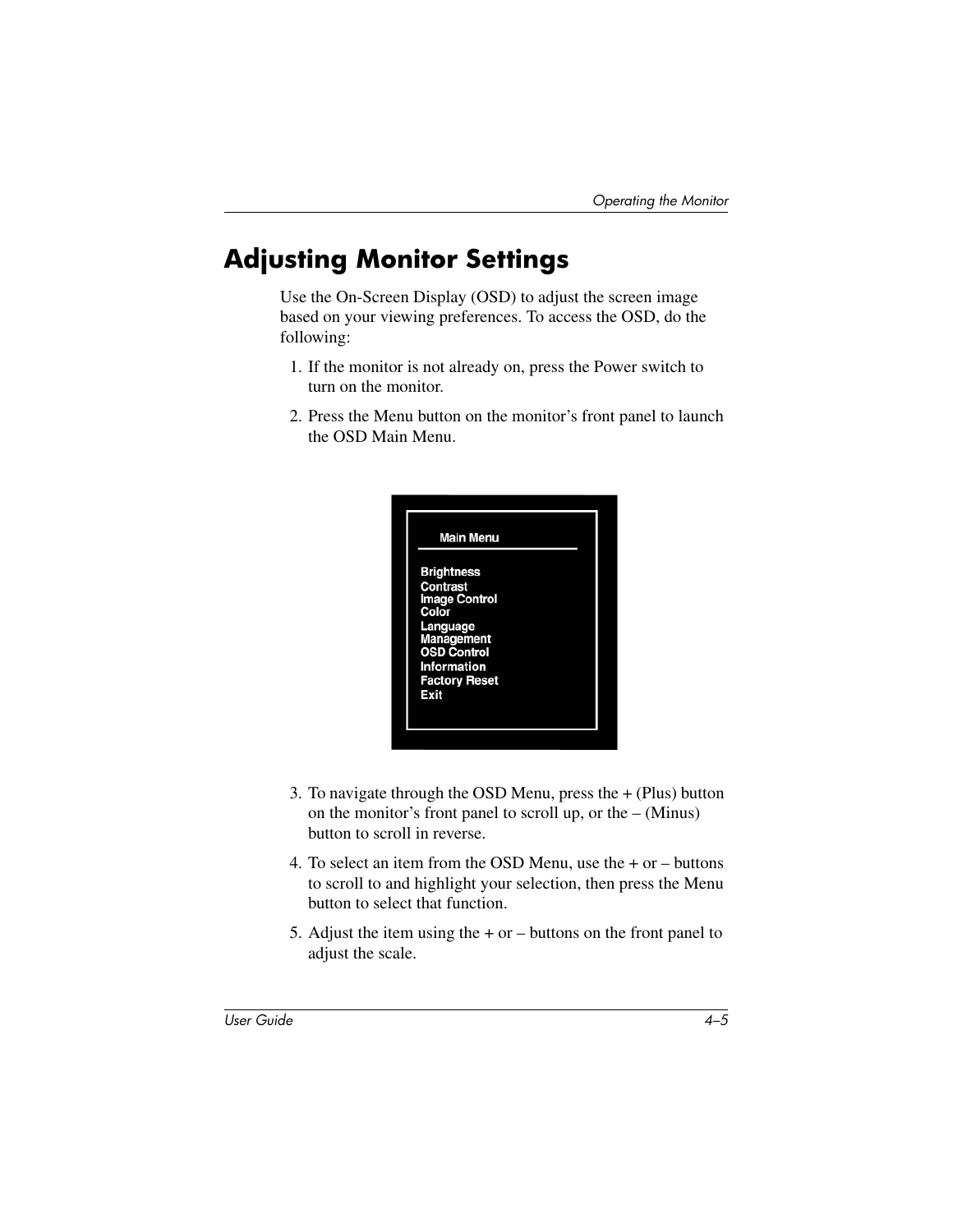6. After adjusting the function, select Save and Return, or Cancel if you don't want to save the setting, then select Exit from the Main Menu.



If the buttons remain untouched for 10 seconds while displaying a menu, the new adjustments will be saved when the OSD automatically times out and exits the menu.

#### <span id="page-28-0"></span>**Using the On-Screen Display**

There are two On-Screen Display menus available; one for basic adjustments, and one for advanced adjustments.

To access the Basic OSD Menu, press the menu button on the monitor's front panel.

| <b>Menu Level 1</b>  | <b>Menu Level 2</b>     |  |  |  |
|----------------------|-------------------------|--|--|--|
| <b>Brightness</b>    | <b>Adjustment Scale</b> |  |  |  |
| Contrast             | <b>Adjustment Scale</b> |  |  |  |
| Auto Adjustment      |                         |  |  |  |
| <b>Advanced Menu</b> |                         |  |  |  |
| Exit                 |                         |  |  |  |

#### **Basic OSD Menu Levels**

To access the Advanced OSD Menu, press the menu button again, or select Advanced Menu from the Basic OSD Menu.

✎After selecting the Advanced Menu from the Basic Menu, the Advanced Menu remains the default OSD on subsequent power-ups of the monitor until the Basic Menu is selected or Factory Reset is applied.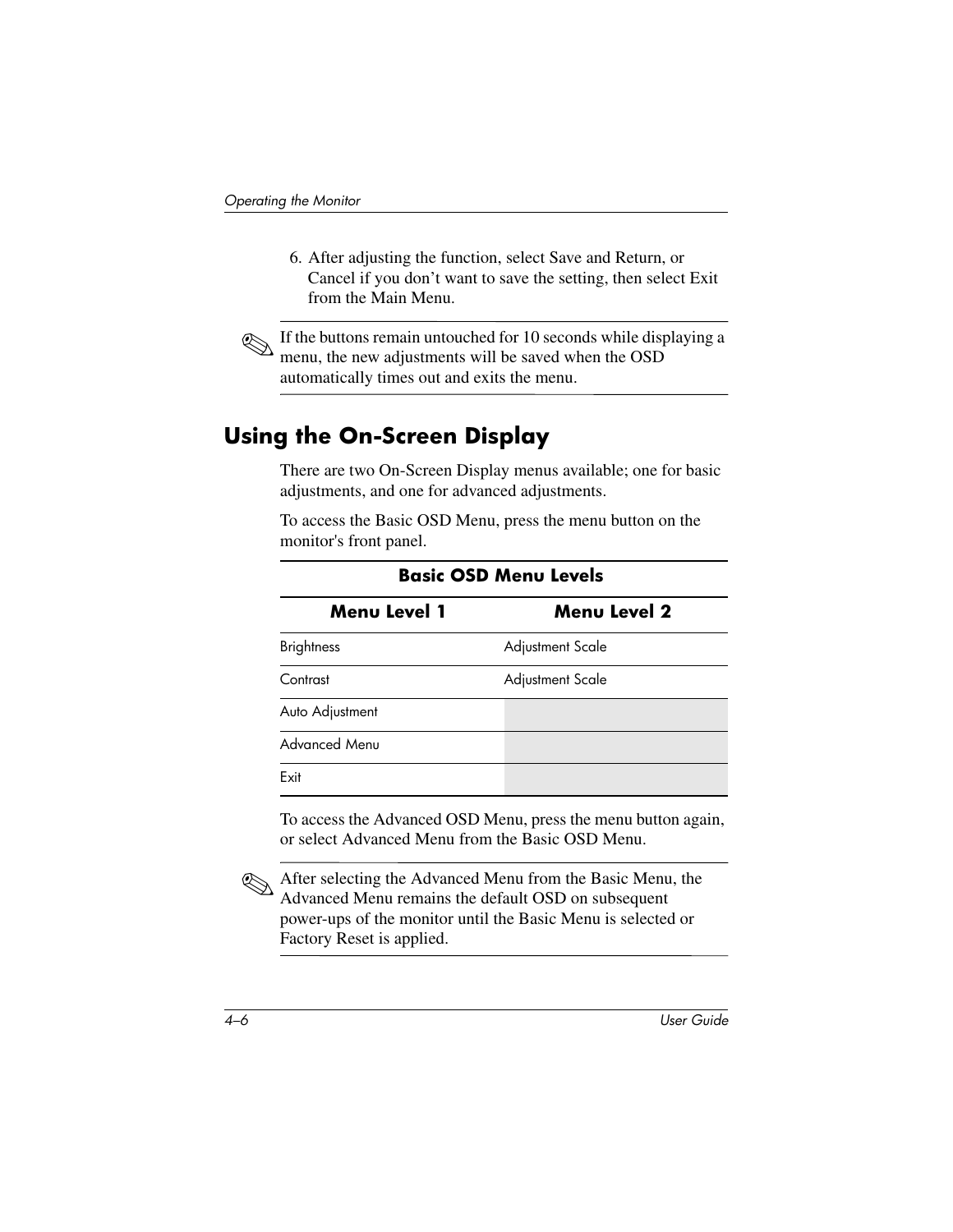The Advanced OSD Menu has up to three sublevels and can be viewed in one of seven available languages. The following table provides the menus and their functions at each level:

| <b>Advanced OSD Menu Levels</b> |                            |                            |                          |  |  |
|---------------------------------|----------------------------|----------------------------|--------------------------|--|--|
| Level 1                         | Level <sub>2</sub>         | Level 3                    | Factory<br><b>Preset</b> |  |  |
| <b>Brightness</b>               | <b>Adjustment Scale</b>    |                            | Y                        |  |  |
| Contrast                        | Adjustment Scale           |                            | Y                        |  |  |
| Image Control                   | Auto Adjustment            | "Adjusting" Message        | Υ                        |  |  |
|                                 | <b>Horizontal Position</b> | Adjustment Scale           | Υ                        |  |  |
|                                 | <b>Vertical Position</b>   | Adjustment Scale           | Υ                        |  |  |
|                                 | Clock                      | <b>Adjustment Scale</b>    | Υ                        |  |  |
|                                 | <b>Clock Phase</b>         | Adjustment Scale           | Υ                        |  |  |
|                                 | Cancel                     |                            |                          |  |  |
|                                 | Save and Return            |                            |                          |  |  |
| Color                           | 9300 K                     |                            |                          |  |  |
|                                 | 6500 K                     |                            | Y                        |  |  |
|                                 | Custom Color               | Custom Color<br>Adjustment |                          |  |  |
|                                 | sRGB                       |                            |                          |  |  |
|                                 | Cancel                     |                            |                          |  |  |
|                                 | Save and Return            |                            |                          |  |  |
| Language                        | Deutsch                    |                            |                          |  |  |
|                                 | S. Chinese                 |                            |                          |  |  |
|                                 | English                    |                            | N                        |  |  |
|                                 | Espanol                    |                            | N                        |  |  |
|                                 | Francais                   |                            |                          |  |  |
|                                 | <b>Italiano</b>            |                            |                          |  |  |
|                                 | Nederlands                 |                            |                          |  |  |
|                                 | Cancel                     |                            |                          |  |  |
|                                 | Save and Return            |                            |                          |  |  |
| Management                      | Power Saver                | On / Off Selection         | N                        |  |  |
|                                 | Power On Recall            | On / Off Selection         | N                        |  |  |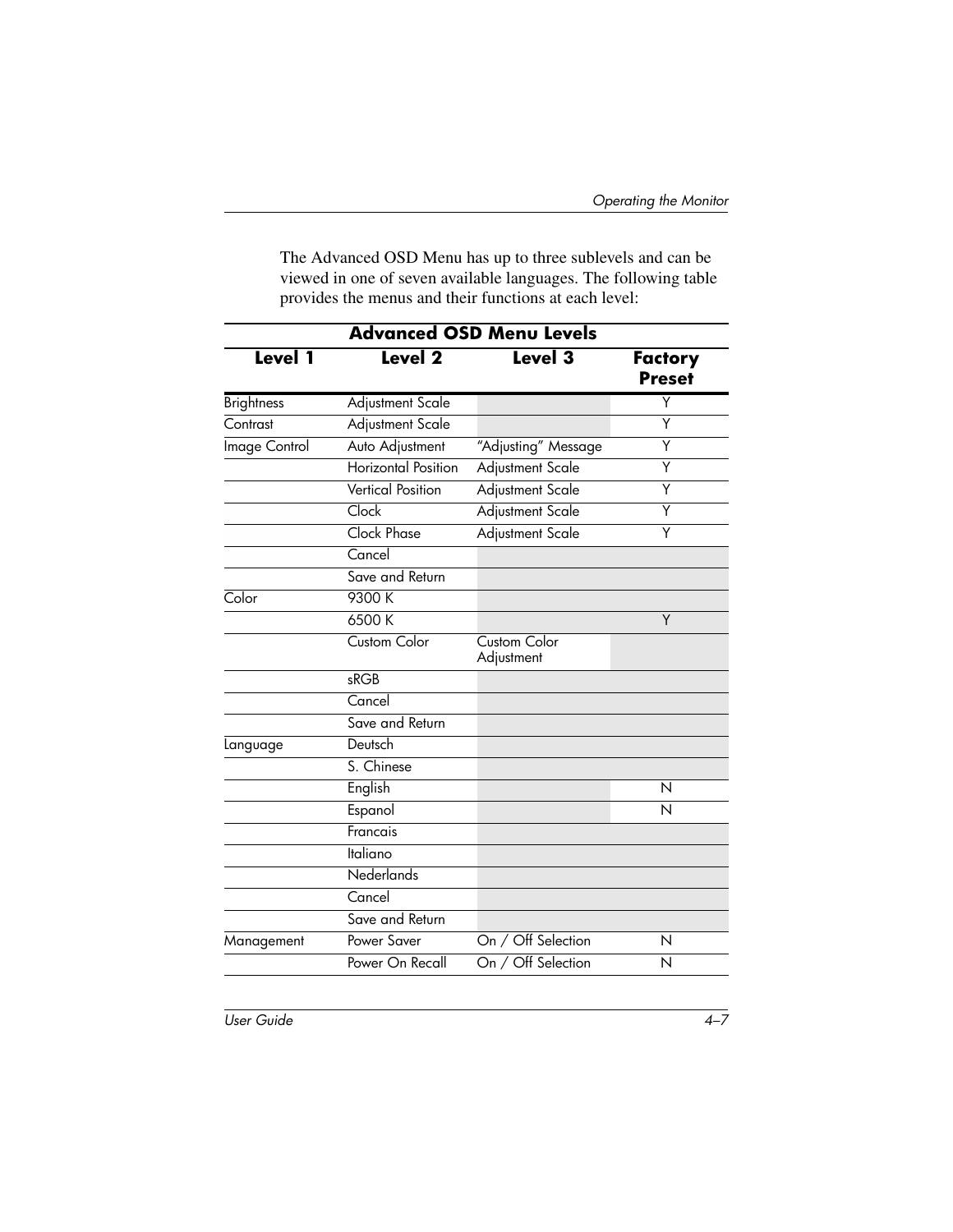| <b>Advanced OSD Menu Levels (Continued)</b> |                                 |                         |                                 |
|---------------------------------------------|---------------------------------|-------------------------|---------------------------------|
| Level 1                                     | Level <sub>2</sub>              | Level 3                 | <b>Factory</b><br><b>Preset</b> |
|                                             | Mode Display                    | On / Off Selection      | N                               |
|                                             | Power-On Status<br>Display      | On / Off Selection      | N                               |
|                                             | Sleep Timer                     | Timer Set Menu          | N                               |
|                                             | Default Video Input             | Analog - VGA            | N                               |
|                                             |                                 | Digital                 |                                 |
|                                             | Serial Number                   | Display monitor s/n     |                                 |
|                                             | <b>Basic Menu</b>               |                         | N                               |
|                                             | Cancel                          |                         |                                 |
|                                             | Save and Return                 |                         |                                 |
| <b>OSD</b> Control                          | Horizontal OSD<br>Position      | <b>Adjustment Scale</b> | N                               |
|                                             | <b>Vertical OSD</b><br>Position | Adjustment Scale        | N                               |
|                                             | <b>OSD Timeout</b>              | Adjustment Scale        | N                               |
|                                             | Cancel                          |                         |                                 |
|                                             | Save and Return                 |                         |                                 |
| Information                                 | <b>Current Settings</b>         |                         |                                 |
|                                             | Recommended<br>Settings         |                         |                                 |
|                                             | Serial Number                   |                         |                                 |
|                                             | <b>Total Hours</b>              |                         |                                 |
|                                             | <b>Backlight Hours</b>          |                         |                                 |
|                                             | Exit                            |                         |                                 |
| <b>Factory Reset</b>                        | Yes                             |                         |                                 |
|                                             | No                              |                         |                                 |
| Exit                                        |                                 |                         |                                 |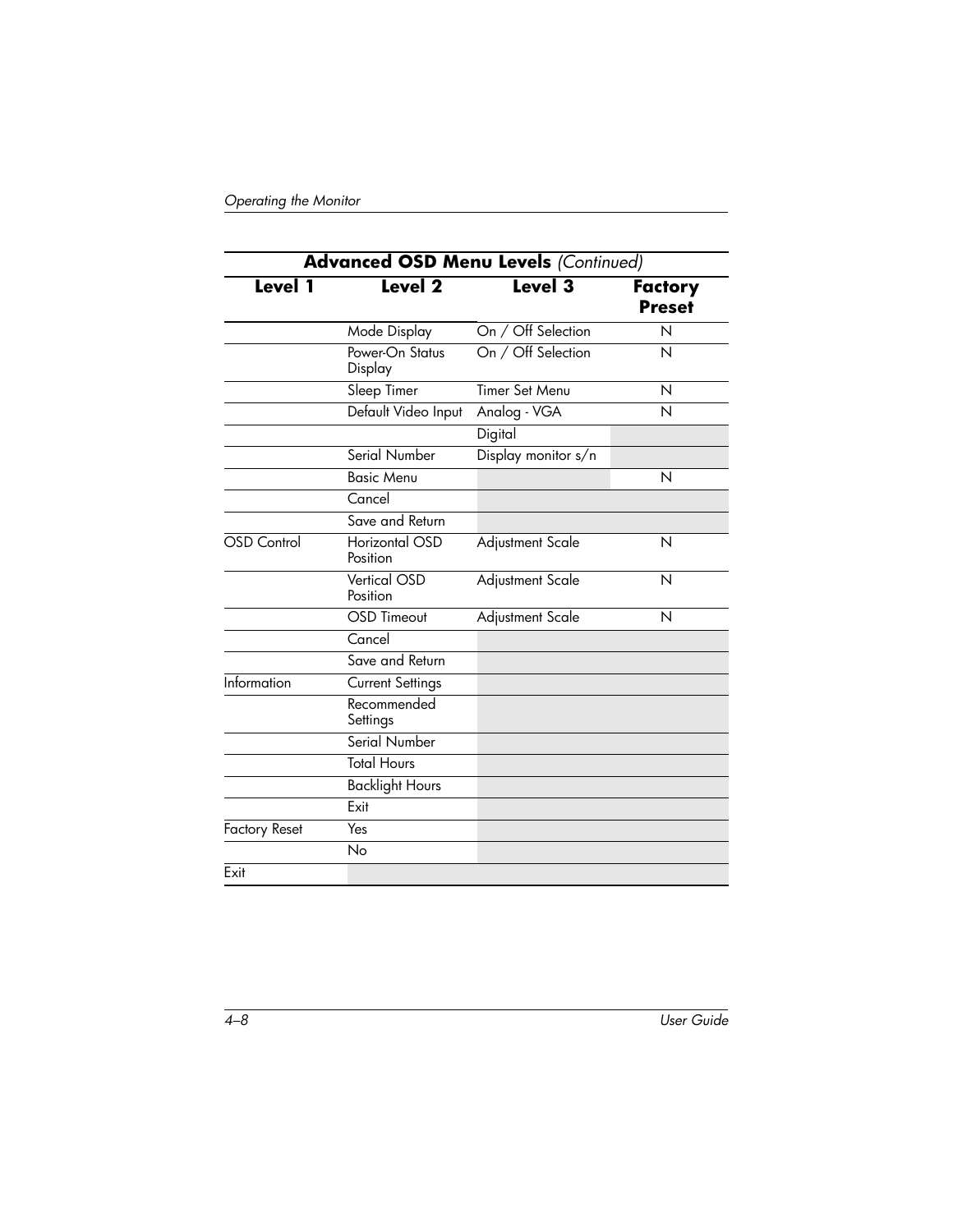#### <span id="page-31-0"></span>**Adjusting Screen Quality**

Allow the monitor to warm up for 20 minutes before performing the following procedures.

The Auto-adjustment feature automatically fine-tunes the image quality each time a new video mode is utilized. If additional improvement is desired, press the Auto adjust button on the front bezel.

For more precise adjustments, use the adjustment pattern utility provided on the CD, and adjust the clock and phase settings (accessed from the OSD menu) as described in the following section.

### <span id="page-31-1"></span>**Optimizing Analog Video**

This monitor contains advanced circuitry that allows the flat panel screen to function like a standard monitor. Two controls in the on-screen display can be adjusted to improve image performance: Clock and Clock Phase. Use these controls only when the auto-adjust function does not provide a satisfactory image.



The Clock must first be set correctly since the Clock Phase settings are dependent on the main Clock setting.

- Clock—Increase/decrease the value to minimize any vertical bars or stripes visible on the screen background.
- Clock Phase—Increase/decrease the value to minimize video distortion or video jitter.

When using the controls, you will obtain the best results by using the adjustment pattern application provided on the CD-ROM.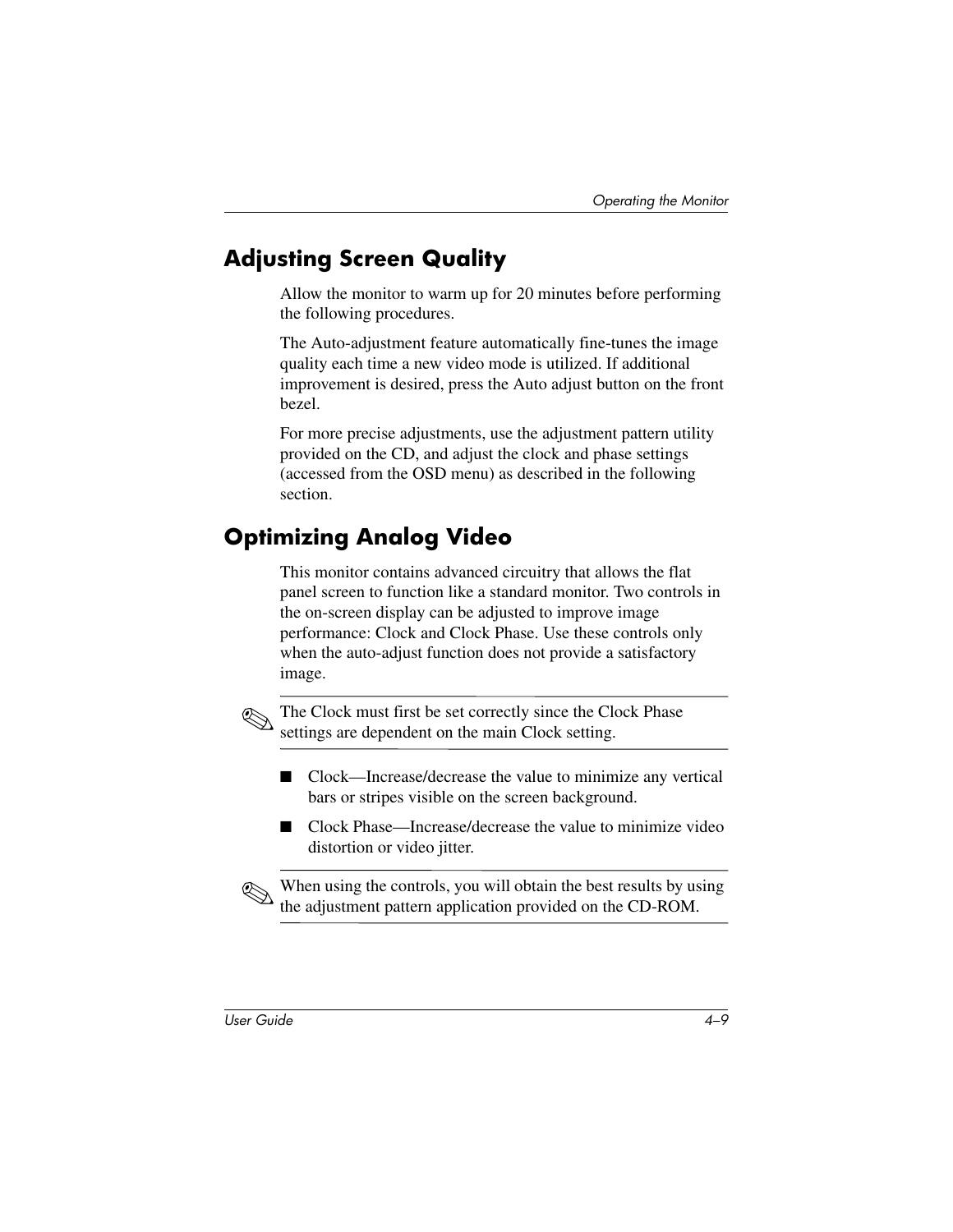✎ When adjusting the Clock and Clock Phase values, if the monitor images become distorted, continue adjusting the values until the distortion disappears. To restore the factory settings, select Yes from the Factory Reset menu in the on-screen display.

#### <span id="page-32-0"></span>**Identifying Monitor Conditions**

Special messages will appear on the monitor screen when identifying the following monitor conditions:

- Input Signal Out of Range— Indicates the monitor does not support the input signal because the resolution and/or refresh rate are set higher than the monitor supports. Set the resolution and refresh rate for 1280 x 1024 at 60 Hz. Restart your computer for the new settings to take effect.
- Monitor Going to Sleep—Indicates the screen display is entering a sleep mode.
- Check Video Cable— Indicates the video cable is not properly connected to the computer.
- No Input Signal—Indicates the monitor is entering a reduced power state but the power saving feature is set to off.
- Auto Adjustment in Progress— Displays when auto adjustment feature is active.
- OSD Lock—The OSD can be enabled or disabled by pressing and holding the Menu button on the front panel for 10 seconds. If the OSD is locked, the warning message "OSD Lock" displays for ten seconds.
	- ❏ If the OSD is locked, press and hold the Menu button for 10 seconds to unlock the OSD.
	- ❏ If the OSD is unlocked, press and hold the Menu button for 10 seconds to lock the OSD.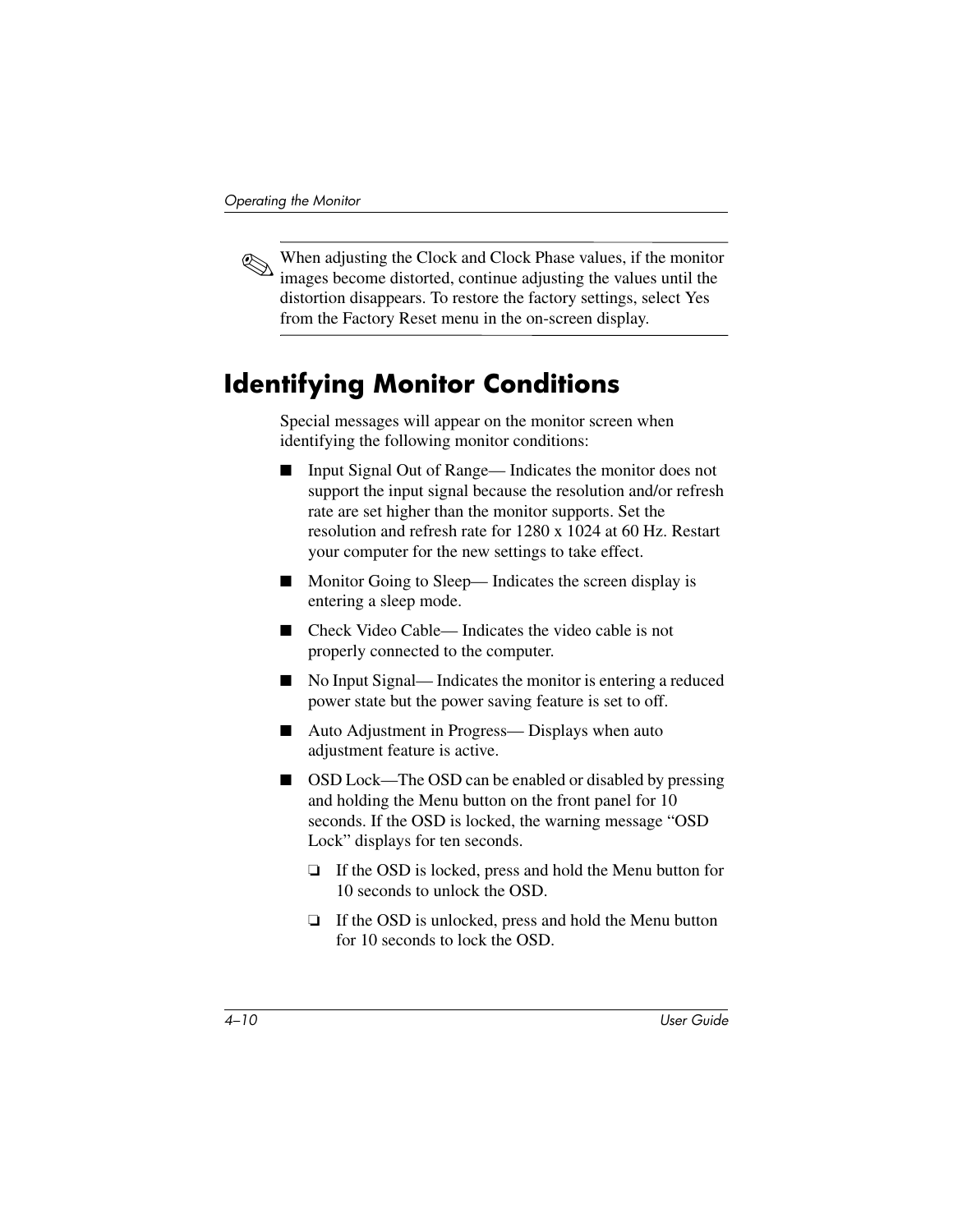#### <span id="page-33-0"></span>**Sleep Timer Mode**

The Sleep Timer mode is an energy-saving feature that enables you to set a time for the monitor to power on and off at the same time every day. This also extends the life of the backlight bulbs in the monitor. The Sleep Timer has five settings:

**Set Current Time** 

**Set Sleep Time** 

- **Set On Time**
- Timer: On/Off
- Sleep Now

To set the timer:

- 1. Press the Menu button on the monitor front panel to display the Advanced Menu.
- 2. Scroll down and highlight Management.
- 3. Press the Menu button to select Management.
- 4. Scroll down and highlight and select Sleep Timer > Set Current Time.

✎You must set the current local time before you reset the time for Sleep Time or On Time. Note that the time is displayed in a 24 hour clock format. For example, 1:15 p.m. displays as 13 hours 15 minutes.

- 5. Press the Menu button once to enter the adjustment mode for hours.
- 6. Press the  $-$  (Minus) or  $+$  (Plus) buttons to adjust the hour.
- 7. Press the Menu button again to enter the time for minutes.
- 8. Press the  $-$  (Minus) or  $+$  (Plus) buttons to adjust the minutes.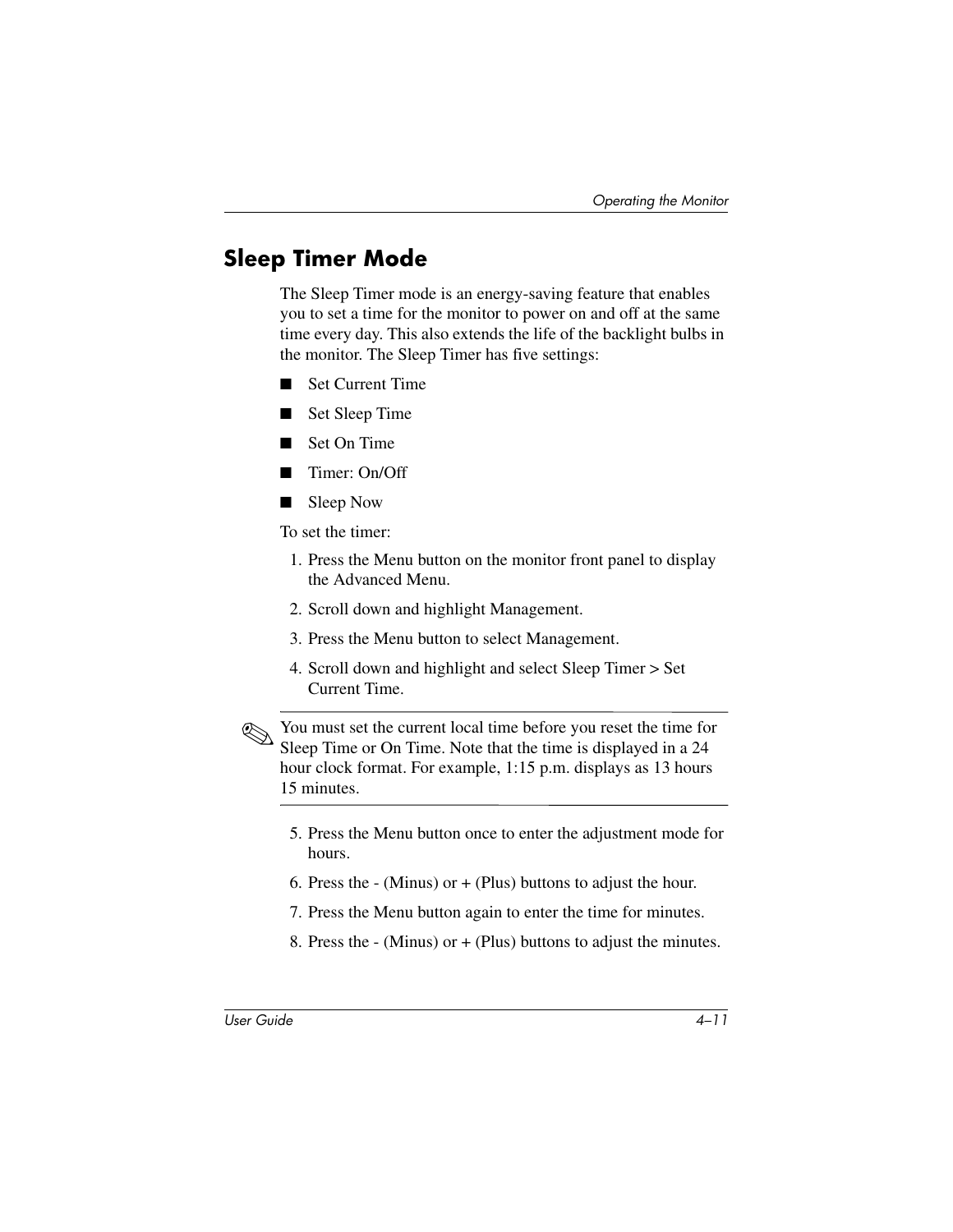- 9. Press the Menu button to lock in the time chosen.
- 10. After setting the current time, the highlight automatically skips to Set Sleep Time hours. Repeat steps 6 through 9 to set Sleep Time.
- 11. If you do not want to set Sleep Time, press the Menu button twice, then select Save and Return to exit the menu.
- 12. After setting Sleep Time, the highlight automatically skips to Set On Time hours. Repeat steps 6 through 9 to set On Time.
- 13. Set the Timer mode to On to activate the Sleep Timer settings.
- 14. When you are finished, select Save and Return to exit the menu.

The fifth selection, Sleep Now, turns the monitor backlights off immediately and stays in sleep mode until the next On Time activates or a monitor button is pressed.

#### <span id="page-34-0"></span>**sRGB Support**

The monitor is designed to support sRGB for color management, which adapts to the color standards used in the image technology industry. Additional information on sRGB is available on <http://www.srgb.com/srgb.html> (English only).

To take advantage of the sRGB support, you will need to change your monitor's color temperature to sRGB and install the sRGB color profile (ICM) file.

The sRGB color temperature preset will improve the color accuracy of sRGB images on the computer monitor, but some color variation may still occur.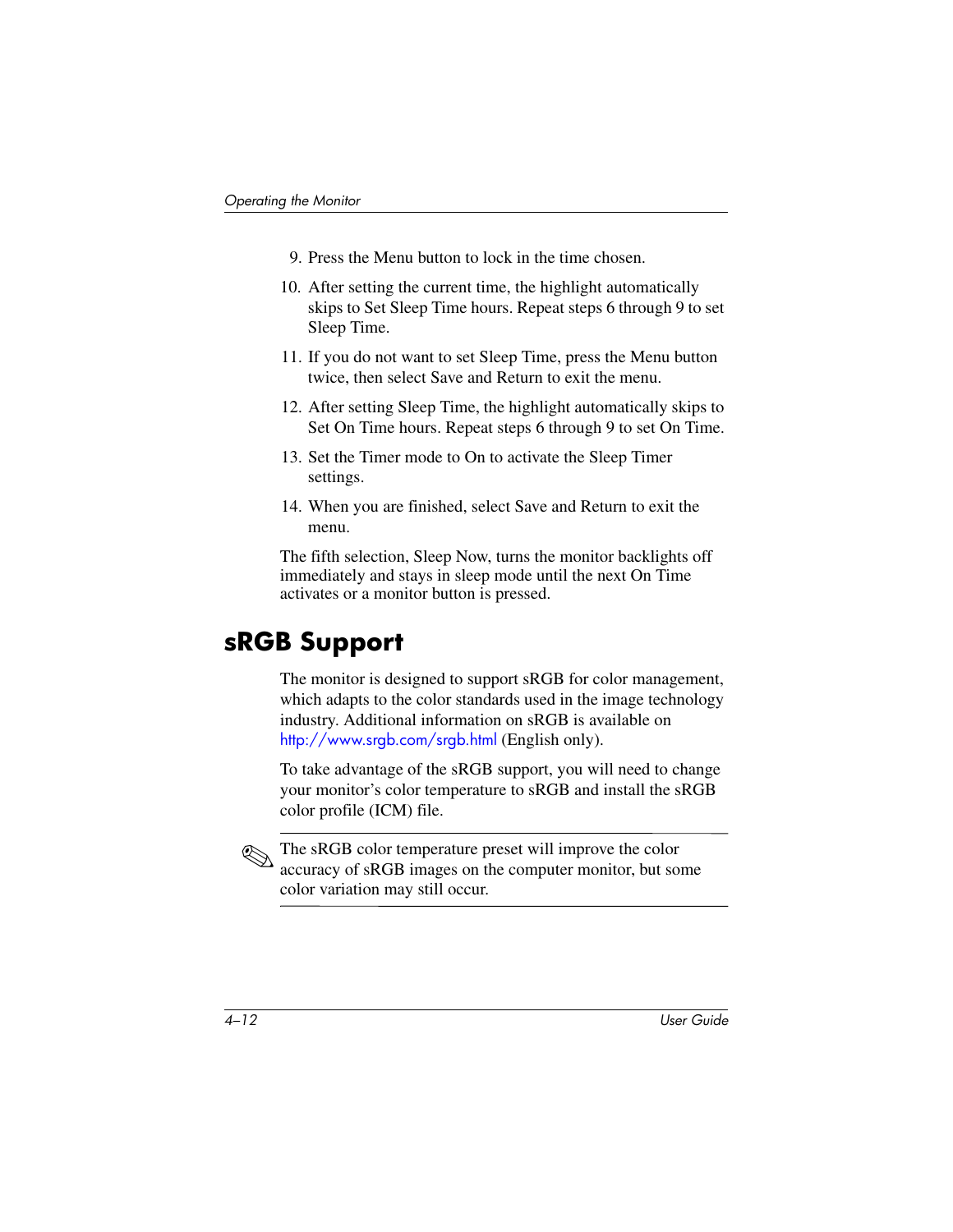#### <span id="page-35-0"></span>**Changing the Color Temperature**

- 1. Press the Menu button on the front panel of the monitor to launch the Main Menu of the OSD.
- 2. Select Advanced Menu to access all options in the Main Menu.
- 3. Select Color to display the Color Temperature menu.
- 4. Select sRGB.
- 5. Select Save and Return to exit the menu.

#### <span id="page-35-1"></span>**Installing the sRGB ICM File for Microsoft Windows 2000 and Windows XP**

✎To complete the following procedure, you must be logged in as an administrator or a member of the administrator's group. If the computer is connected to a network, network policy settings may prevent you from completing this procedure.

The sRGB ICM file does not support Windows 95 and Windows NT operating systems

- 1. Click the Display icon in the Control Panel.
- 2. In the Display Properties windows, select the **Settings** tab, then click the **Advanced** button.
- 3. Select the **Color Management** tab, then click the **Add** button to open the Add Profile Association dialog box.
- 4. Select the "sRGB Color Space Profile.icm" file, then click the **Add** button
- 5. To activate a color profile for your monitor, you must set it as the Default Monitor Profile. Select "sRGB Color Space Profile," then click **Set as Default** button.
- 6. Click **Apply** or **OK**.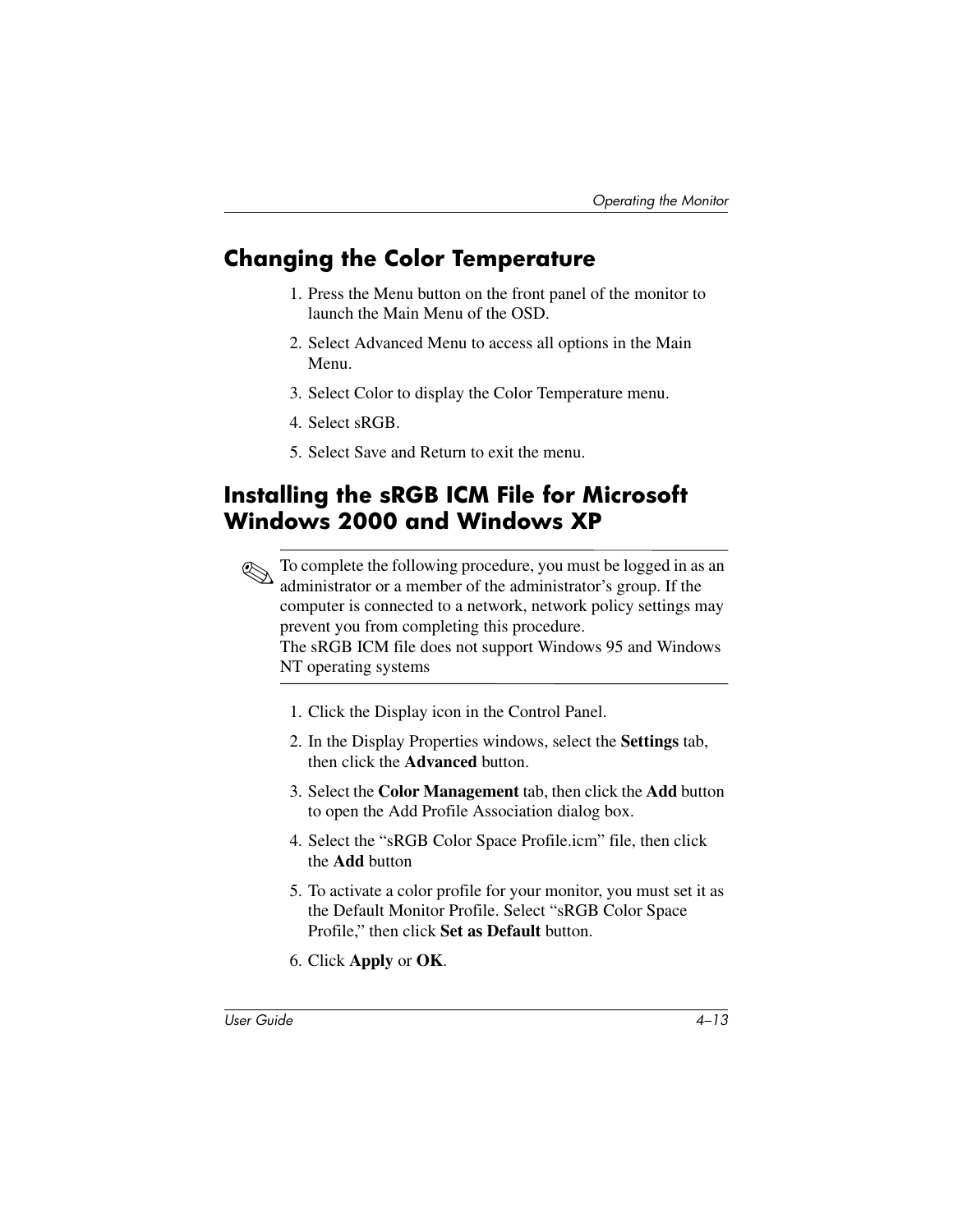**A**

# **Troubleshooting**

# <span id="page-36-2"></span><span id="page-36-1"></span><span id="page-36-0"></span>**Solving Common Problems**

The following table lists possible problems, the possible cause of each problem, and the recommended solutions.

| Problem          | <b>Possible Cause</b>                                           | <b>Solution</b>                                                                                              |
|------------------|-----------------------------------------------------------------|--------------------------------------------------------------------------------------------------------------|
| Screen is blank. | Power cord is<br>disconnected.                                  | Connect the power cord.                                                                                      |
|                  | Power switch on front<br>panel of the monitor is<br>turned off. | Press the front panel power<br>button.                                                                       |
|                  | Video cable is<br>improperly connected.                         | Connect the video cable<br>properly. Refer to Chapter 3,<br>Setting Up the Monitor, for<br>more information. |
|                  | Screen blanking utility is<br>active.                           | Press any key on the<br>keyboard or move the<br>mouse to inactivate the<br>screen blanking utility.          |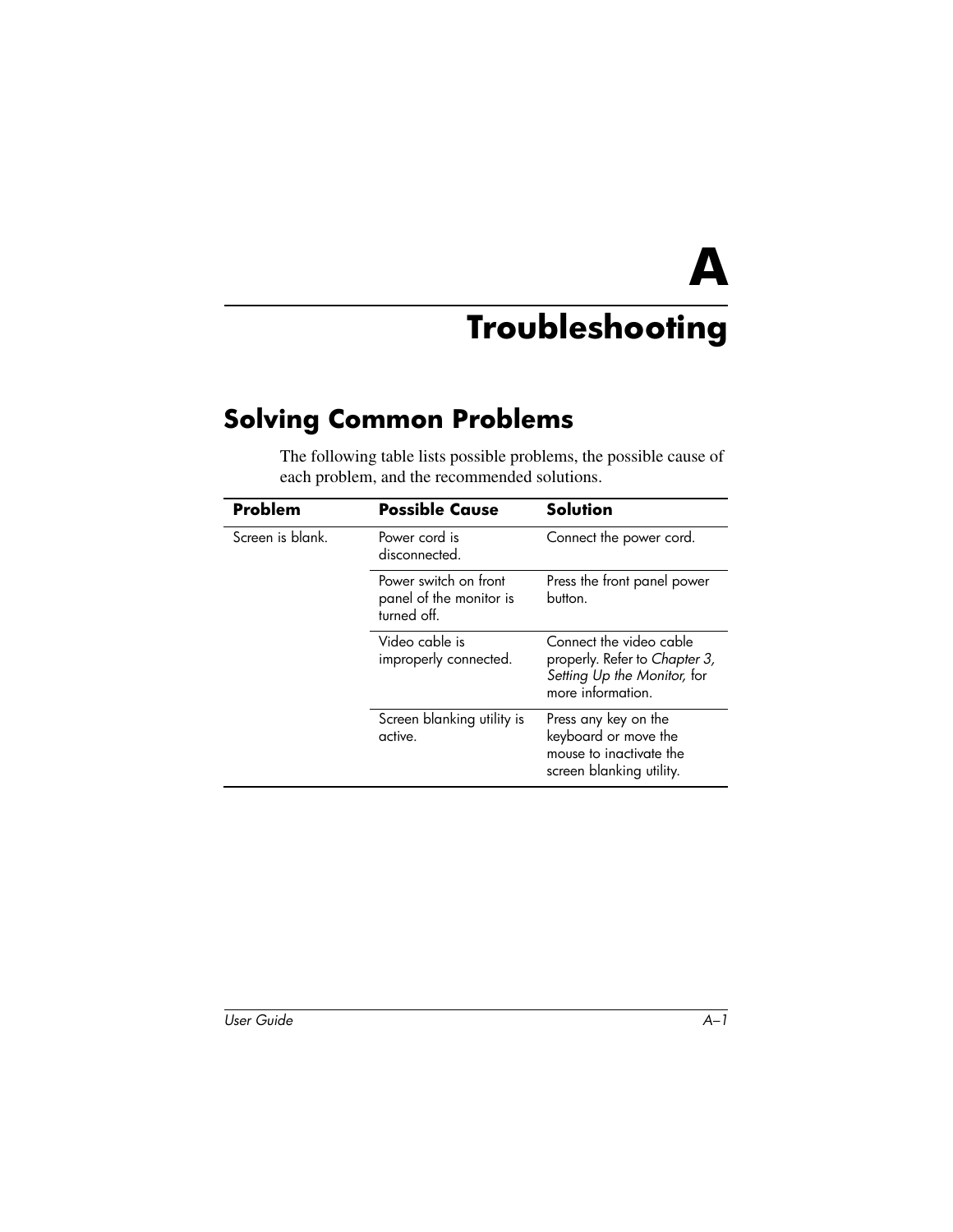| Problem                                                                            | <b>Possible Cause</b>                                                                         | <b>Solution</b>                                                                                                                                                                                                                                                                                                                                                                         |
|------------------------------------------------------------------------------------|-----------------------------------------------------------------------------------------------|-----------------------------------------------------------------------------------------------------------------------------------------------------------------------------------------------------------------------------------------------------------------------------------------------------------------------------------------------------------------------------------------|
| Image appears<br>blurred, indistinct, or<br>too dark.                              | Brightness and contrast<br>are too low.                                                       | Press the Auto Adjust button<br>on the front panel. If this<br>does not correct the image,<br>press the Menu button to<br>open the Basic OSD Menu,<br>and adjust the brightness<br>and contrast scales as<br>needed.                                                                                                                                                                    |
| Image is not<br>centered.                                                          | Position may need<br>adjustment.                                                              | Press the Menu button to<br>access the OSD menu.<br>Select Image Control/<br>Horizontal Position or<br>Vertical Position to adjust the<br>horizontal or vertical<br>position of the image.                                                                                                                                                                                              |
| "Check Signal<br>Cable" is displayed<br>on screen.                                 | Monitor video cable is<br>disconnected.                                                       | Connect the 15-pin monitor<br>video cable to the VGA<br>connector on the computer,<br>or, if connected, check the<br>DVI-D signal cable to the<br>DVI connector on the<br>computer, or the VGA to<br>DVI-I cable to the VGA<br>connector on the computer<br>(DVI available on select<br>models only). Be sure that<br>the computer power is off<br>while connecting the video<br>cable. |
| "Out of Range. Set<br>Monitor to 1280 x<br>1024 @ 60Hz" is<br>displayed on screen. | Video resolution and/or<br>refresh rate are set<br>higher than what your<br>monitor supports. | Restart your computer and<br>enter Safe Mode. Change<br>your settings to a supported<br>setting (see "Factory Preset<br>Display Modes" table in<br>Appendix B). Restart your<br>computer so that the new<br>settings take effect.                                                                                                                                                       |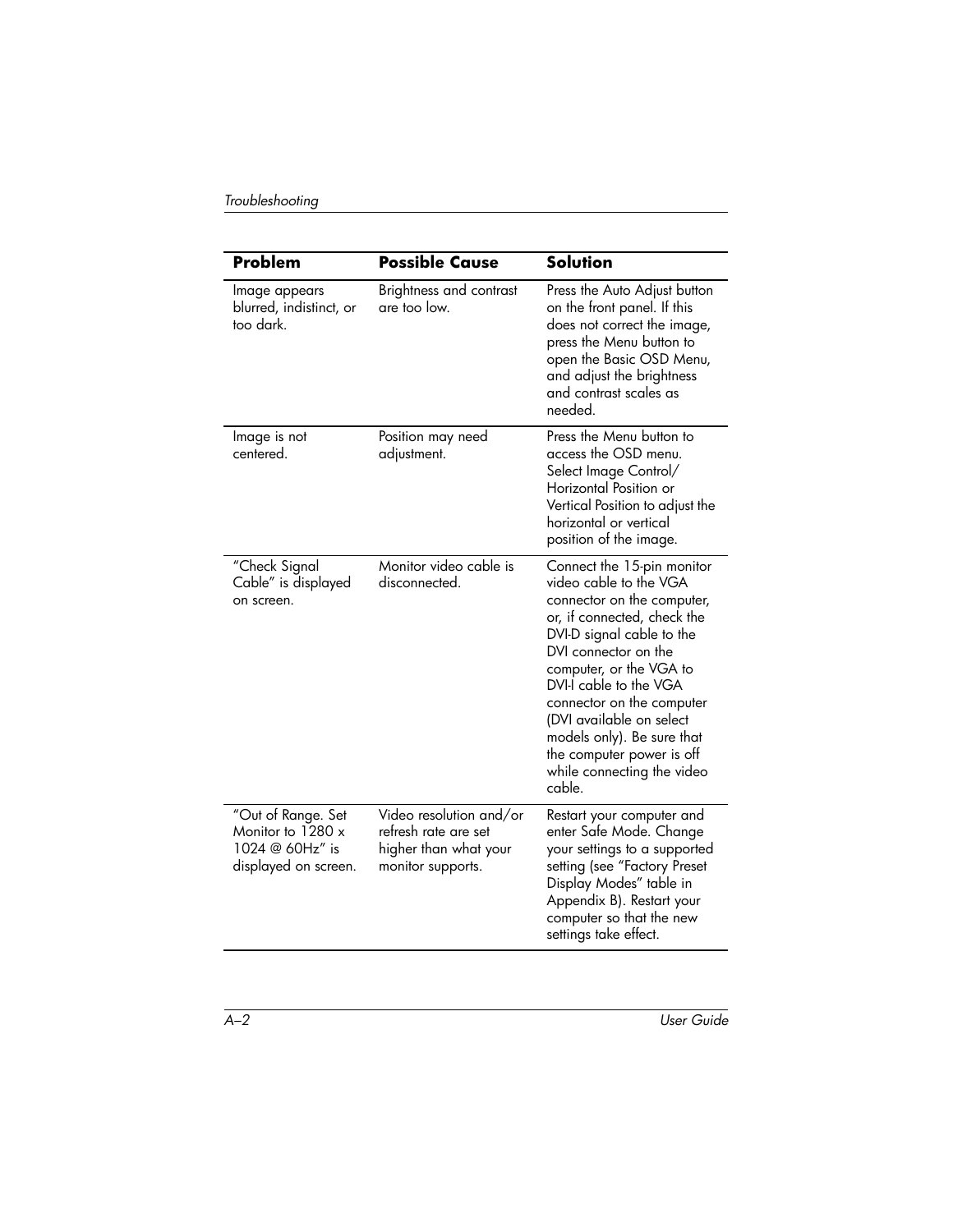# <span id="page-38-0"></span>**Using the Worldwide Web**

For online access to technical support information, self-solve tools, online assistance, community forums of IT experts, broad multivendor knowledge base, monitoring and diagnostic tools, go to: [http://www.hp.com/support](http://www.hp.com/go/support).

# <span id="page-38-1"></span>**Preparing to call Technical Support**

If you cannot solve a problem using the troubleshooting tips in this section, you may need to call technical support. Have the following information available when you call:

- The monitor
- Monitor model number
- Serial number for the monitor
- Purchase date on invoice
- Conditions under which the problem occurred
- Error messages received
- Hardware configuration
- Hardware and software you are using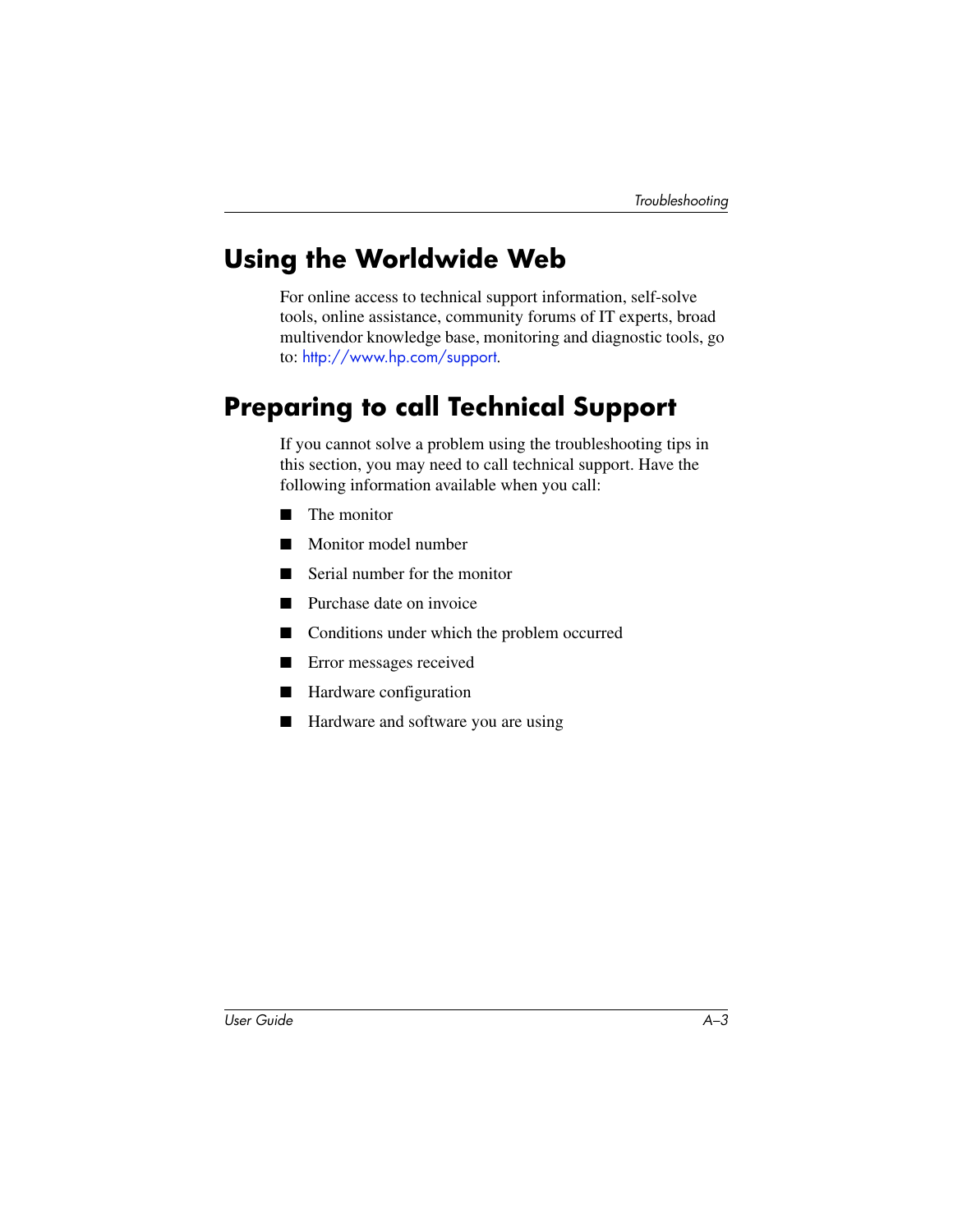**B**

# <span id="page-39-0"></span>**Technical Specifications**

<span id="page-39-1"></span>

All performance specifications are provided by the component manufacturers. Performance specifications represent the highest specification of all HP's component manufacturers' typical level specifications for performance and actual performance may vary either higher or lower.

## <span id="page-39-2"></span>**L1740 Flat Panel Monitor**

| LT740 FIAT PANEL MONITOR  |                                           |          |  |
|---------------------------|-------------------------------------------|----------|--|
| Display<br>Type           | 17.0 inches<br><b>TFT LCD</b>             | 43.2 cm  |  |
| Viewable Image Size       | 17.0-inch diagonal                        | 43.2 cm  |  |
| Tilt                      | $-5$ to $35^\circ$                        |          |  |
| Swivel                    | $-90$ to $90^\circ$                       |          |  |
| <b>Face Treatment</b>     | Anti-glare polarizer with<br>hard coating |          |  |
| Maximum Weight            | 17.6 lbs.                                 | 8.0 kg   |  |
| (Unpacked, base attached) |                                           |          |  |
| Dimensions                |                                           |          |  |
| Height (maximum)          | 18.8 inches                               | 479.5 mm |  |
| Depth                     | 10.4 inches                               | 265.0 mm |  |
| Width                     | 14.6 inches                               | 373.3 mm |  |

**L1740 Flat Panel Monitor**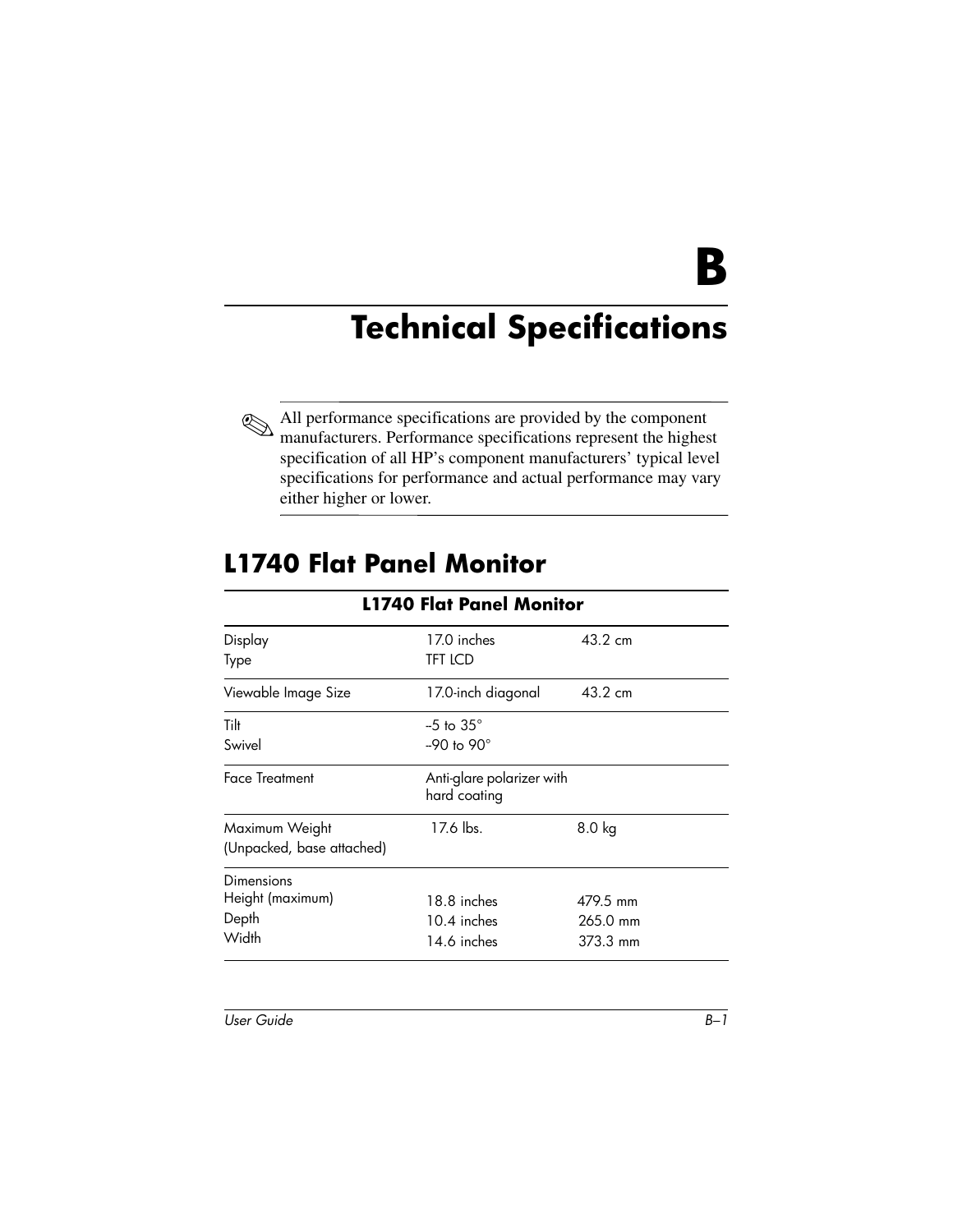#### **L1740 Flat Panel Monitor** *(Continued)*

| Maximum Graphics Resolution                                                                                    | 1280 x 1024 (75 Hz) analog and digital modes                                                                                 |                                                  |  |
|----------------------------------------------------------------------------------------------------------------|------------------------------------------------------------------------------------------------------------------------------|--------------------------------------------------|--|
| Text Mode                                                                                                      | $720 \times 400$                                                                                                             |                                                  |  |
| Dot Pitch                                                                                                      | $0.264 \times 0.264$ mm                                                                                                      |                                                  |  |
| Horizontal Frequency<br>(analog mode)                                                                          | 30 to 83 $kHz$                                                                                                               |                                                  |  |
| Vertical Refresh Rate<br>(analog mode)                                                                         | 56 to 76 Hz                                                                                                                  |                                                  |  |
| <b>Environmental Requirements</b><br>Temperature:<br><b>Operating Temperature</b><br>Non-operating Temperature | 41 to 95° F<br>$-4$ to $140^{\circ}$ F                                                                                       | 5 to $35^{\circ}$ C.<br>$-20$ to 60 $^{\circ}$ C |  |
| <b>Relative Humidity</b>                                                                                       | 20 to 80%                                                                                                                    |                                                  |  |
| Power Source                                                                                                   | 100 - 240 VAC, 60-50 Hz                                                                                                      |                                                  |  |
| Power Consumption                                                                                              | <70 watts typical                                                                                                            |                                                  |  |
| Input Terminals                                                                                                | 15-pin D-type connector with cable included<br>DVI-D connector with DVI-D cable not included<br>(available on select models) |                                                  |  |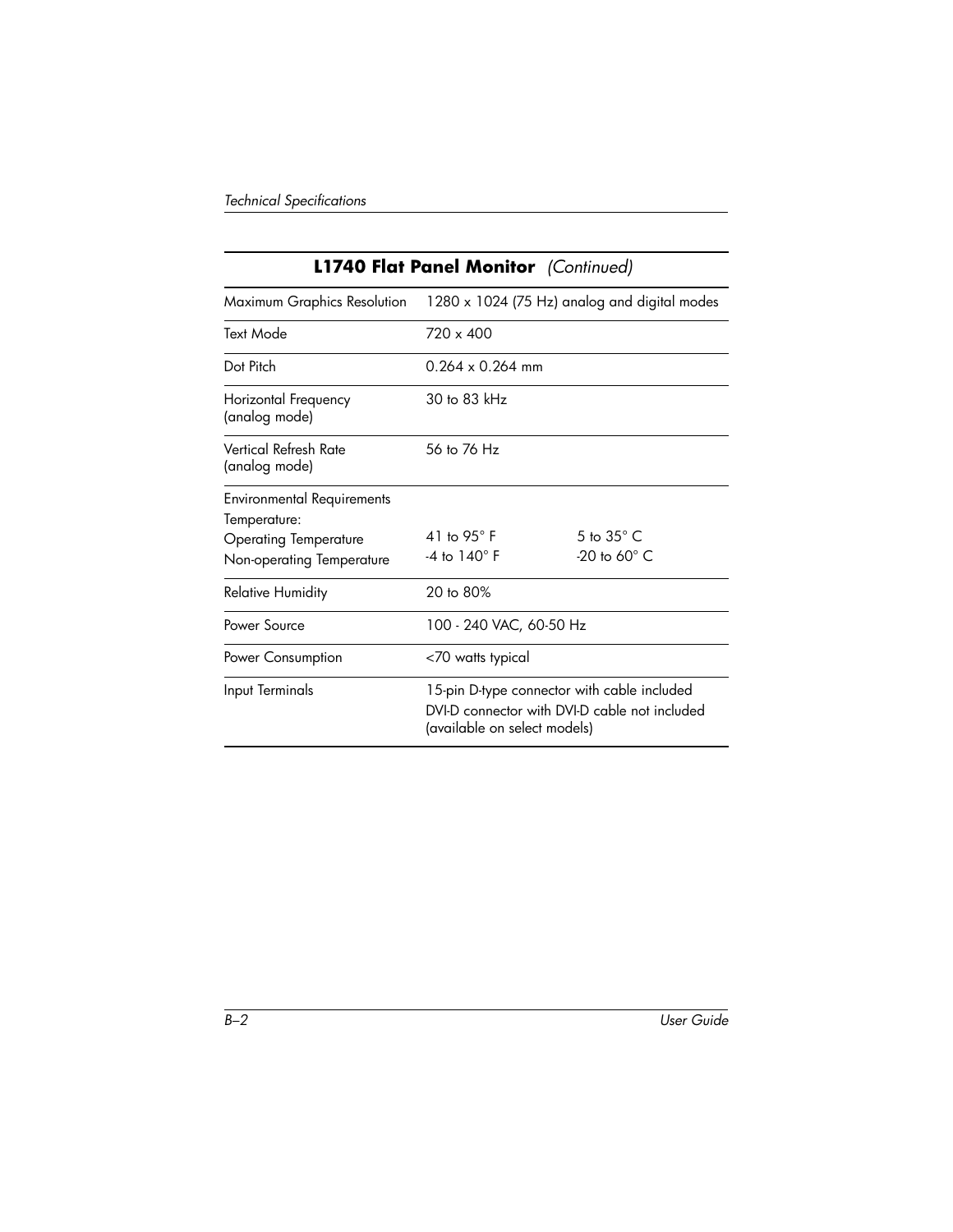# <span id="page-41-0"></span>**L1940 Flat Panel Monitor**

| <b>L1940 Flat Panel Monitor</b>                   |                                           |                                              |  |  |
|---------------------------------------------------|-------------------------------------------|----------------------------------------------|--|--|
| Display<br>Type                                   | 19.0 inches<br><b>TFT LCD</b>             | 48.3 cm                                      |  |  |
| Viewable Image Size                               | 19.0-inch diagonal                        | 48.3 cm                                      |  |  |
| <b>Tilt</b>                                       | $-5$ to $35^\circ$                        |                                              |  |  |
| Swivel                                            | $-90$ to $90^\circ$                       |                                              |  |  |
| <b>Face Treatment</b>                             | Anti-glare polarizer with<br>hard coating |                                              |  |  |
| Maximum Weight<br>(Unpacked, base attached)       | 18.5 lbs.                                 | 8.4 kg                                       |  |  |
| Dimensions                                        |                                           |                                              |  |  |
| Height                                            | 18.8 inches                               | 477 mm                                       |  |  |
| Depth                                             | 10.4 inches                               | 265 mm                                       |  |  |
| Width                                             | 16.3 inches                               | 413 mm                                       |  |  |
| Maximum Graphics Resolution                       |                                           | 1280 x 1024 (75 Hz) analog and digital modes |  |  |
| <b>Text Mode</b>                                  | $720 \times 400$                          |                                              |  |  |
| Dot Pitch                                         | $0.264 \times 0.264$ mm                   |                                              |  |  |
| Horizontal Frequency<br>(analog mode)             | 30 to 83 kHz                              |                                              |  |  |
| Vertical Refresh Rate<br>(analog mode)            | 56 to 76 Hz                               |                                              |  |  |
| <b>Environmental Requirements</b><br>Temperature: |                                           |                                              |  |  |
| <b>Operating Temperature</b>                      | 41to $95^\circ$ F                         | $5$ to $35^\circ$ C                          |  |  |
| Non-operating Temperature                         | $-4$ to $140^\circ$ F                     | -20 to $+60^\circ$ C                         |  |  |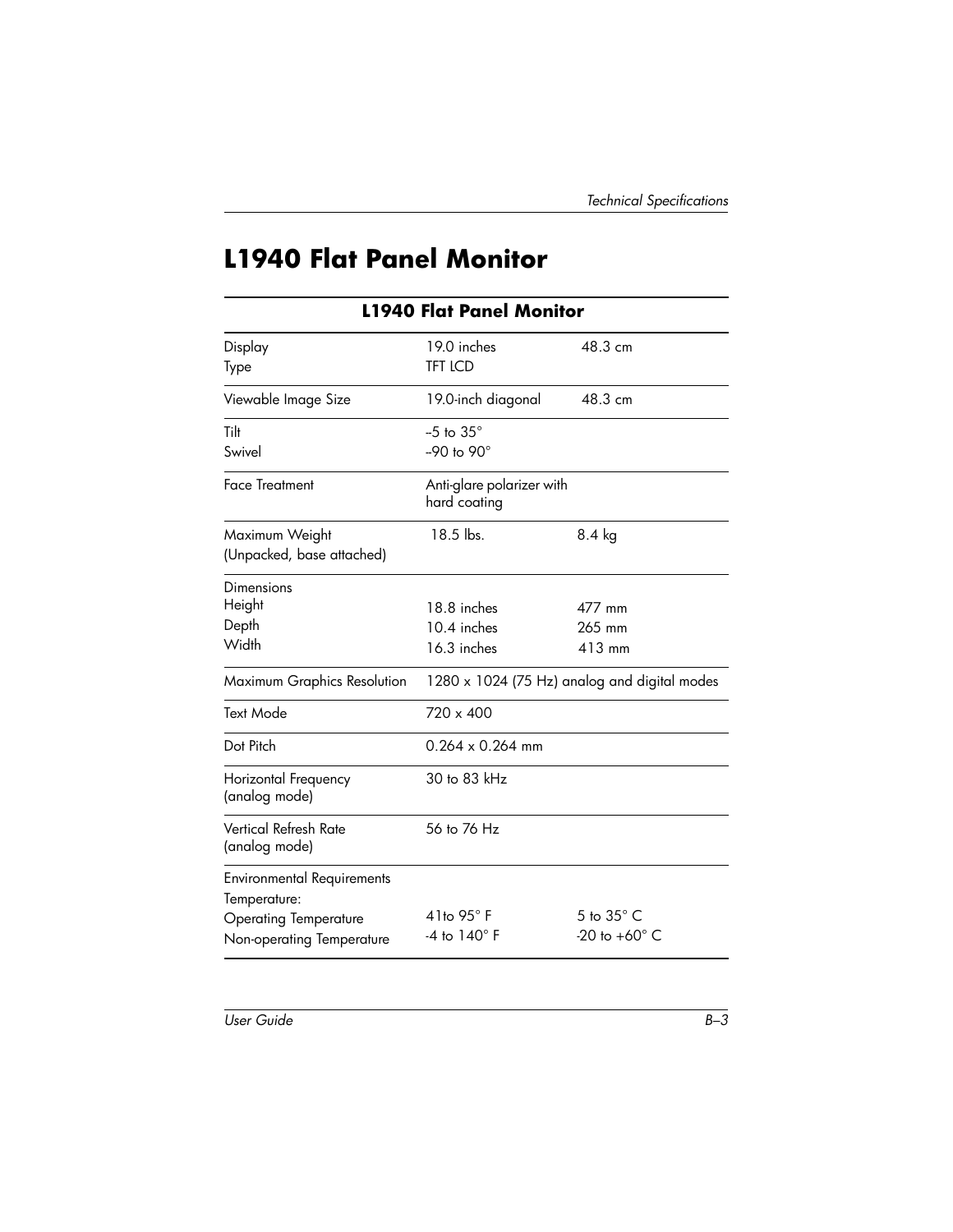| <b>L1940 Flat Panel Monitor</b> (Continued) |                                                                                                                               |  |  |
|---------------------------------------------|-------------------------------------------------------------------------------------------------------------------------------|--|--|
| <b>Relative Humidity</b>                    | $20 \text{ to } 80\%$                                                                                                         |  |  |
| Power Source                                | 100 - 240 VAC, 60-50 Hz                                                                                                       |  |  |
| Power Consumption                           | <70 watts typical                                                                                                             |  |  |
| Input Terminals                             | 15-pin D-type connector with cable included.<br>DVI-D connector with DVI-D cable not included<br>(available on select models) |  |  |

## <span id="page-42-0"></span>**Recognizing Preset Display Resolutions**

The display resolutions listed below are the most commonly used modes and are set as factory defaults. This monitor automatically recognizes these preset modes and they will appear properly sized and centered on the screen.

| <b>Factory Preset Display Modes</b> |                     |                 |                |
|-------------------------------------|---------------------|-----------------|----------------|
| <b>Preset</b>                       | <b>Pixel Format</b> | Horz Freq (kHz) | Vert Freq (Hz) |
|                                     | $640 \times 480$    | 31.5            | 60.0           |
| $\mathcal{P}$                       | $640 \times 480$    | 37.9            | 73.0           |
| 3                                   | $640 \times 480$    | 37.5            | 75.0           |
| 4                                   | $720 \times 400$    | 31.5            | 70.0           |
| 5                                   | $800 \times 600$    | 37.9            | 60.0           |
| 6                                   | $800 \times 600$    | 48.1            | 72.0           |
| 7                                   | $800 \times 600$    | 46.9            | 75.0           |
| 8                                   | $832 \times 624$    | 49.7            | 75.0           |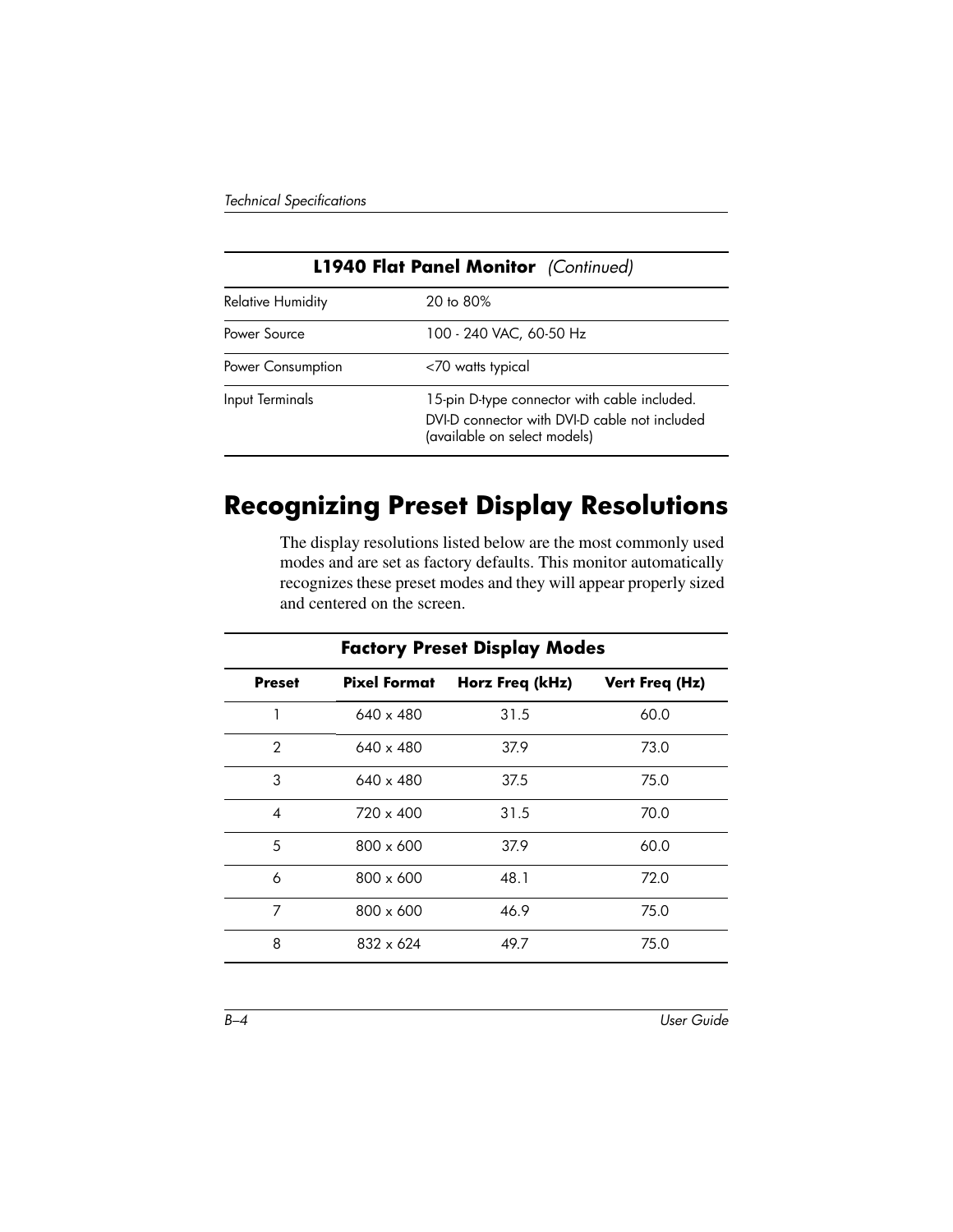| <b>Factory Preset Display Modes (Continued)</b> |                     |                 |                |
|-------------------------------------------------|---------------------|-----------------|----------------|
| <b>Preset</b>                                   | <b>Pixel Format</b> | Horz Freq (kHz) | Vert Freq (Hz) |
| 9                                               | 1024 x 768          | 48.4            | 60.0           |
| 10                                              | 1024 x 768          | 56.5            | 70.0           |
| 11                                              | 1024 x 768          | 60.0            | 75.0           |
| 12                                              | 1152 x 870          | 68.7            | 75.0           |
| 13                                              | $1152 \times 900$   | 71.7            | 76.0           |
| 14                                              | 1280 x 1024         | 64.0            | 60.0           |
| 15                                              | 1280 x 1024         | 80.0            | 75.0           |

## <span id="page-43-0"></span>**Entering User Modes**

The video controller signal may occasionally call for a mode that is not preset if:

- You are not using a standard graphics adapter.
- You are not using a preset mode.

If this occurs, you may need to readjust the parameters of the monitor screen by using the on-screen display. Your changes can be made to any or all of these modes and saved in memory. The monitor automatically stores the new setting, then recognizes the new mode just as it does a preset mode. In addition to the 15 factory preset modes, there are ten user modes that can be entered and stored.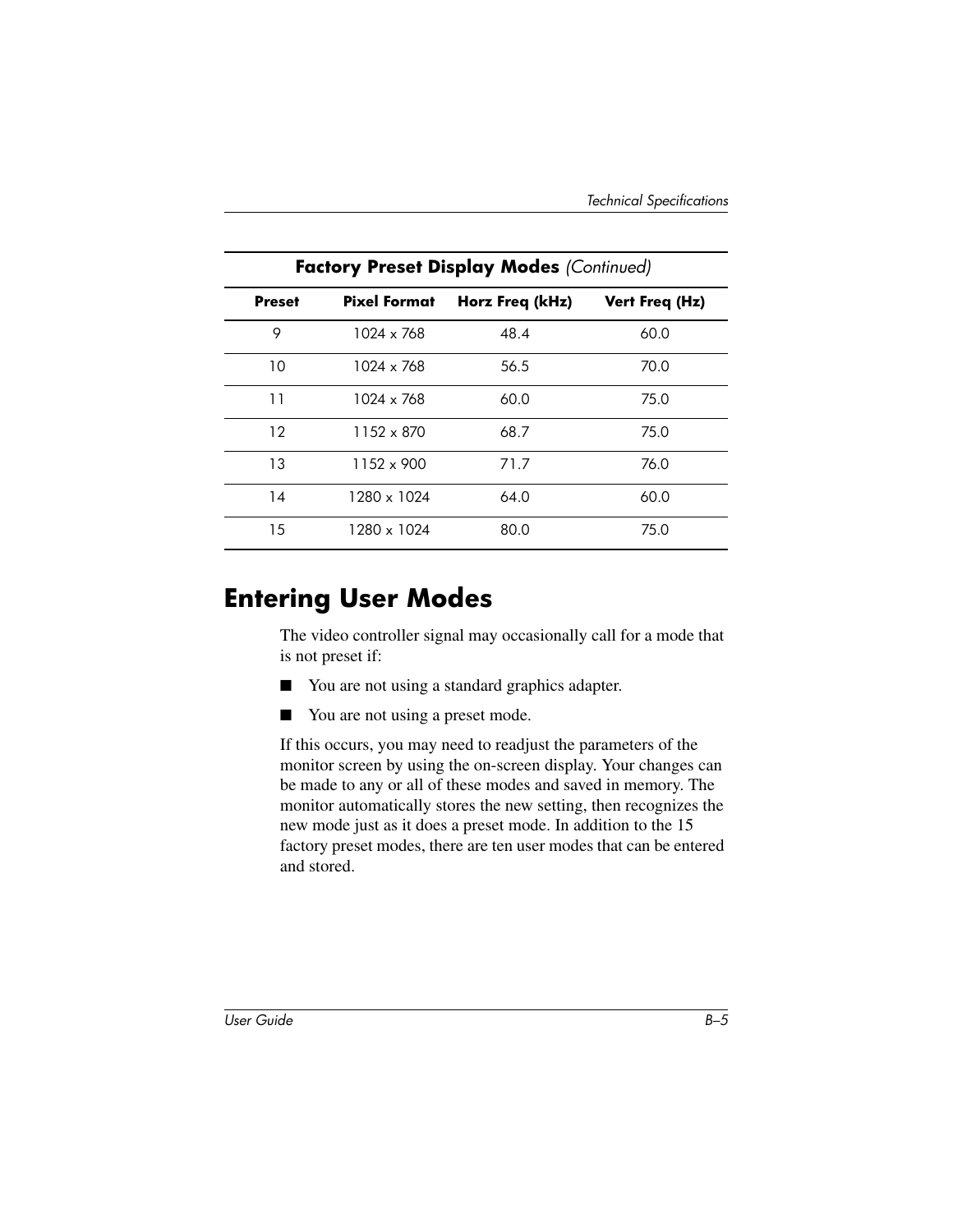# <span id="page-44-0"></span>**Energy Saver Feature**

When the monitor is in its normal operating mode, the monitor uses less than 70 watts of power and the Power light is green.

The monitor also supports a reduced power state. The reduced power state will be entered into if the monitor detects the absence of either the horizontal sync signal and/or the vertical sync signal. Upon detecting the absence of these signals, the monitor screen is blanked, the backlight is turned off, and the Power light is turned amber. When the monitor is in the reduced power state, the monitor will utilize less than 2 watts of power. There is a brief warm up period before the monitor will return to its normal operating mode.

Refer to your computer manual for instructions on setting energy saver features (sometimes called power management features).

The above energy saver feature only works when connected to computers that have energy saver features.

By selecting settings in the monitor's Energy Saver utility, you can also program the monitor to enter into the reduced power state at a predetermined time. When the monitor's Energy Saver utility causes the monitor to enter the reduced power state, the Power light blinks amber.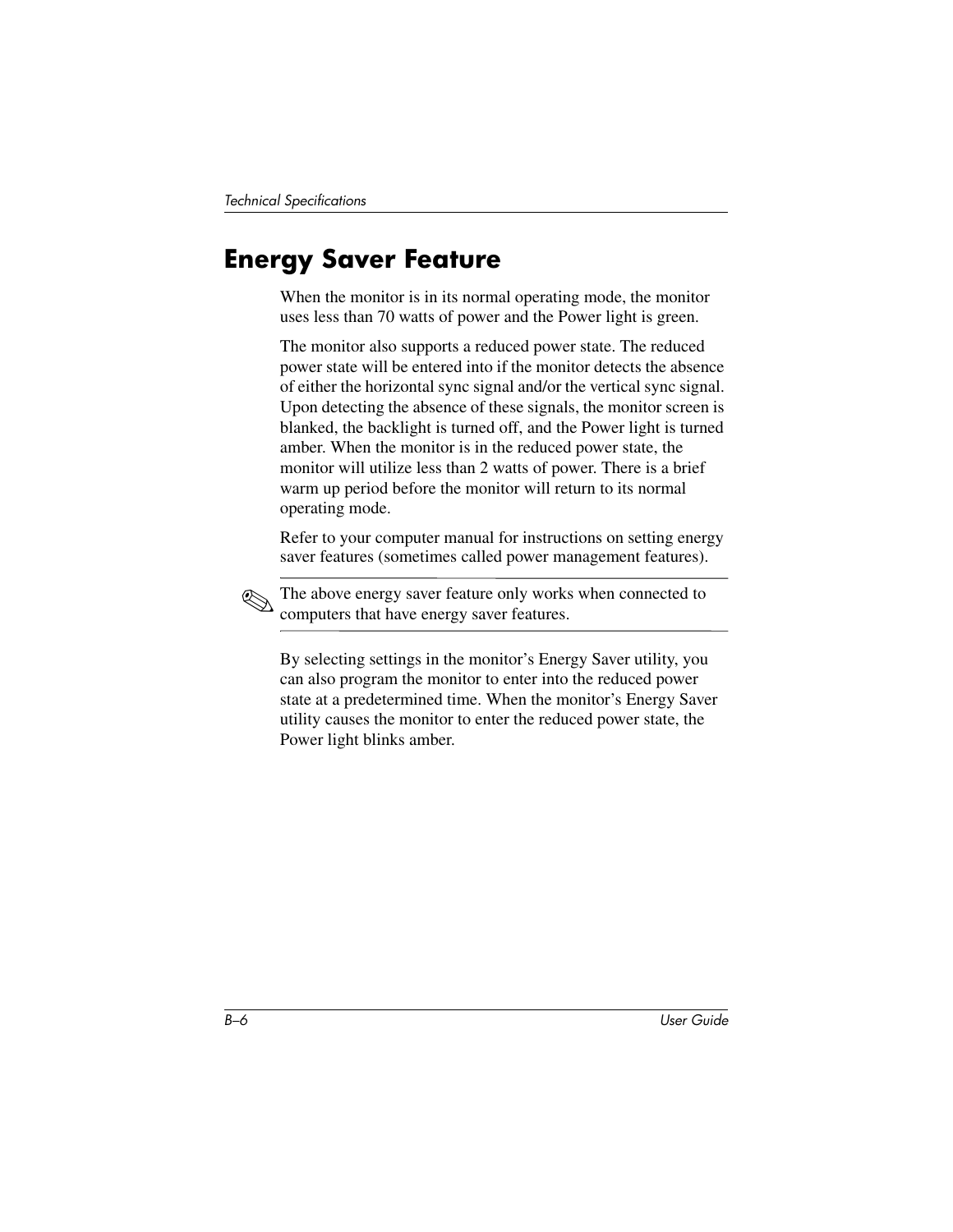**C**

# <span id="page-45-1"></span><span id="page-45-0"></span>**Agency Regulatory Notices**

#### <span id="page-45-2"></span>**Federal Communications Commission Notice**

This equipment has been tested and found to comply with the limits for a Class B digital device, pursuant to Part 15 of the FCC Rules. These limits are designed to provide reasonable protection against harmful interference in a residential installation. This equipment generates, uses, and can radiate radio frequency energy and, if not installed and used in accordance with the instructions, may cause harmful interference to radio communications. However, there is no guarantee that interference will not occur in a particular installation. If this equipment does cause harmful interference to radio or television reception, which can be determined by turning the equipment off and on, the user is encouraged to try to correct the interference by one or more of the following measures:

- Reorient or relocate the receiving antenna.
- Increase the separation between the equipment and the receiver.
- Connect the equipment into an outlet on a circuit different from that to which the receiver is connected.
- Consult the dealer or an experienced radio or television technician for help.

#### <span id="page-45-3"></span>**Modifications**

The FCC requires the user to be notified that any changes or modifications made to this device that are not expressly approved by Hewlett Packard Company may void the user's authority to operate the equipment.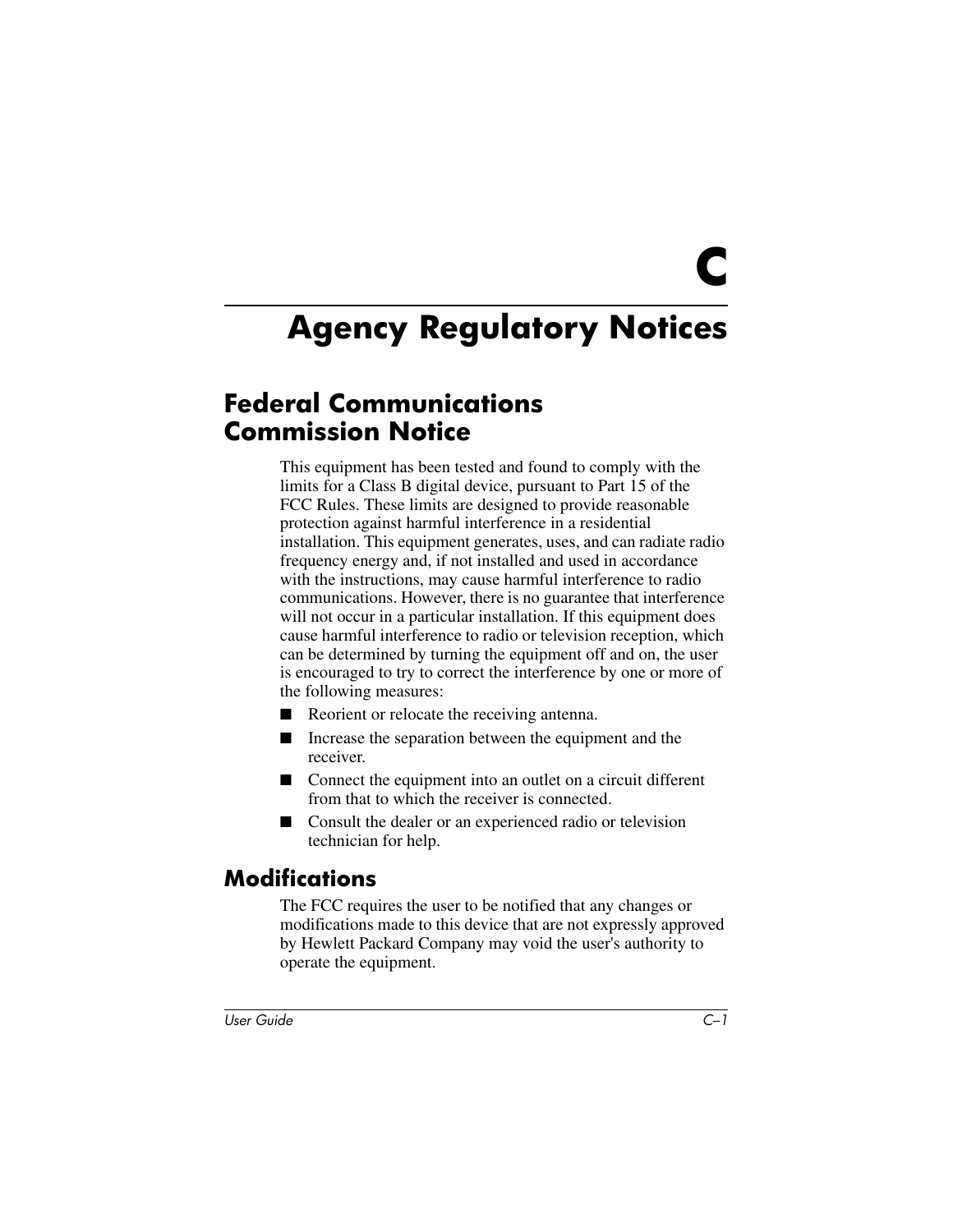## <span id="page-46-0"></span>**Cables**

Connections to this device must be made with shielded cables with metallic RFI/EMI connector hoods to maintain compliance with FCC Rules and Regulations.

# <span id="page-46-1"></span>**Declaration of Conformity for Products Marked with FCC Logo, United States Only**

This device complies with Part 15 of the FCC Rules. Operation is subject to the following two conditions: (1) this device may not cause harmful interference, and (2) this device must accept any interference received, including interference that may cause undesired operation.

For questions regarding your product, contact:

Hewlett Packard Company P. O. Box 692000, Mail Stop 530113 Houston, Texas 77269-2000

Or, call1

1-800- 652-6672

For questions regarding this FCC declaration, contact:

Hewlett Packard Company P. O. Box 692000, Mail Stop 510101 Houston, Texas 77269-2000

Or, call

(281) 514-3333

To identify this product, refer to the Part, Series, or Model number found on the product.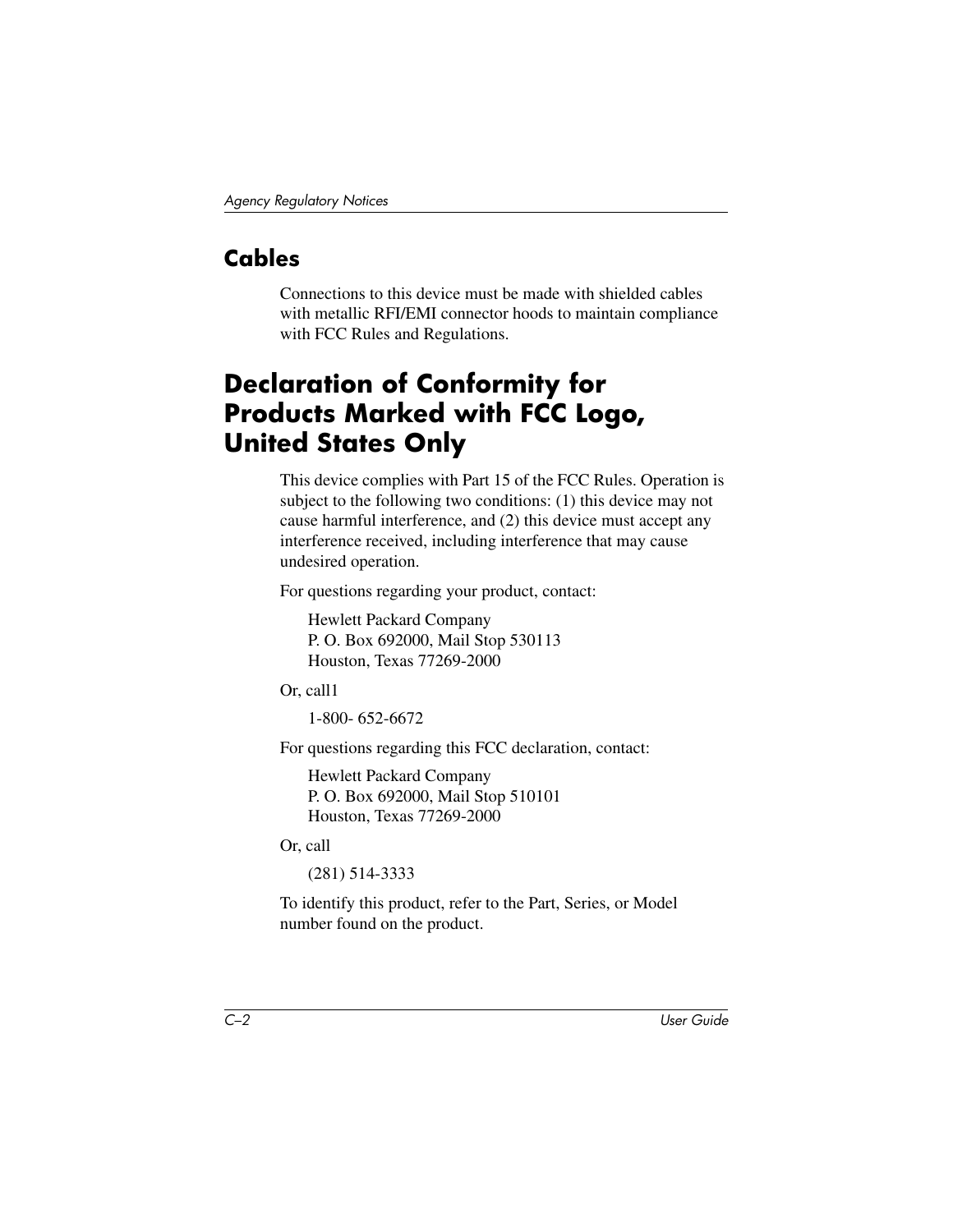# <span id="page-47-0"></span>**Canadian Notice**

This Class B digital apparatus meets all requirements of the Canadian Interference-Causing Equipment Regulations.

#### <span id="page-47-1"></span>**Avis Canadien**

Cet appareil numérique de la classe B respecte toutes les exigences du Règlement sur le matériel brouilleur du Canada.

### <span id="page-47-2"></span>**European Notice**

Products with the CE Marking comply with both the EMC Directive (89/336/EEC) and the Low Voltage Directive (73/23/EEC) issued by the Commission of the European Community.

Compliance with these directives implies conformity to the following European Norms (in brackets are the equivalent international standards):

- EN55022 (CISPR 22) Electromagnetic Interference
- EN55024 (IEC61000-4-2,3,4,5,6,8,11) Electromagnetic Immunity
- $\blacksquare$  EN61000-3-2 (IEC61000-3-2) Power Line Harmonics
- EN61000-3-3 (IEC61000-3-3) Power Line Flicker
- EN60950 (IEC950) Product Safety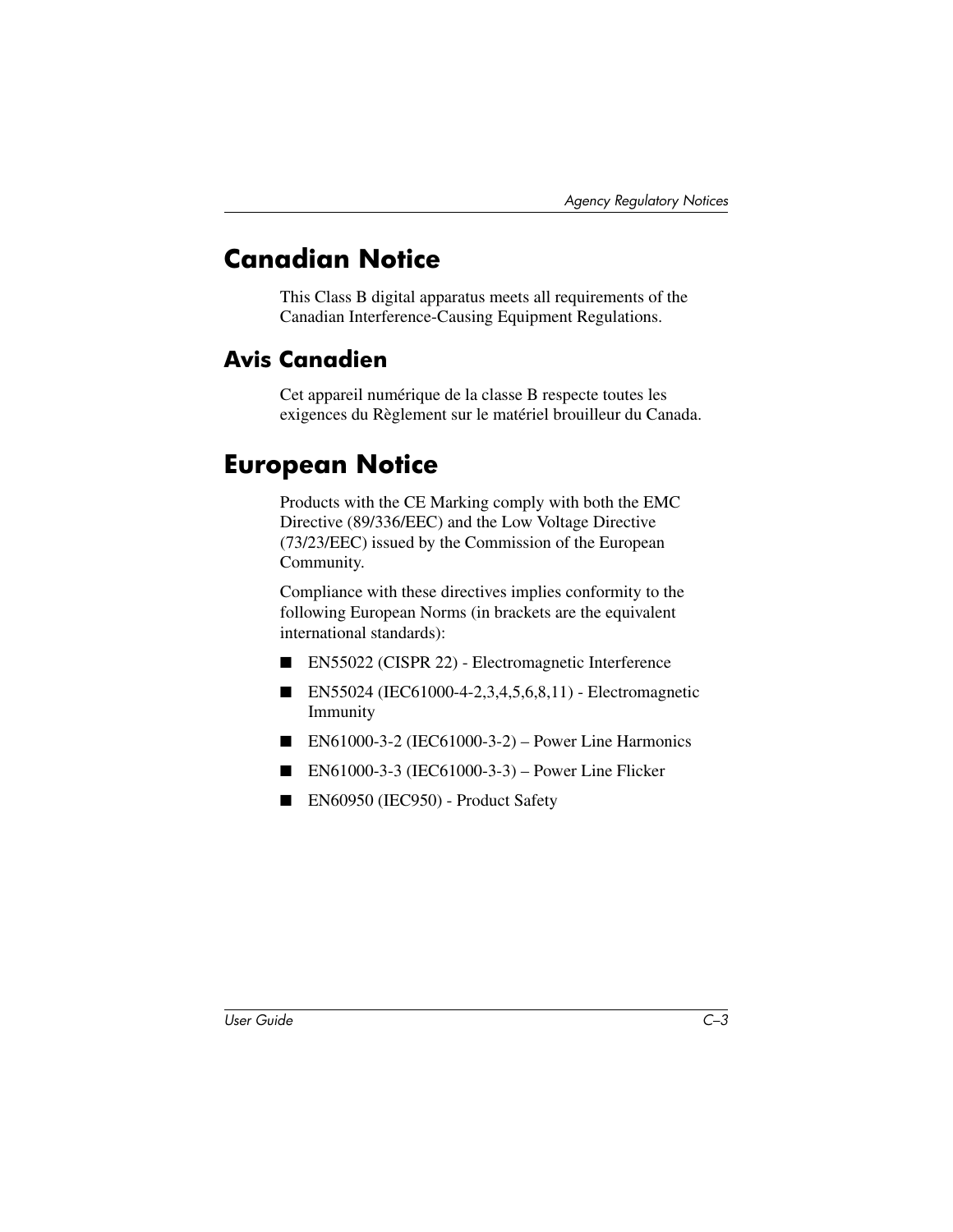#### <span id="page-48-0"></span>**Japanese Notice**

この装置は、情報処理装置等電波障害自主規制協議会 (VCCI) の基準 に基づくクラスB情報技術装置です。この装置は、家庭環境で使用すること を目的としていますが、この装置がラジオやテレビジョン受信機に近接して 使用されると、受信障害を引き起こすことがあります。 取扱説明書に従って正しい取り扱いをして下さい。

### <span id="page-48-1"></span>**Korean Notice**

B급 기기 (가정용 정보통신기기)

이 기기는 가정용으로 전자파적합등록을 한 기기로서 주거지역에서는 물론 모든지역에서 사용할 수 있습니다.

## <span id="page-48-2"></span>**EPA Energy Star Compliance**

Monitors that are marked with the Energy Star Logo meet the requirements of the EPA Energy Star program. As an Energy Star Partner, Hewlett Packard Company has determined that this product meets the Energy Star guidelines for energy efficiency. Specific details on using the Energy Saving features can be found in the energy saver or power management section of the computer manual.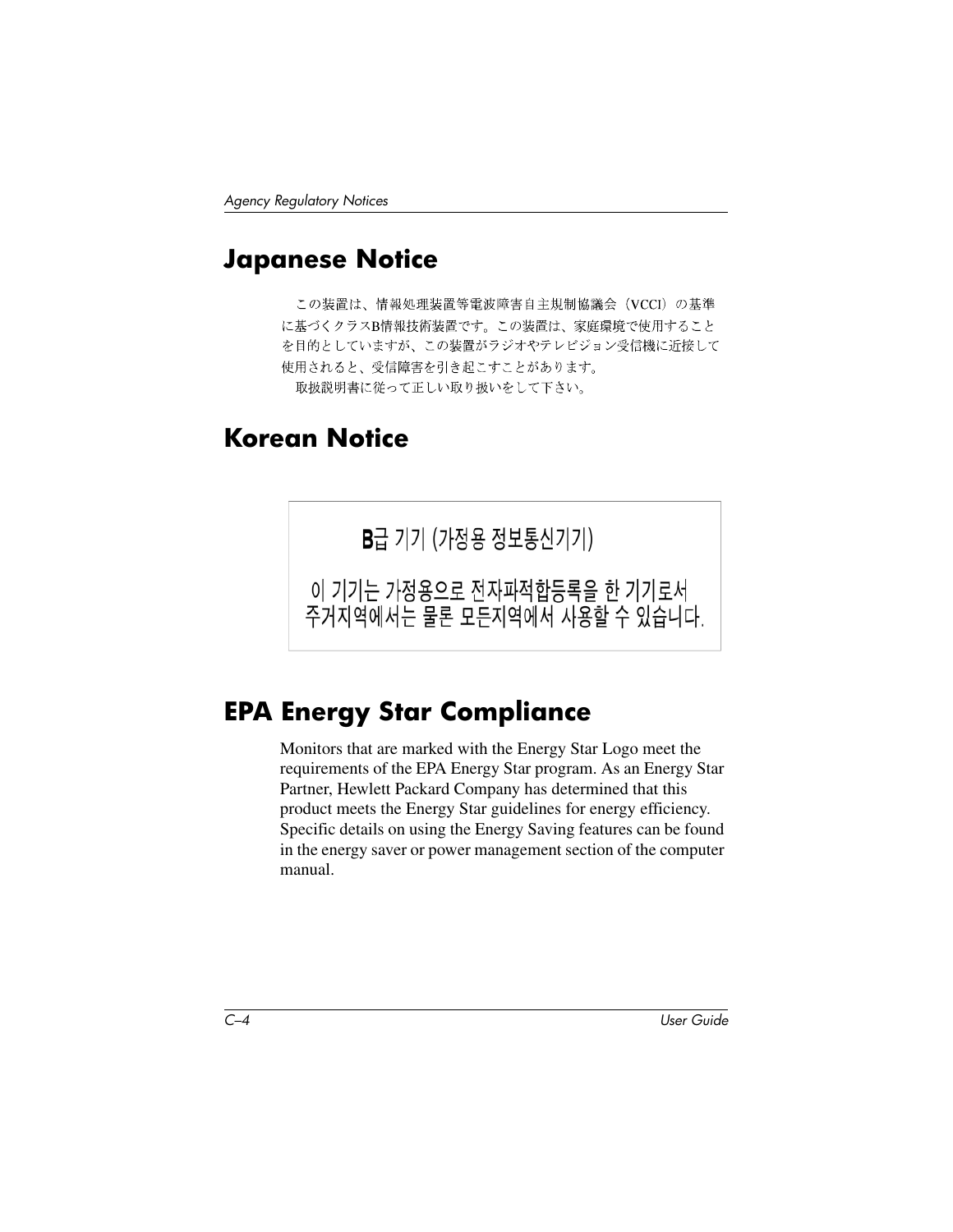## <span id="page-49-0"></span>**Power Cord Set Requirements**

The monitor power supply is provided with Automatic Line Switching (ALS). This feature allows the monitor to operate on input voltages between 100-120V or 200-240V.

The power cord set (flexible cord or wall plug) received with the monitor meets the requirements for use in the country where you purchased the equipment.

If you need to obtain a power cord for a different country, you should purchase a power cord that is approved for use in that country.

The power cord must be rated for the product and for the voltage and current marked on the product's electrical ratings label. The voltage and current rating of the cord should be greater than the voltage and current rating marked on the product. In addition, the cross-sectional area of the wire must be a minimum of 0.75 mm² or 18AWG, and the length of the cord must be between 6 feet (1.8 m) and 12 feet (3.6 m). If you have questions about the type of power cord to use, contact your HP authorized service provider.

A power cord should be routed so that it is not likely to be walked on or pinched by items placed upon it or against it. Particular attention should be paid to the plug, electrical outlet, and the point where the cord exits from the product.

For use in Japan:

- Please use the power cord received with the product.
- The power cord received with this product is not for use with other products.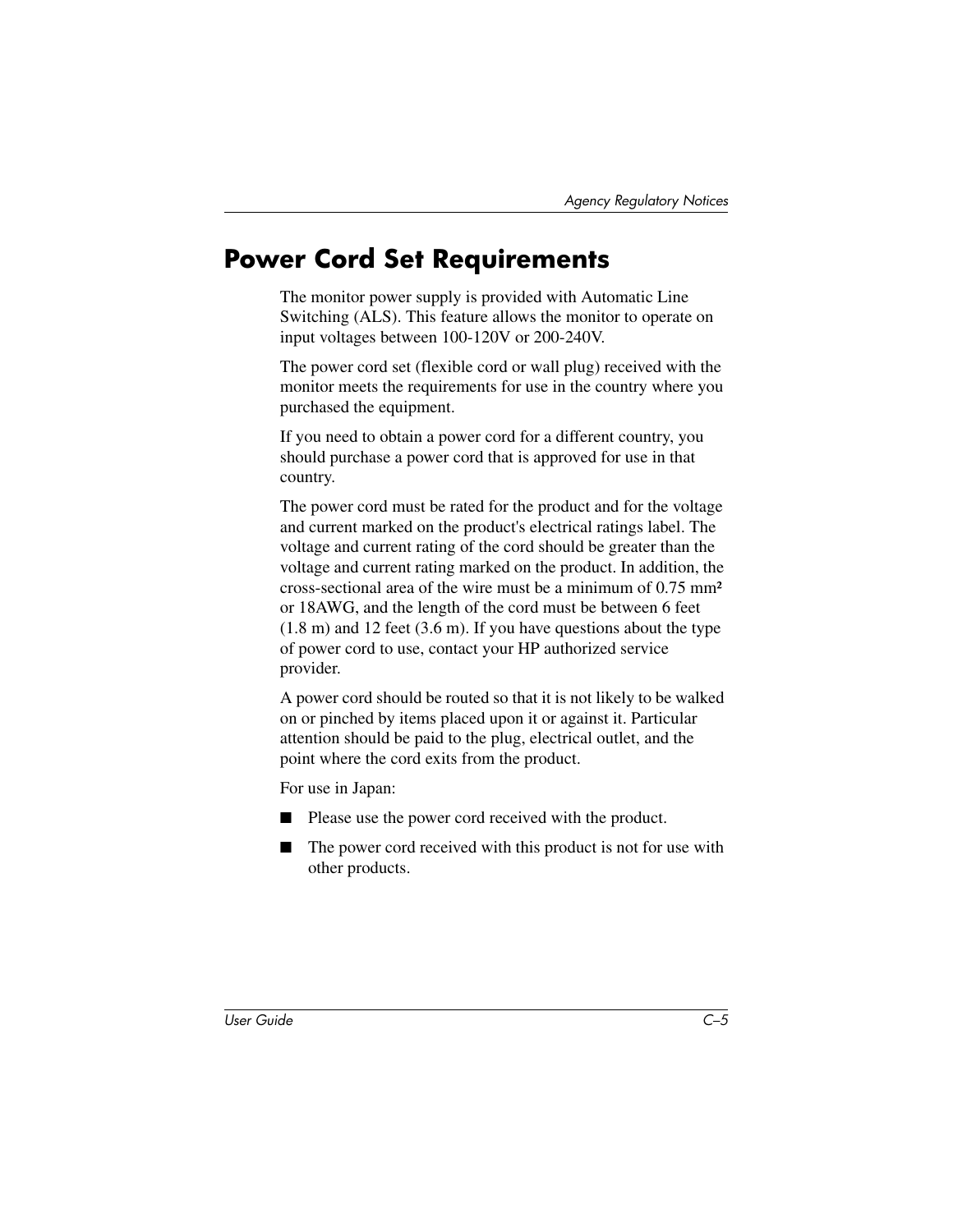**D**

# <span id="page-50-0"></span>**LCD Monitor Quality and Pixel Policy**

<span id="page-50-1"></span>The TFT monitor uses high-precision technology, manufactured according to HP standards, to guarantee trouble-free performance. Nevertheless, the display may have cosmetic imperfections that appear as small bright or dark spots. This is common to all LCD displays used in products supplied by all vendors and is not specific to the HP LCD. These imperfections are caused by one or more defective pixels or sub-pixels.

- A pixel consists of one red, one green, and one blue sub-pixel.
- A defective whole pixel is always turned on (a bright spot on a dark background), or it is always off (a dark spot on a bright background). The first is the more visible of the two.
- A defective sub-pixel (dot defect) is less visible than a defective whole pixel and is small and only visible on a specific background.

The HP display does not have more than:

- 3 bright dots.
- 5 dark dots.
- 5 total bright and dark dots.
- No more than two adjacent (less than 25 mm edge-to-edge) defective pixels.